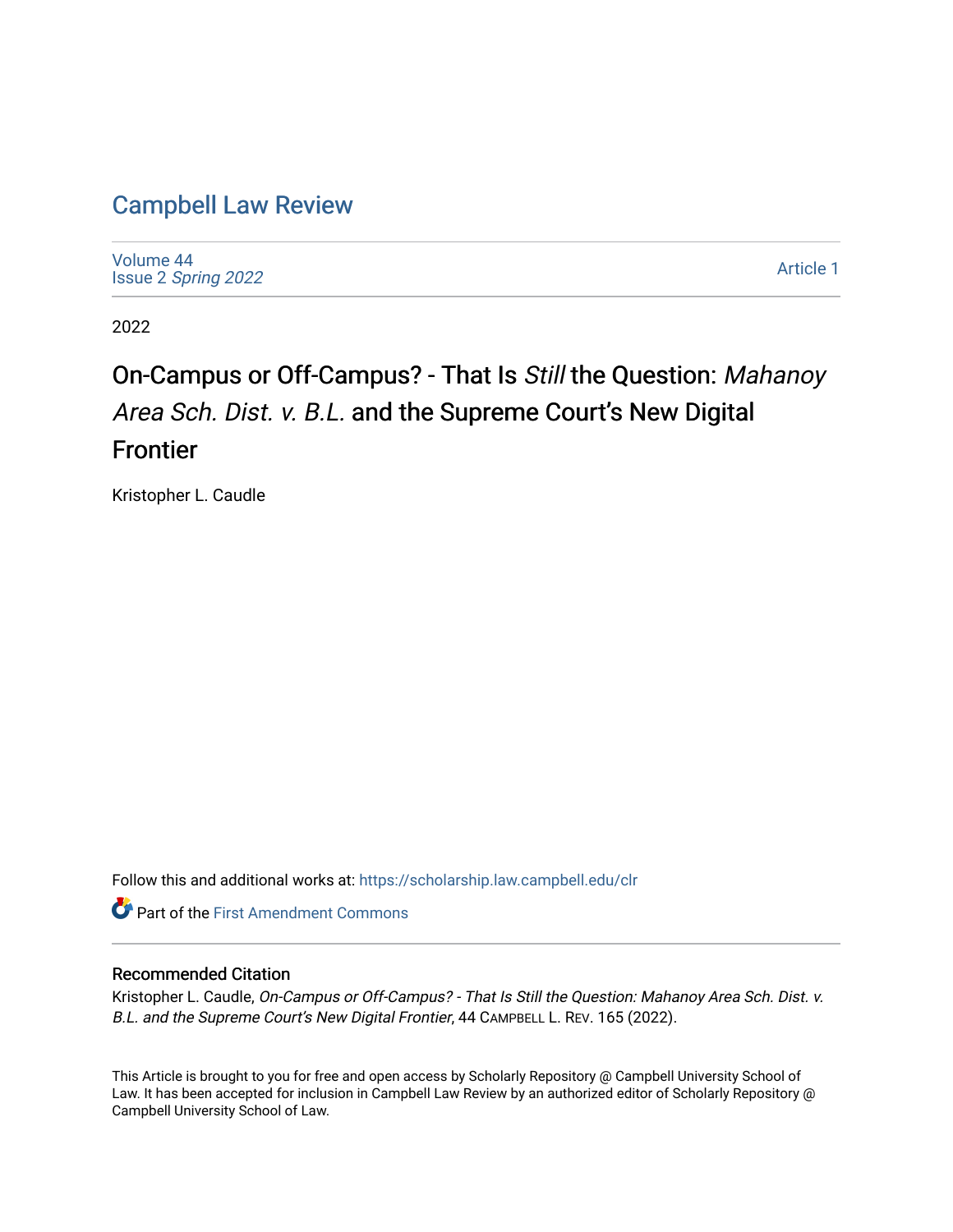## **On-Campus or Off-Campus?—That Is** *Still* **the Question:** *Mahanoy Area Sch. Dist. v. B.L***. and the Supreme Court's New Digital Frontier**

KRISTOPHER L. CAUDLE\*

## ABSTRACT

*This Article examines the contours of the "on-campus" versus "off-campus" distinction embedded in the Supreme Court's opinion in* Mahoney School District v. B.L*. This Article argues that* B.L., *and the Court's broader* Tinker *doctrine, fail to adequately address modern student speech issues, especially student speech arising in extracurricular programs and activities. This Article proposes a two-part legal framework for future courts to analyze student speech issues in an increasingly digital post-pandemic world.*

165

<sup>\*</sup> The author is an associate attorney at Campbell Shatley PLLC, *Guest Lecturer* in Education Law at Western Carolina University, and the current Chair of the North Carolina Bar Association's Education Law Section.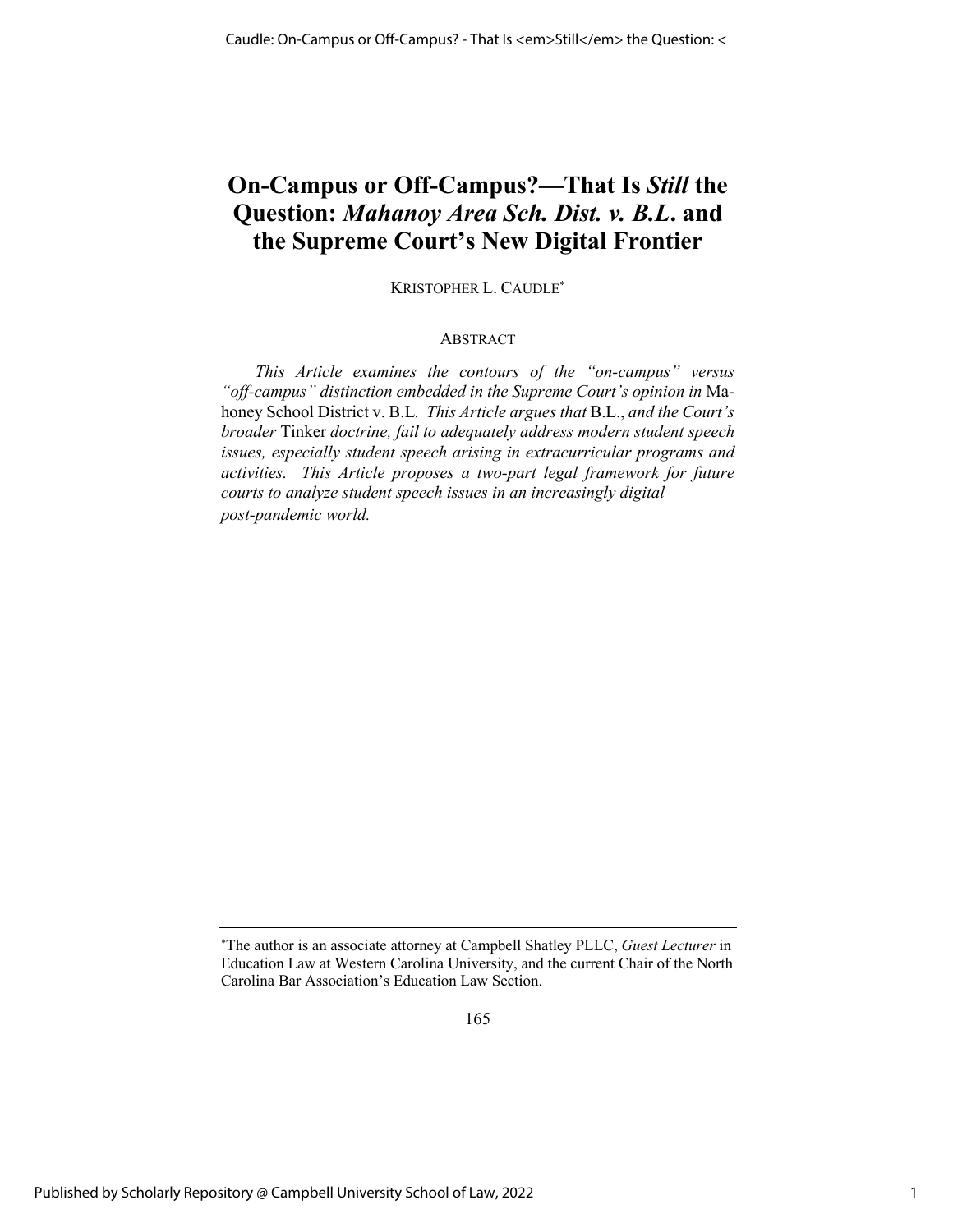| 166              | <b>CAMPBELL LAW REVIEW</b>                                   | [Vol. 44:165 |
|------------------|--------------------------------------------------------------|--------------|
|                  |                                                              |              |
|                  |                                                              |              |
|                  |                                                              |              |
| $\boldsymbol{A}$ | TINKER V. DES MOINES INDEPENDENT COMMUNITY SCHOOL            |              |
|                  |                                                              |              |
| $B_{\cdot}$      |                                                              |              |
| $\mathcal{C}$    | HAZELWOOD SCHOOL DISTRICT V. KUHLMEIER 173                   |              |
| D.               |                                                              |              |
|                  |                                                              |              |
| $\overline{A}$   |                                                              |              |
| R.               |                                                              |              |
| $\mathcal{C}$    |                                                              |              |
|                  |                                                              |              |
| $\overline{A}$ . |                                                              |              |
| $\overline{B}$   |                                                              |              |
| $\mathcal{C}$    |                                                              |              |
| D.               |                                                              |              |
|                  |                                                              |              |
|                  |                                                              |              |
|                  |                                                              |              |
|                  |                                                              |              |
| $\overline{A}$   |                                                              |              |
|                  | 1. WAS THE STUDENT SPEECH RENDERED IN A TRADITIONAL          |              |
|                  |                                                              |              |
|                  | 2. IF THE SPEECH OCCURRED OFF-CAMPUS, DID IT OCCUR UNDER     |              |
|                  | CIRCUMSTANCES WHERE THE PARENT CAN BE SAID TO HAVE           |              |
|                  | CONSENTED FOR THE STUDENT'S SPEECH TO BE REGULATED?  192     |              |
| $B_{-}$          | APPLICATION OF B.L. IN EXTRACURRICULAR ACTIVITIES AND SPORTS |              |
|                  |                                                              |              |
|                  |                                                              |              |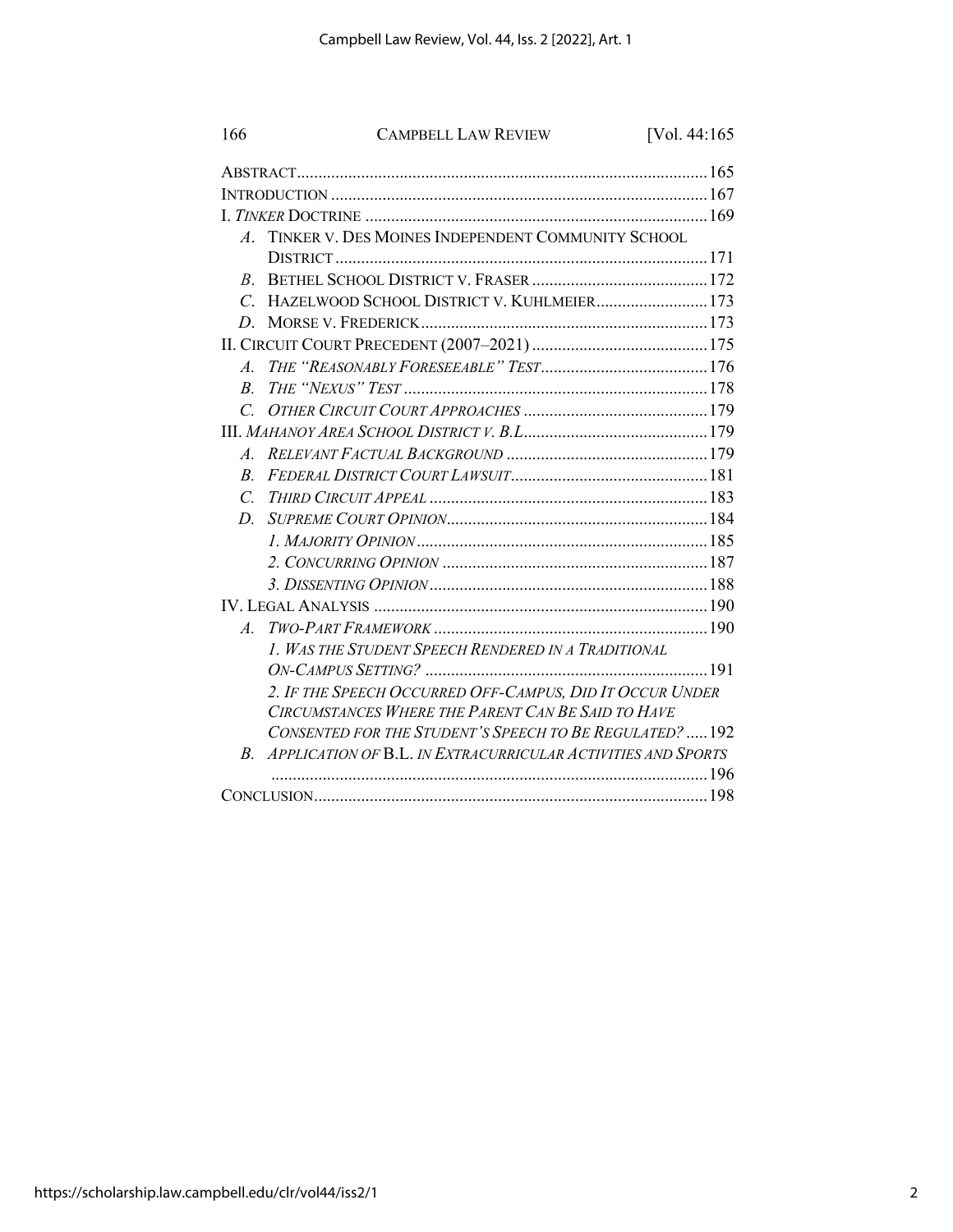## **INTRODUCTION**

For more than fifty years, the United States Supreme Court has managed to balance two competing First Amendment principles: (1) that students do not "shed" *all* of their free speech rights at the "schoolhouse gate,"<sup>1</sup> and (2) that public school officials have a special interest in regulating certain aspects of student speech that may cause a "material" and "substantial disruption" to the school environment.<sup>2</sup>

While the boundary demarcating schools' heightened authority to regulate student speech "is not constructed solely of the bricks and mortar surrounding the school yard[,] $"$ <sup>3</sup> since the Supreme Court's landmark decision in *Tinker v. Des Moines,* most of its student speech jurisprudence has hinged on a fundamental (and outdated)<sup>4</sup> presumption: that the student's speech occurred on a school's physical campus, within the context of a traditional

<sup>1.</sup> Tinker v. Des Moines Sch. Dist*.*, 393 U.S. 503, 506–07 (1969); *see also* B.L. *ex rel.* Levy v. Mahanoy Area Sch. Dist., 964 F.3d 170, 177 (3d Cir. 2020), *aff'd*, 141 S. Ct. 2038 (2021) ("*Tinker . . .* struck a balance, reaffirming students' rights but recognizing a limited zone of heightened governmental authority.").

<sup>2</sup>*. B.L.*, 964 F.3d at 184.

<sup>3</sup>*. See* Layshock v. Hermitage Sch. Dist., 650 F.3d 205, 216 (3d Cir. 2011) (en banc) (citing Supreme Court first amendment jurisprudence).

<sup>4</sup>*. See, e.g.*, Sheldon McCurry Stokes, Note, *Bracelets and Boobies:* B.H. v. Easton Area School District *and the Need for a New Uniform Test in Student Speech Cases*, 13 FIRST AMEND. L. REV. 530, 532 (2015) (arguing for the Supreme Court to grant certiorari in a student speech case to update *Tinker* doctrine); Lindsay J. Gower, Note, Blue Mountain School District v. J.S. Ex Rel. Snyder*: Will the Supreme Court Provide Clarification for Public School Officials Regarding Off-Campus Internet Speech?*, 64 ALA. L. REV. 709, 710 (2013) (advocating for the Supreme Court to clarify *Tinker*'s application); Allison Martin, Comment, Tinker*ing with the Parameters of Student Free Speech Rights for Online Expression: When Social Networking Sites Knock on the Schoolhouse Gate*, 43 SETON HALL L.REV. 773, 776 (2013) (arguing that the Supreme Court needs to clarify application of the *Tinker* standard to off-campus internet speech); Aaron J. Hersh, Note, *Rehabilitating* Tinker*: A Modest Proposal to Protect Public-School Students' First Amendment Free Expression Rights in the Digital Age*, 98 IOWA L. REV. 1309, 1313–1314 (2013) (proposing a modified application of *Tinker* to encourage cohesion among the circuit courts).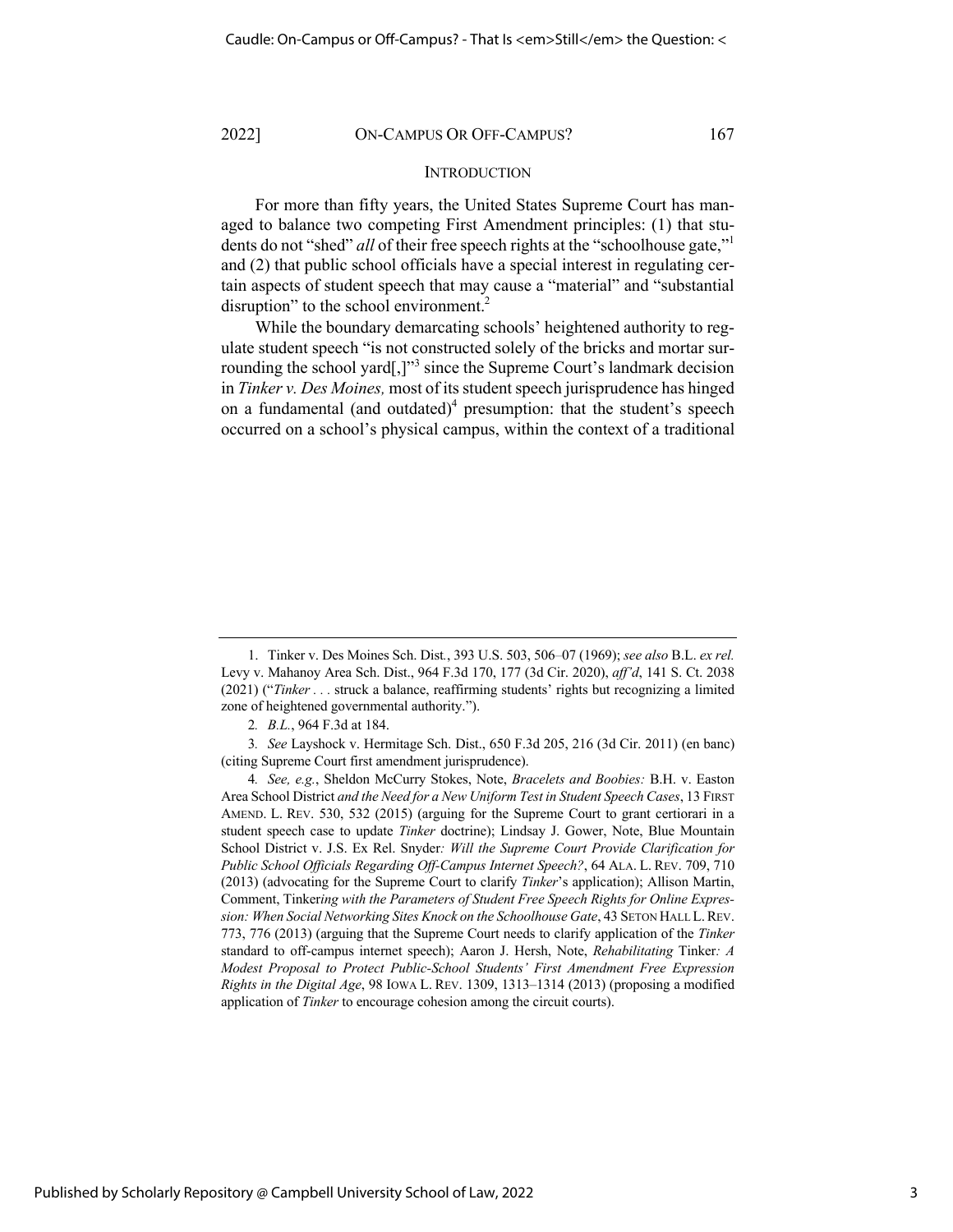school day.<sup>5</sup> Accelerated by a global pandemic,<sup>6</sup> this presumption has quickly given way to a new frontier<sup>7</sup> of student speech questions, emerging in novel digital contexts quite different than the traditional in-person school settings that formed the foundation of the Supreme Court's *Tinker* doctrine: i.e., symbolic speech protesting the Vietnam War in a school building, $\delta$  sexual innuendo in a student's speech during a school assembly, $9$  censorship in a school's printed newspaper,  $10$  and a student banner promoting illegal drug activity outside of a school-sponsored event.<sup>11</sup>

In *Mahanoy Area School District v. B.L.*, the Court attempted to bring the *Tinker* doctrine into the information age but left most of the heavy work for future courts.<sup>12</sup> In *B.L.*, the Court held, in an 8-1 decision, that a public school district violated the First Amendment by disciplining a student for social media posts made online that were vulgar and critical of her high school cheerleading team, when that speech occurred off-campus, outside of school hours, and on her own personal cell phone.<sup>13</sup> In its decision, the Court acknowledged that the special interest school officials have in regulating on-campus student speech under *Tinker* may extend to *some,* but not

6*. See generally*, *COVID-19*, CDC, https://www.cdc.gov/coronavirus/2019-ncov/index.html [https://perma.cc/S8PL-2CCC].

- 9*. Fraser*, 478 U.S. at 677–78.
- 10*. Hazelwood*, 484 U.S. at 262.
- 11. Morse v. Frederick, 551 U.S. 393, 396 (2007).

13*. Id.* at 2047–48.

<sup>5</sup>*. See Tinker*, 393 U.S. at 506–07; Bethel Sch. Dist. No. 403 v. Fraser, 478 U.S. 675, 681 (1986); Hazelwood Sch. Dist. v. Kuhlmeier, 484 U.S. 260, 280 (1988) (Brennan, J., dissenting); Morse v. Frederick, 551 U.S. 393, 396 (2007); *see also* Mahanoy Area Sch. Dist. v. B.L. *ex rel.* Levy, 141 S. Ct. 2038, 2050 (2021) (Alito, J., concurring) ("Our cases involving the regulation of student speech have not directly addressed [the off-campus] question. All those cases involved either in-school speech or speech that was tantamount to in-school speech. And in those cases, the Court appeared to take it for granted that 'the special characteristics of the school environment' justified special rules." (first citing *Morse*, 551 U.S. at 397, 403, 405, 406, n. 2, 408; then citing *Hazelwood*, 484 U.S. at 266; and then citing *Tinker*, 393 U.S. at 506)).

<sup>7</sup>*. B.L.*, 964 F.3d at 175 ("With new forms of communication have come new frontiers of regulation, where educators assert the power to regulate online student speech made off school grounds, after school hours, and without school resources.").

<sup>8</sup>*. Tinker*, 393 U.S. at 506–07.

<sup>12.</sup> Mahanoy Area School District v. B.L. *ex rel.* Levy, 141 S. Ct. 2038, 2063 (2021) (Thomas, J., dissenting) ("In effect, [the majority] states just one rule: Schools can regulate speech less often when that speech occurs off campus. It then identifies this case as an 'example' and 'leav[es] for future cases' the job of developing this new common-law doctrine." (alteration in original) (citation omitted)).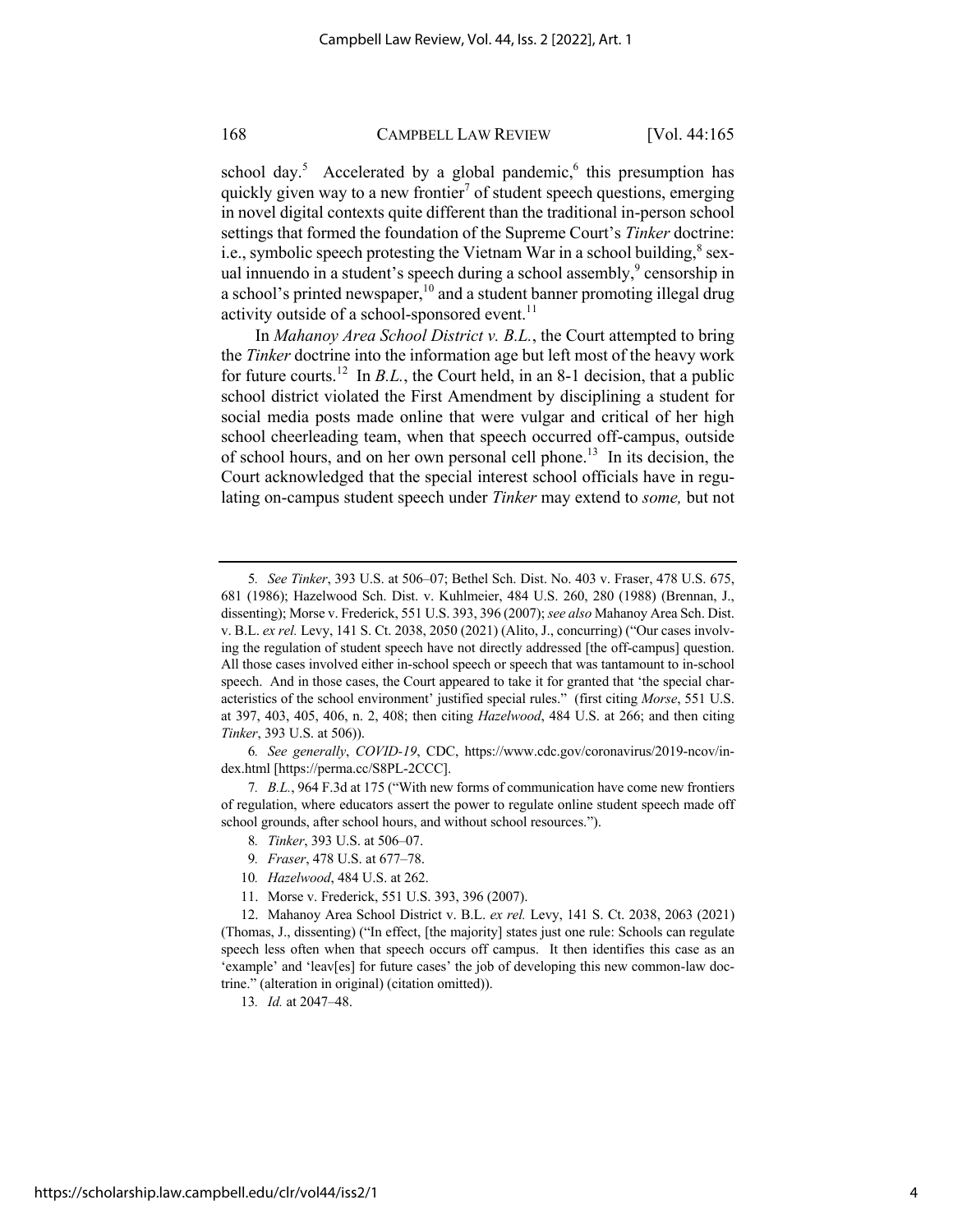*all*, areas of speech that occur off-campus.<sup>14</sup> While the Court recognized the relevance of the "on-campus" and "off-campus" distinction, <sup>15</sup> it stopped short of explaining exactly what counts as off-campus speech or even how ordinary First Amendment principles should apply in off-campus settings.<sup>16</sup> Ultimately, *B.L*. offers little more than guideposts on the opposite ends of the student-speech spectrum.<sup>17</sup> Still, the message from the Court is clear: regulation of purely off-campus student speech raises serious First Amendment concerns.<sup>18</sup>

This Article explores the contours of the on-campus versus off-campus distinction embedded in *B.L.* Part II begins with a brief history of the First Amendment student speech doctrine, tracing this distinction throughout the development of the Court's *Tinker* doctrine. Part III builds on Supreme Court jurisprudence to highlight a body of circuit court caselaw that emerged in the decade following the turn of the millennium to address whether *Tinker* could be applied to off-campus speech that still reached the "schoolhouse gate." Part IV analyzes the factual and procedural background in *B.L.*, beginning with the federal district court proceedings and concluding with analysis of the Supreme Court's opinion. Part V concludes by proposing a two-part legal framework to resolve student speech cases post-*B.L.* and addressing the biggest inconsistency in *B.L.*—application of off-campus speech principles in a school's extra-curricular programs or activities, particularly its sports programs.

## I. *TINKER* DOCTRINE

The First Amendment to the United States Constitution provides "Congress shall make no law respecting an establishment of religion, or prohibiting the free exercise thereof; or abridging the freedom of speech . . . . "<sup>19</sup> It is well settled that under the U.S. Constitution, states have a "special" governmental interest in prescribing and controlling conduct that occurs in public schools.<sup>20</sup> However, by the turn of the twentieth century, the

20*. See, e.g.*, Tinker v. Des Moines Sch. Dist*.*, 393 U.S. 503, 506 (1969); Meyer v. Nebraska, 262 U.S. 390, 393 (1923); Epperson v. Arkansas, 393 U.S. 97, 105 (1968)*; see also* Bethel Sch. Dist. No. 403 v. Fraser, 478 U.S. 675, 681 (1986) ("The role and purpose of the American public school system were well described by two historians, who stated: '[P]ublic

<sup>14</sup>*. Id.* at 2045–46.

<sup>15</sup>*. Id.* at 2046–47.

<sup>16</sup>*. Id.* at 2047.

<sup>17</sup>*. Id.* at 2054–57 (Alito, J., concurring).

<sup>18</sup>*. Id.* at 2045.

<sup>19.</sup> U.S. CONST. amend. I.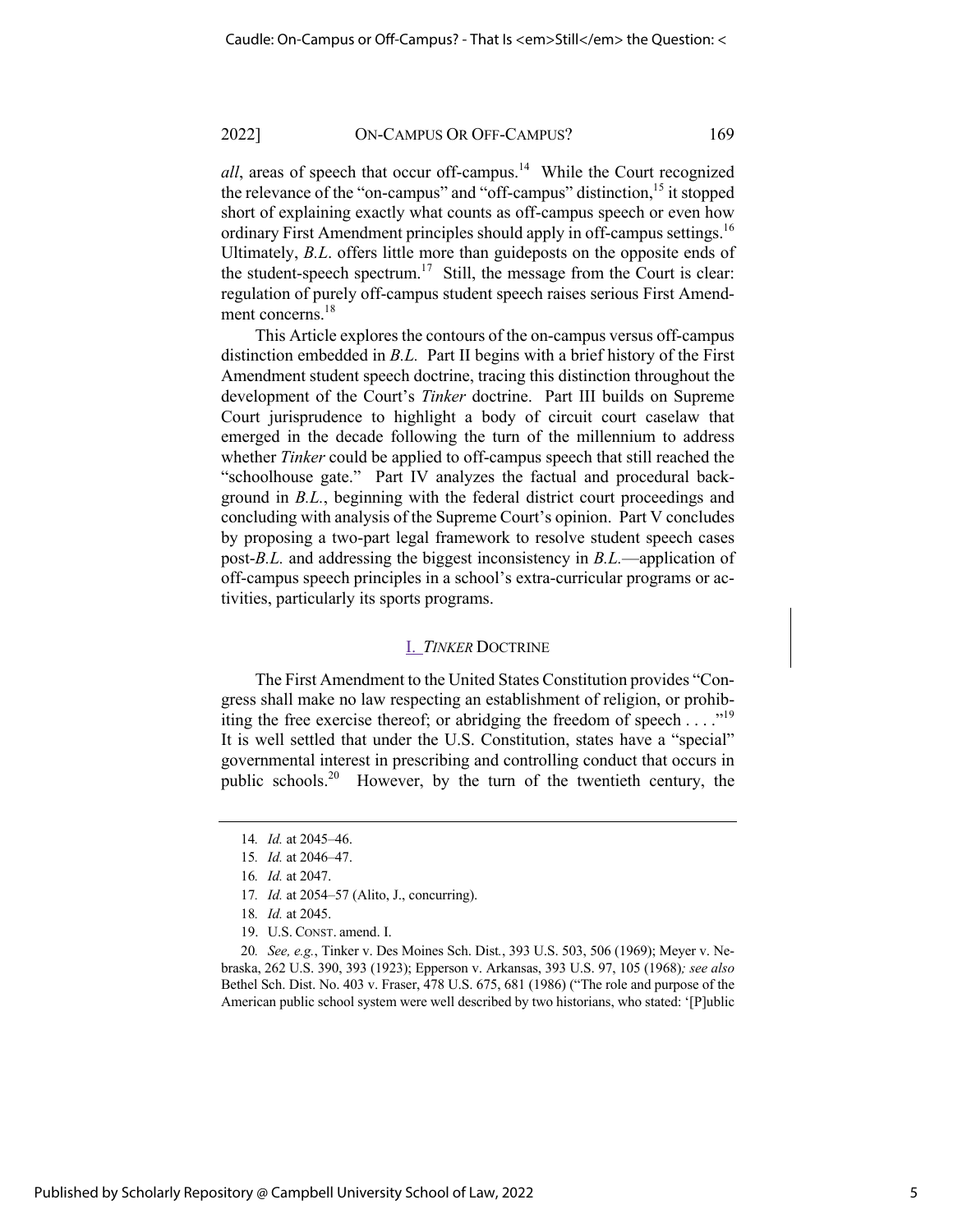Supreme Court had recognized that the Fourteenth Amendment's Due Process Clause prevented a state from interfering with the liberty rights of "teacher[s], student[s] and parent[s],"<sup>21</sup> and that the Constitution protects all citizens "against the State itself and all of its creatures—Boards of Education not excepted."<sup>22</sup> Although the "constitutional rights of students in public school are not automatically coextensive with the rights of adults in other settings,"<sup>23</sup> until the Supreme Court's landmark opinion in *Tinker v. Des* 

education must prepare pupils for citizenship in the Republic. . . . It must inculcate the habits and manners of civility as values in themselves conducive to happiness and as indispensable to the practice of self-government in the community and the nation.'" (quoting CHARLES BEARD & MARY BEARD, NEW BASIC HISTORY OF THE UNITED STATES 228 (1968))); Brown v. Bd. of Educ*.*, 347 U.S. 483, 493 (1954) ("Today it is a principal instrument in awakening the child to cultural values, in preparing him for later professional training, and in helping him to adjust normally to his environment."); Hazelwood Sch. Dist. v. Kuhlmeier, 484 U.S. 260, 278 (1988) (Brennan, J., dissenting) ("[T]he public educator nurtures students' social and moral development by transmitting to them an official dogma of 'community values.'" (quoting Bd. of Educ. v. Pico *ex rel.* Pico, 457 U.S. 853, 864 (1982))); *Mahanoy*, 141 S. Ct. at 2059 (Thomas, J., dissenting) ("Cases and treatises from that era reveal that public schools retained substantial authority to discipline students. As I have previously explained, that authority was near plenary while students were at school." (citing Morse v. Frederick, 551 U.S. 393, 419 (2007)).

<sup>21</sup>*. Tinker*, 393 U.S. at 506*; see* Pierce v. Soc'y of Sisters, 268 U.S. 510, 534 (1925) (recognizing parents' liberty interest in choosing their child's education); W. Va. State Bd. of Educ. v. Barnette, 319 U.S. 624, 642 (1943) (recognizing children's liberty interest in political expression by allowing them to refuse recitation of the pledge of allegiance); Illinois *ex rel.* McCollum v. Bd. of Educ., 333 U.S. 203, 209–12 (1948) (holding use of public schools for dissemination of religious lessons violated the first and fourteenth amendments); Wieman v. Updegraff, 344 U.S. 183, 195 (1952) (Frankfurter, J., concurring) (acknowledging teachers' right to participate in political associations); Sweezy v. New Hampshire, 354 U.S. 234, 241 (1957) (holding academic and political freedom preserved a university professor's right to refuse to testify about a guest lecture); Shelton v. Tucker, 364 U.S. 479, 487 (1960) (emphasizing the importance of student and teacher freedom to associate); Engel v. Vitale, 370 U.S. 421, 424–25 (1962) (holding students were not required to take part in daily prayer at a school); Keyishian v. Bd. of Regents of Univ. of N.Y., 385 U.S. 589, 603 (1967) (stressing the importance of teachers' first and fourteenth amendment rights in cultivating well-rounded learning environments); *see also* Layshock v. Hermitage Sch. Dist., 650 F.3d 205, 211–14 (3d Cir. 2011) (en banc) (noting the history of the student speech doctrine).

<sup>22</sup>*. Barnette*, 319 U.S. at 637 ("[Boards of Education] have, of course, important, delicate, and highly discretionary functions, but none that they may not perform within the limits of the Bill of Rights. That they are educating the young for citizenship is reason for scrupulous protection of Constitutional freedoms of the individual, if we are not to strangle the free mind at its source and teach youth to discount important principles of our government as mere platitudes.").

<sup>23</sup>*. Hazelwood*, 484 U.S. at 280 (Brennan, J., dissenting) (quoting *Fraser*, 478 U.S. at 682) (commenting on the history of the student speech doctrine post-*Tinker*).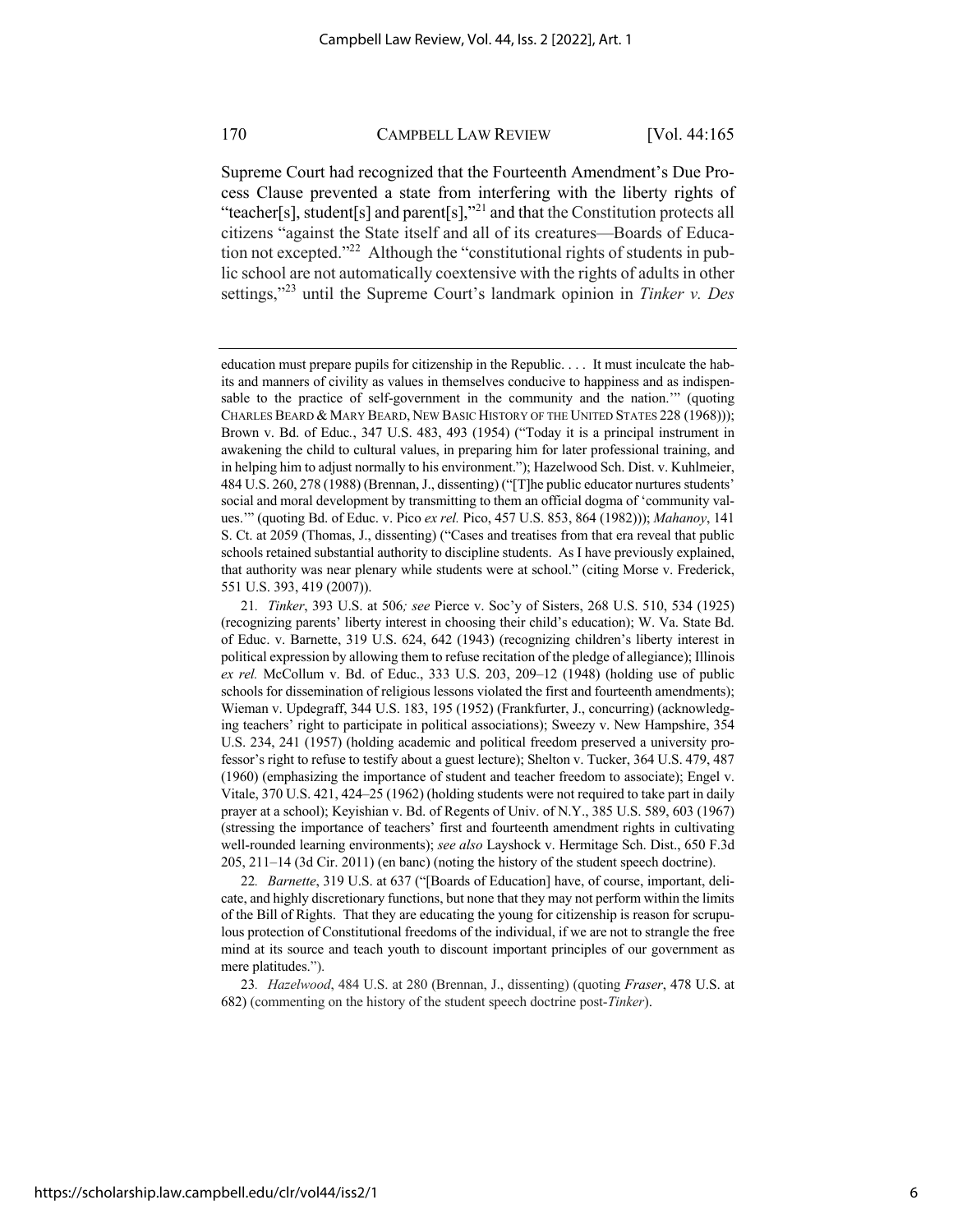*Moines*, the Court had never squarely addressed a student's free speech rights in a public school. $24$ 

#### *A.* Tinker v. Des Moines Independent Community School District

In *Tinker*, a group of high school students planned to wear black armbands with a peace sign to their school as a symbol of their disapproval of the Vietnam War.<sup>25</sup> Soon after, the school's principal adopted a policy that students wearing black armbands would be asked to remove them or face discipline.<sup>26</sup> In open defiance of the school's policy, Mary Beth and John Tinker wore their black armbands to school and were quickly suspended by school administrators.<sup>27</sup> Parents, on behalf of their minor children, sued the school district for violation of their children's First Amendment rights to free speech.<sup>28</sup> Ultimately, the Supreme Court reversed the school's suspension, holding that students do not "shed their constitutional rights to freedom of speech or expression at the schoolhouse gate."<sup>29</sup> However, the Court also recognized that student speech within the "schoolhouse" is not absolute. In its holding, the *Tinker* Court crafted a legal test that balances a student's right to free speech with a school's need to promote an orderly learning environment for all students.30 Under *Tinker*, student speech "*in class or out of it*,"31 that "materially disrupts classwork or involves substantial disorder or invasion of the rights of others" is not protected by the First Amendment.<sup>32</sup> Ultimately, *Tinker's* "substantial disruption" test continues to be the leading constitutional analysis in the student speech arena, with several notable distinctions.<sup>33</sup>

30*. Id.* at 512–14.

31*. Id.* at 513 (emphasis added). Extension of the Court's holding here is at the heart of the on-campus versus off-campus distinction. Arguably the *Tinker* Court's statement alludes to student speech rendered outside of the four corners of the in-person classroom (i.e., in the hallway, in the cafeteria, or on the playing field) but still within a traditional on-campus in-person school day. *Id.* at 512–13.

32*. Id.* at 513.

33*. See infra* Part II (B–D); *see also* Mahanoy Area Sch. Dist. v. B.L. *ex rel.* Levy, 141 S. Ct. 2038, 2044–46 (2021) (beginning the Supreme Court's most recent First Amendment student-speech analysis with references to *Tinker's* "substantial disruption" test).

<sup>24</sup>*. See supra* note 22 and accompanying text.

<sup>25</sup>*. Tinker*, 393 U.S*.* at 504.

<sup>26</sup>*. Id.*

<sup>27</sup>*. Id.*

<sup>28</sup>*. Id.*

<sup>29</sup>*. Id.* at 506.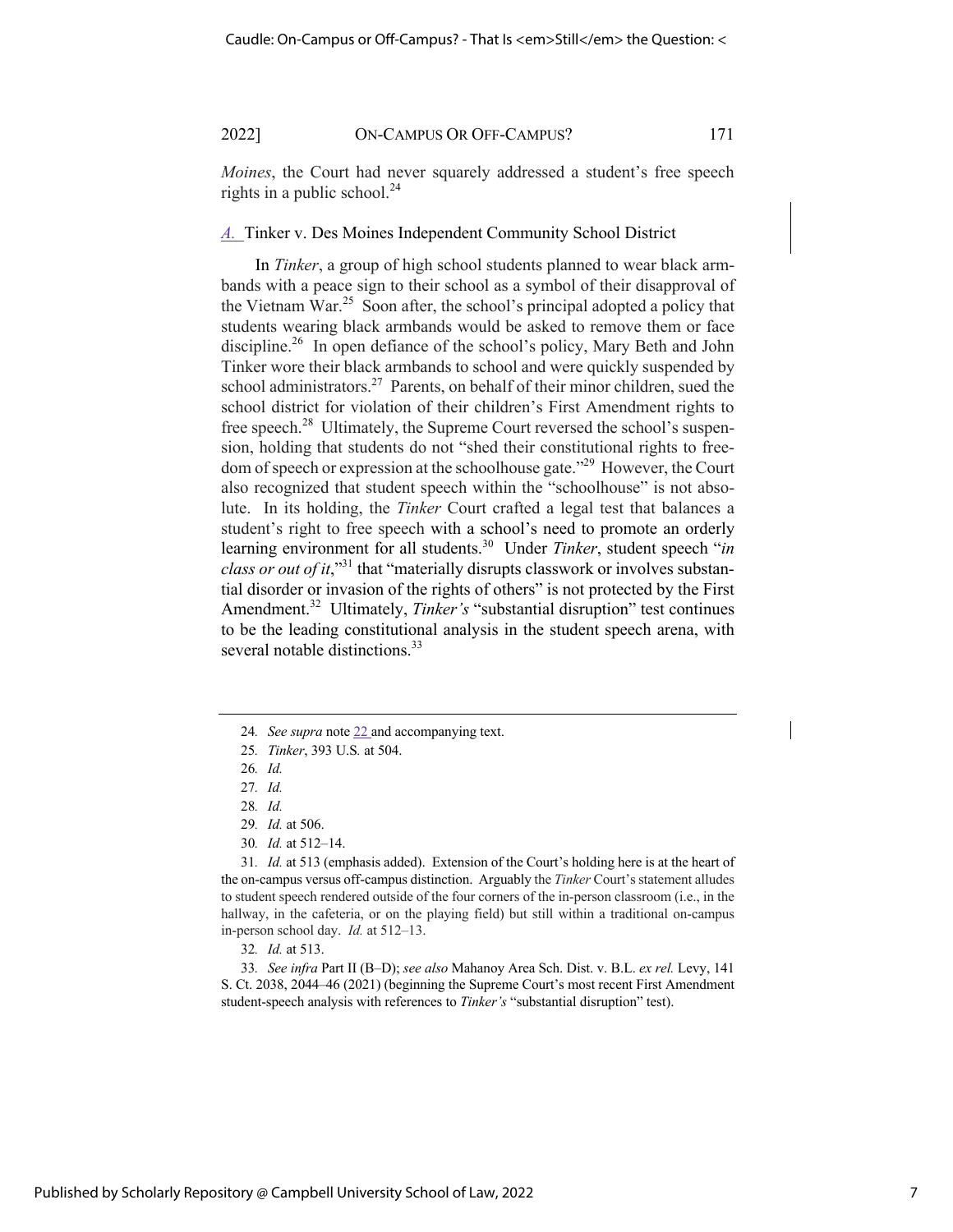## *B.* Bethel School District v. Fraser

Nearly twenty years after *Tinker*, the Court addressed the scope of a student's free speech rights in *Bethel School District v. Fraser*. 34 In *Fraser*, a high school student gave a speech to nominate a fellow classmate for a student government position during a school assembly.<sup>35</sup> The speech was delivered in-person, to 600 members of the student body.<sup>36</sup> Throughout the speech, Fraser repeatedly referred to the candidate through "elaborate graphic, and explicit sexual metaphor."37 Following the speech, the school suspended Fraser for violation of a school rule prohibiting "obscene language" which later prompted a lawsuit against the school district under the First Amendment. $38$  The Supreme Court upheld the school's suspension, holding that the Constitution did not protect student speech given during a school assembly that was "indecent," "vulgar," or "lewd" and that would "undermine the school's basic educational mission."<sup>39</sup> In its holding, the Court declined to apply *Tinker's* substantial disruption test, finding the purely political and symbolic speech at issue in *Tinker* distinguishable from a "pervasive sexual innuendo" that was "plainly offensive to both teachers and students. $140$  However, the Court did acknowledge (at least implicitly) that if Fraser's comments had not occurred on-campus during a school assembly, they would have been entitled to First Amendment protection.<sup>41</sup>

41*. See Id.* ("The determination of what manner of speech *in the classroom* or *in school assembly* is inappropriate properly rests with the school board." (emphasis added)); *see also* Morse v. Frederick, 551 U.S. 393, 404 (2007). In analyzing the speech in *Morse*, the Court reflected on the speech in *Fraser*. *Morse*, 551 U.S. at 404–05. For the first time, the Court drew the line between on-campus and off-campus student speech—re-iterating that "the constitutional rights of students in public school are not automatically coextensive with the rights of adults in other settings," but making clear that "[h]ad *Fraser* delivered the same speech in a public forum outside the school context, it would have been protected." *Morse*, 551 U.S. at 404–05 (citing *Fraser*, 478 U.S. at 682–83). "In school, however, Fraser's First Amendment rights were circumscribed 'in light of the special characteristics of the school environment.'" *Morse*, 551 U.S. at 405 (quoting *Tinker*, 393 U.S. at 506).

<sup>34.</sup> Bethel Sch. Dist. No. 403 v. Fraser, 478 U.S. 675, 677 (1986).

<sup>35</sup>*. Id.*

<sup>36</sup>*. Id.*

<sup>37</sup>*. Id.* at 677–678.

<sup>38</sup>*. Id.* at 678–679.

<sup>39</sup>*. Id.* at 685.

<sup>40</sup>*. Id.* at 683.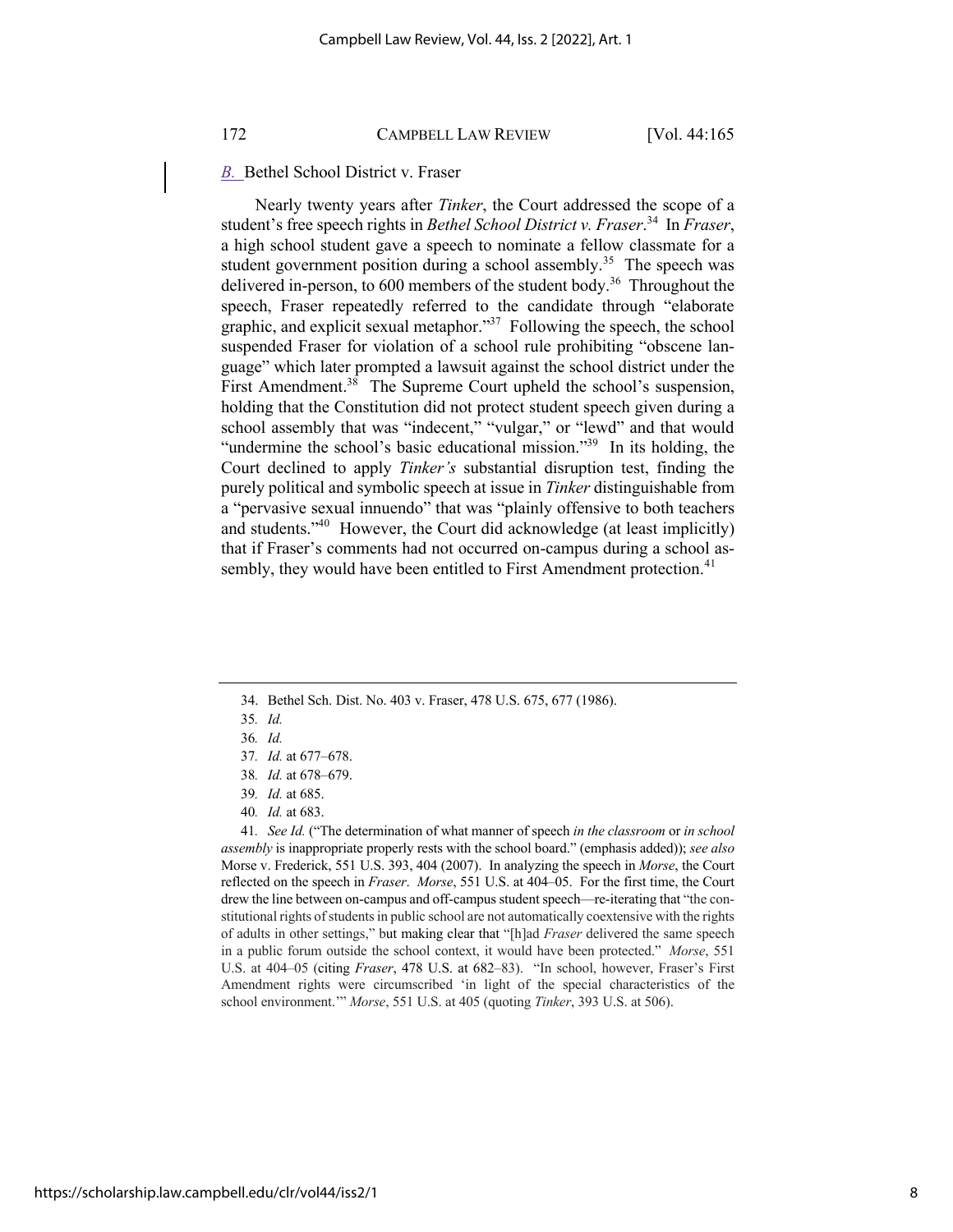## *C.* Hazelwood School District v. Kuhlmeier

Two years later, the Court decided *Hazelwood School District v. Kuhlmeier*. 42 In *Hazelwood*, a Missouri high school student brought a First Amendment lawsuit against her school district after her principal removed portions of an article about student pregnancy and divorce that she wrote for the school-sponsored print newspaper.<sup>43</sup> The Court upheld the school district's decision, holding that educators do not run afoul of the First Amendment by "exercising editorial control over the style and content of student speech in school-sponsored expressive activities so long as their actions are reasonably related to legitimate pedagogical concerns."<sup>44</sup> Like *Fraser*, the Court distinguished *Hazelwood* from *Tinker*, finding a school's tolerance of student speech, which just happened to occur at school, markedly different than the promotion or endorsement of student speech in a school-sponsored forum.<sup>45</sup>

#### *D.* Morse v. Frederick

Finally, in 2007, the Supreme Court refined its student speech doctrine once more in *Morse v. Frederick*. 46 In *Morse*, a student was suspended for refusing a principal's directive to take down a "large banner" promoting illegal drug use, that read "BONG HiTS 4 JESUS."<sup>47</sup> The student displayed the banner across the street from the school building, but as part of a school-sanctioned event, during "normal school hours" within the traditional school day.<sup>48</sup> The student filed a First Amendment lawsuit challenging the suspension.<sup>49</sup> The Court held that a school district does not violate the First Amendment by regulating student speech that promotes illegal

49*. Id.* at 399.

<sup>42.</sup> Hazelwood Sch. Dist. v. Kuhlmeier, 484 U.S. 260 (1988).

<sup>43</sup>*. Id.* at 262–64.

<sup>44</sup>*. Id.* at 273.

<sup>45</sup>*. Id.* at 270–72.

<sup>46.</sup> Morse v. Frederick, 551 U.S. 393 (2007).

<sup>47</sup>*. Id.* at 396–97.

<sup>48</sup>*. Id.* at 398. *Morse* arose during the unique backdrop of the 2002 Winter Olympics. "[T]he Olympic Torch Relay passed through Juneau, Alaska, on its way to the winter games in Salt Lake City, Utah. The torchbearers were to proceed along a street in front of Juneau-Douglas High School (JDHS) while school was in session. Petitioner Deborah Morse, the school principal, decided to permit staff and students to participate in the Torch Relay as an approved social event or class trip. Students were allowed to leave class to observe the relay from either side of the street. Teachers and administrative officials monitored the students' actions." *Id.* at 397 (citations omitted).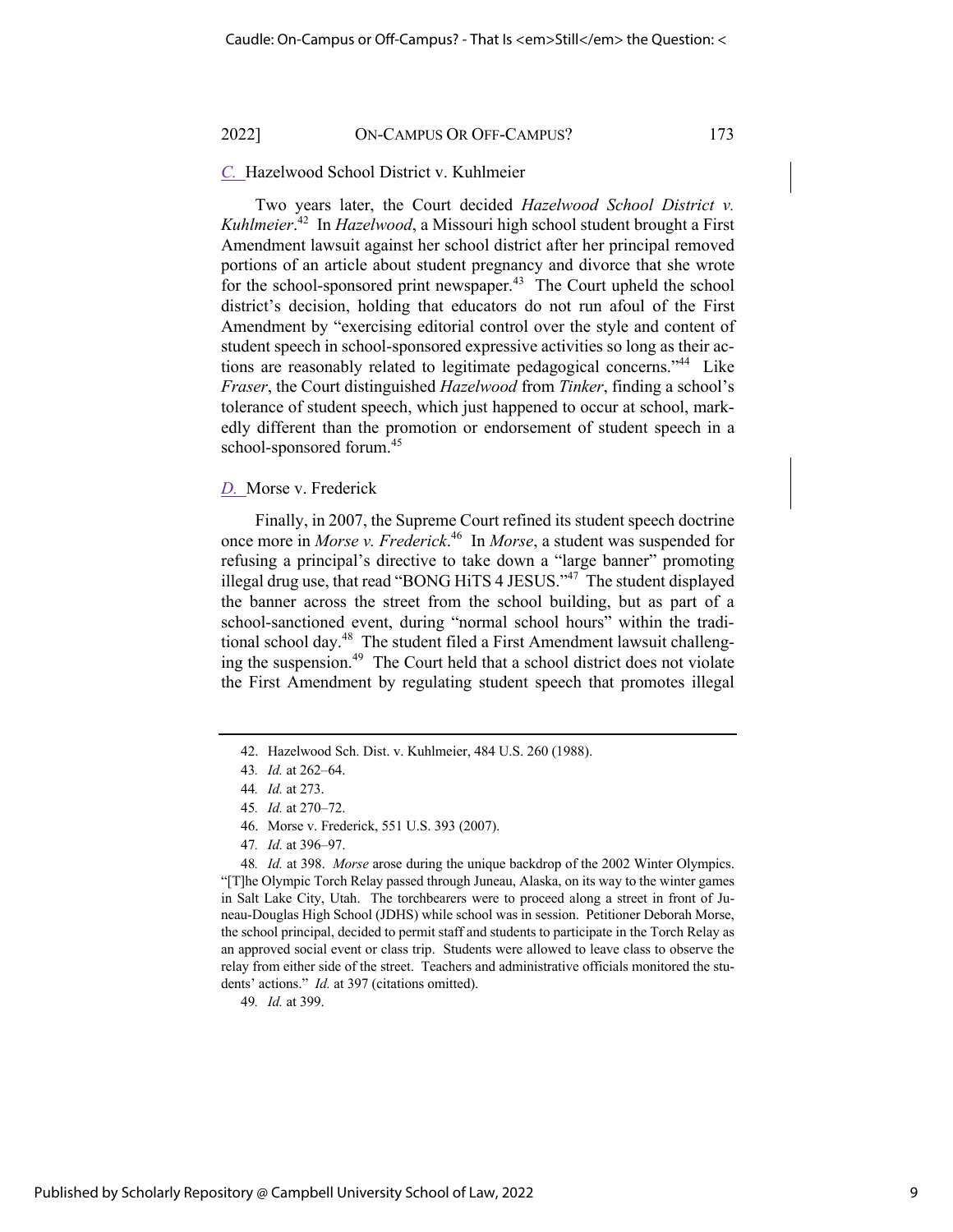drug use at school.<sup>50</sup> In upholding the student's suspension, the Court explicitly rejected his argument that the school lacked the authority to regulate his speech because it occurred across the street from the school building.<sup>51</sup> Rather, the Court found that the event was in fact school-sanctioned: the school planned the event as a "class trip," and it was actively supervised by teachers and administrators.<sup>52</sup> The high school band even performed.<sup>53</sup> In this context, the school's right to regulate speech was clearly warranted. However, the Court was quick to note that like in *Fraser*, if the student's speech had been rendered off-campus, the speech "would have been protected" by the First Amendment.<sup>54</sup>

In short, *Tinker*, *Fraser*, *Hazelwood*, and *Morse* form a predictable body of case law that balances the progressive ideals of the 1960's with traditional notations of discipline and order in traditional public-school settings (i.e., on-campus). Thus, the *Tinker* doctrine has created several well-settled rules for the regulation of student speech on-campus: "(1) 'Under *Fraser*, a school may categorically prohibit lewd, vulgar or profane language[;]' (2) 'Under [*Kuhlmeier*], a school may regulate school-sponsored speech . . . on the basis of any legitimate pedagogical concern[;]' and (3) Under *Morse*, a school may categorically prohibit speech that can reasonably be regarded as encouraging illegal drug use  $\ldots$ <sup>555</sup> On-campus speech that falls "outside of these categories" is presumptively subject to analysis under *Tinker's* "substantial disruption" test.<sup>56</sup> While the *Tinker* doctrine continues to provide a useful framework for on-campus speech, beyond passive references and vague hypotheticals in *Fraser* and *Morse*, it did little to establish any framework for off-campus speech prior to *B.L*. 57

In many ways, the timing of *Morse* was fortuitous. *Morse* was decided in 2007 and the Court would not hear another student speech case for almost

<sup>50</sup>*. Id.* at 409–10.

<sup>51</sup>*. Id.* at 400–01.

<sup>52</sup>*. Id.*

<sup>53</sup>*. Id.* at 401.

<sup>54</sup>*. Id.* at 404–05 (noting that "[h]ad Fraser delivered the same speech in a public forum outside the school context, it would have been protected." (first citing Cohen v. California, 403 U.S. 15 (1971); and then citing Bethel Sch. Dist. No. 403 v. Fraser 478, U.S. 675, 682– 83 (1868))).

<sup>55.</sup> B.L. *ex rel.* Levy v. Mahanoy Area Sch. Dist., 376 F. Supp. 3d 429, 436 (M.D. Pa. 2019), *aff'd*, 964 F.3d 170 (3d Cir. 2020), *aff'd*, 141 S. Ct. 2038 (2021) (alterations in original) (citing Saxe v. State Coll. Area Sch. Dist., 240 F.3d 200, 214 (3d Cir. 2001)).

<sup>56</sup>*. Id.* at 436.

<sup>57</sup>*. See* Fraser, 478 U.S. at 677; Hazelwood Sch. Dist. v. Kuhlmeier, 484 U.S. 260, 266– 73 (1988).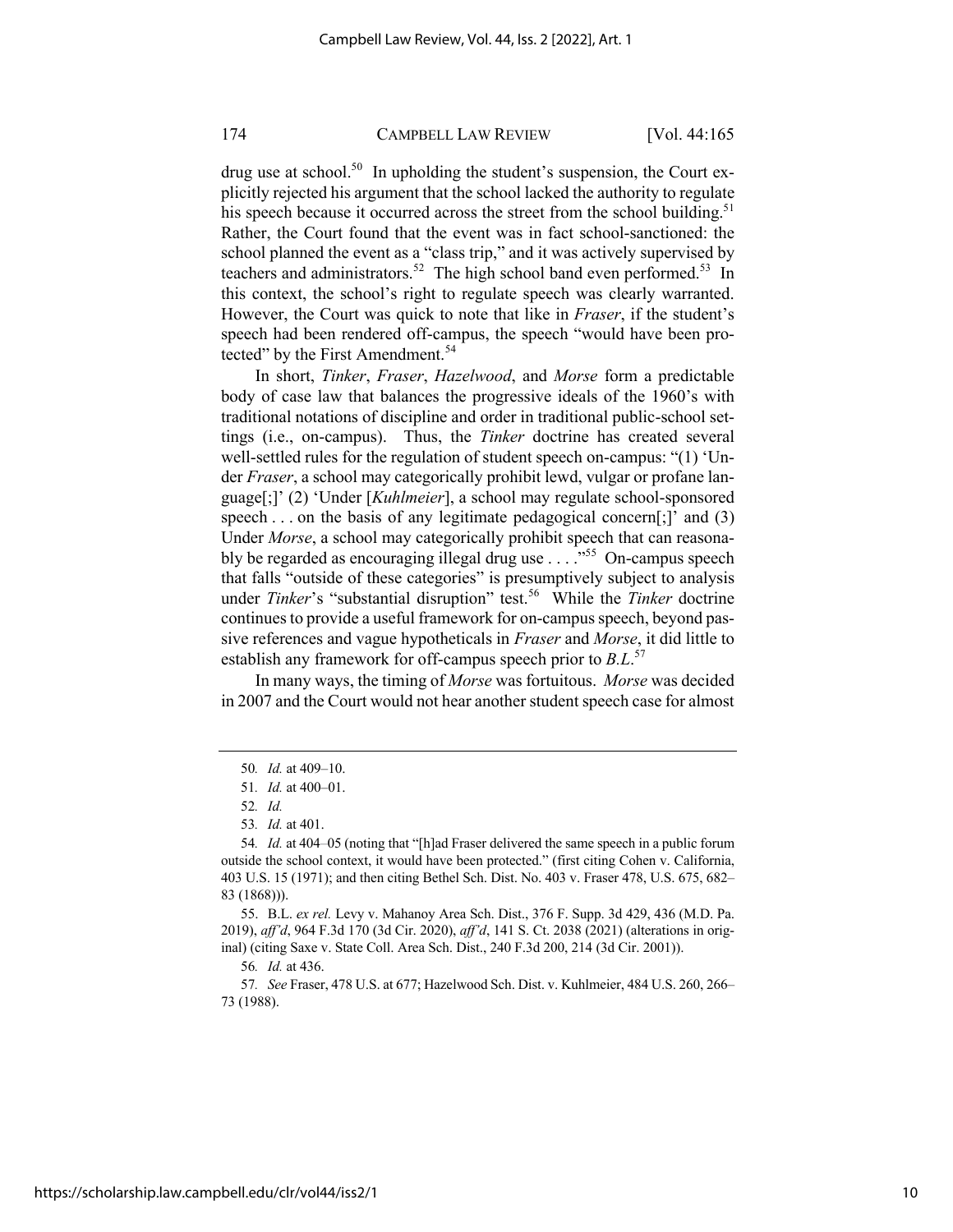fifteen years.<sup>58</sup> 2007 proved to be an inflection point in a decade that witnessed unprecedented growth in digital communication.59 Since *Morse*, the fusion of social media and smart phone technologies have reached a state of "omnipresence"<sup>60</sup> that has fundamentally altered how speech is disseminated. As Part III explains, a body of circuit court precedent emerged following *Morse* to address this paradigm shift and determine whether off-campus digital speech, impacting the in-person learning environment, was actionable under the First Amendment.<sup>61</sup>

#### II. CIRCUIT COURT PRECEDENT (2007–2021)

Although *Tinker* remained the gold standard for constitutional analysis of student speech on-campus, whether (and to what extent) *Tinker* applied to "speech uttered beyond the schoolhouse gate" continued to be an open question prior to *B.L*. 62 Circuit court cases decided since *Morse* yielded no

60. B.L. *ex rel.* Levy v. Mahanoy Area Sch. Dist.*,* 964 F.3d 170, 179 (3d Cir. 2020), *aff'd*, 141 S. Ct. 2038 (2021) (first citing Layshock v. Hermitage Sch. Dist. 650 F.3d 205, 220–21 (3d Cir. 2011) (en banc) (Jordan, J., concurring); and then citing J.S. ex rel. Snyder v. Blue Mountain Sch. Dist., 650 F.3d 915, 940 (3d Cir. 2011) (en banc) (Smith, J., concurring)).

61*. See infra* Part III.

<sup>58</sup>*. Morse*, 551 U.S. at 393.

<sup>59.</sup> THOMAS L. FRIEDMAN, THANK YOU FOR BEING LATE: AN OPTIMIST'S GUIDE TO THRIVING IN THE AGE OF ACCELERATIONS 19–23 (2016). As author Thomas Fieldman explains, 2007 is a critically important year in the understanding of our current tech-drive society and in the history of technology generally. In 2007, Apple launched the first generation of the iPhone, Facebook and Twitter went global, Google bought Youtube, Kindle and Android were released, and IBM introduced the Watson supercomputer. *Id. See* Lizzy Gurdus, *Your World Changed Forever in 2007, Get with the Program, Thomas Friedman Says*, CNBC (Nov. 22, 2016, 12:33 PM), https://www.cnbc.com/2016/11/22/your-world-changedforever-in-2007-with-iphone-and-tech-boom-thomas-friedman.html [https://perma.cc/Y365-FFEM].

<sup>62.</sup> B.L. *ex rel.* Levy v. Mahanoy Area Sch. Dist., 376 F. Supp. 3d 429, 444 (M.D. Pa. 2019), *aff'd*, 964 F.3d 170 (3d Cir. 2020), *aff'd*, 141 S. Ct. 2038 (2021); *see also Snyder*, 650 F.3d at 926 (assuming, without deciding, that *Tinker* applies to off-campus speech); Kowalski v. Berkeley Cty. Schs., 652 F.3d 565, 573 (4th Cir. 2011) ("There is surely a limit to the scope of a high school's interest in the order, safety, and well-being of its students when the speech at issue originates outside the schoolhouse gate. But we need not fully define that limit here . . . ."); *Layshock*, 650 F.3d at 216 ("It would be an unseemly and dangerous precedent to allow the state, in the guise of school authorities, to reach into a child's home and control his/her actions there to the same extent that it can control that child when he/she participates in school sponsored activities.").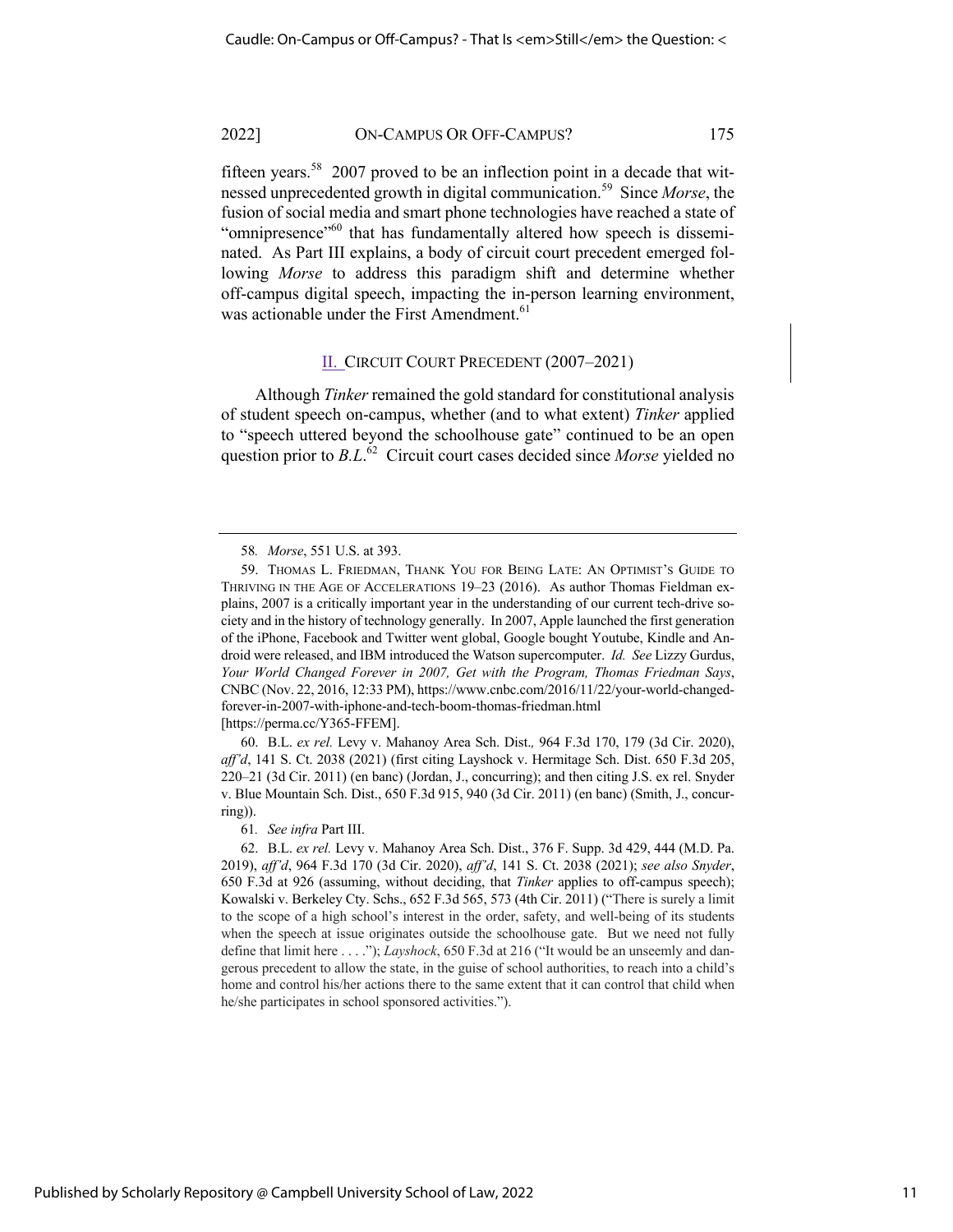consistent legal analysis.<sup>63</sup> However, three distinct categories of constitutional analysis emerged from the fray.<sup>64</sup>

In the first category, *Tinker* was applied to off-campus speech if "it was reasonably foreseeable" that a student's off-campus speech would substantially disrupt the school learning environment.<sup>65</sup> A second category applied *Tinker* if the off-campus speech had a sufficient "nexus" to the school's "pedagogical interests."<sup>66</sup> Finally, a hodgepodge of circuit courts applied *Tinker* to off-campus settings without fully articulating a governing standard.<sup>67</sup> It is this fractured legal landscape from which *B.L.* emerged.

## *A. The "Reasonably Foreseeable" Test*

The Second and Eighth Circuits addressed off-campus student speech under *Tinker* within the context of violent and threatening online student speech directed at the school community. In *Wisniewski ex rel. Wisniewski v. Board of Education*, an eighth-grade student created an icon for his American Online (AOL) instant messaging account that displayed a "pistol firing a bullet at a person's head" with a notation that read "Kill Mr. VanderMolen," the student's English teacher.<sup>68</sup> The student's icon was visible to each of his AOL "buddies," some of whom were his fellow classmates.<sup>69</sup> The student's AOL icon was circulated for approximately three weeks.<sup>70</sup> The student was later suspended after images of the icon were captured by another student and forwarded to the school.<sup>71</sup> The Second Circuit, applying *Tinker*, upheld the student's suspension, holding that off-campus speech that "pose[d] a reasonably foreseeable risk"<sup>72</sup> of "materially and substantially disrupt[ing] the work and discipline of the school[s]" was not

- 65*. See infra* Part III(A).
- 66*. See infra* Part III(B).
- 67*. See infra* Part III(C).
- 68. Wisniewski *ex rel.* Wisniewski v. Bd. of Educ., 494 F.3d 34, 35–36 (2d Cir. 2007).

72*. Id.* at 38.

<sup>63.</sup> This Article is limited to a brief review of circuit court cases from 2007–2021 that were applicable to the Court's outcome in *B.L*. For a comprehensive review of the circuit split in authority during this time period, see, for example, Brief of *Amici Curiae* Nat'l Sch. Bds. Ass'n et al. in Support of Petitioner at 6–10, Mahanoy Area Sch. Dist. v. B.L. *ex rel.* Levy, 141 S. Ct. 2038 (2021) (No. 20-255); Brief for Pa. Sch. Bds. Ass'n and Pa. Principals Ass'n as *Amici Curiae* Supporting Petitioner at 10–11, *Mahanoy*, 141 S. Ct. 2038 (No. 20-255).

<sup>64</sup>*. B.L.*, 964 F.3d at 186–87.

<sup>69</sup>*. Id.*

<sup>70</sup>*. Id.* at 36.

<sup>71</sup>*. Id.*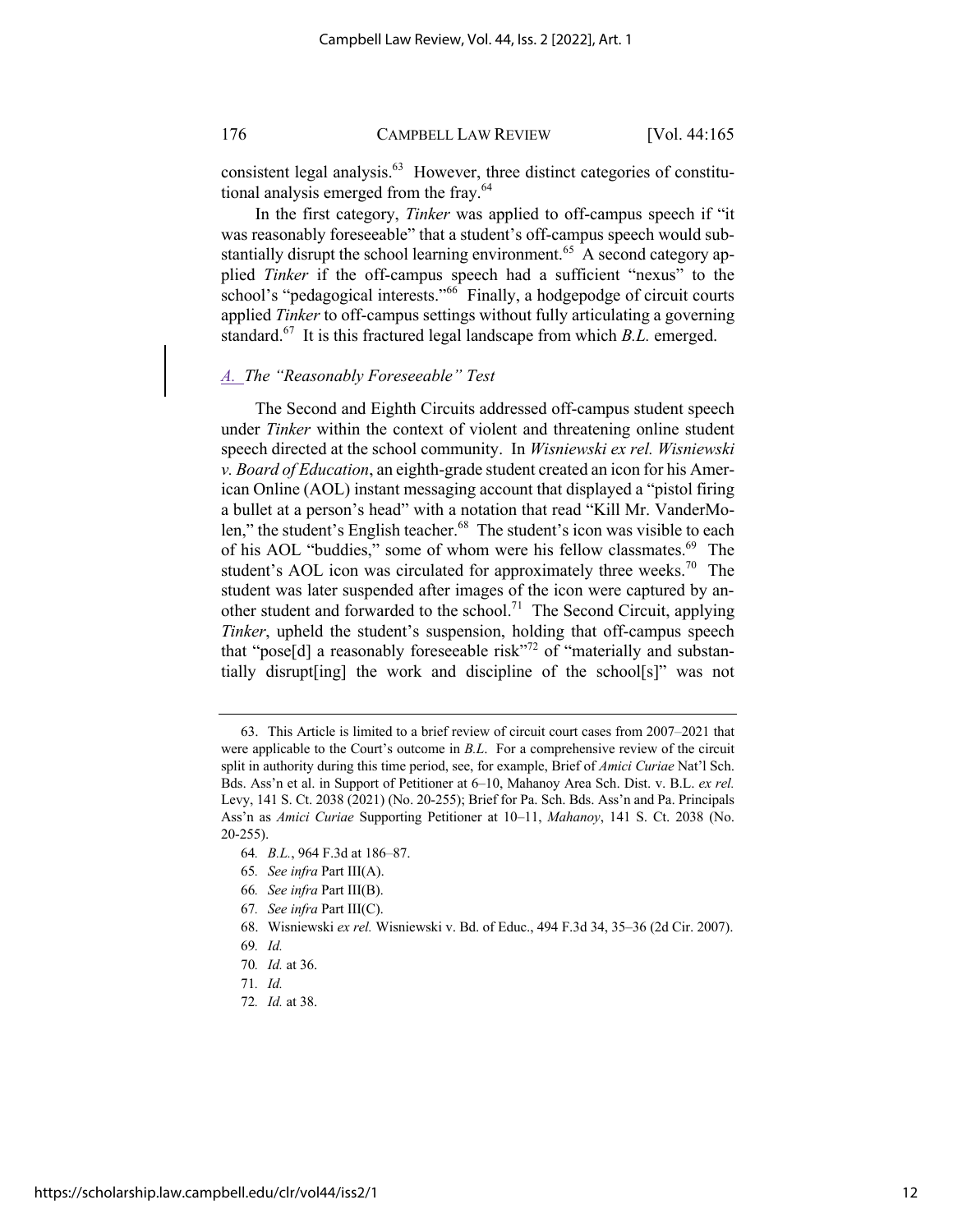protected under *Tinker*. 73 In its holding, the Second Circuit had "no doubt" that the violence depicted in the student's AOL icon, once made known to the school, was a foreseeable substantial disruption the learning environment.<sup>74</sup>

The Eighth Circuit adopted a similar approach in *D.J.M. ex rel. D.M. v. Hannibal Public School District No. 60*. 75 Like *Wisniewski*, in *D.J.M*., the speech at issue involved a series of AOL instant messages sent by a student online, outside of the traditional school day.<sup>76</sup> In  $D.J.M.$ , the student's messages indicated that he had been "talking about taking a gun to school" and shooting "everyone he hates [and] then shoot[ing] himself." These messages were forwarded to the school's principal, who contacted the police.<sup>78</sup> The student was later arrested by law enforcement and suspended by the school district.<sup>79</sup> Thereafter, parents and students expressed concerns about school safety, and the school spent "considerable time dealing with these concerns" to ensure the school's security.80 Like *Wisniewski*, the Eighth Circuit upheld the student's suspension, finding that it was "reasonably foreseeable" that the student's threatening off-campus speech would be brought to the attention of the school, and that it would create a "risk of substantial disruption within the school environment."<sup>81</sup>

Since *Wisniewski* and *D.J.M*, the "reasonably foreseeable" test has also been extended to non-violent off-campus student speech cases, such as allegations of sexual and racial harassment.<sup>82</sup> In the Eighth Circuit, prior to *B.L*., this approach was extended to govern all forms of off-campus student speech.<sup>83</sup>

81. *Id.* ("[S]tudent creativity and . . . ability . . . can[not] flourish if violence threatens the school environment.").

83*. See* Doninger *ex rel.* Doninger v. Niehoff, 527 F.3d 41, 43, 48–52 (2d Cir. 2008) (denying preliminary injunction and upholding discipline for a student who used an off-campus online platform to urge others to protest the school's decision to postpone a concert); *S.J.W.*, 696 F.3d at 777; *see also* B.L. *ex rel.* Levy v. Mahanoy Area Sch. Dist., 964 F.3d 170, 186 (3d Cir. 2020), *aff'd*, 141 S. Ct. 2038 (2021).

<sup>73</sup>*. Id.* at 39 (citing Morse v. Frederick, 551 U.S. 393, 403 (2007)).

<sup>74</sup>*. Id.* at 40.

<sup>75.</sup> D.M. v. Hannibal Pub. Sch. Dist. No. 60, 647 F.3d 754, 765–67 (8th Cir. 2011).

<sup>76</sup>*. Id.* at 757–60.

<sup>77</sup>*. Id.* at 758 (first alteration in original).

<sup>78</sup>*. Id.* at 759.

<sup>79</sup>*. Id.*

<sup>80</sup>*. Id.* at 766.

<sup>82</sup>*. See* C.R. *ex rel.* Rainville v. Eugene Sch. Dist. 4J, 835 F.3d 1142, 1146, 1151 (9th Cir. 2016); S.J.W. *ex rel.* Wilson v. Lee's Summit R-7 Sch. Dist., 696 F.3d 771, 773, 777– 78 (8th Cir. 2012).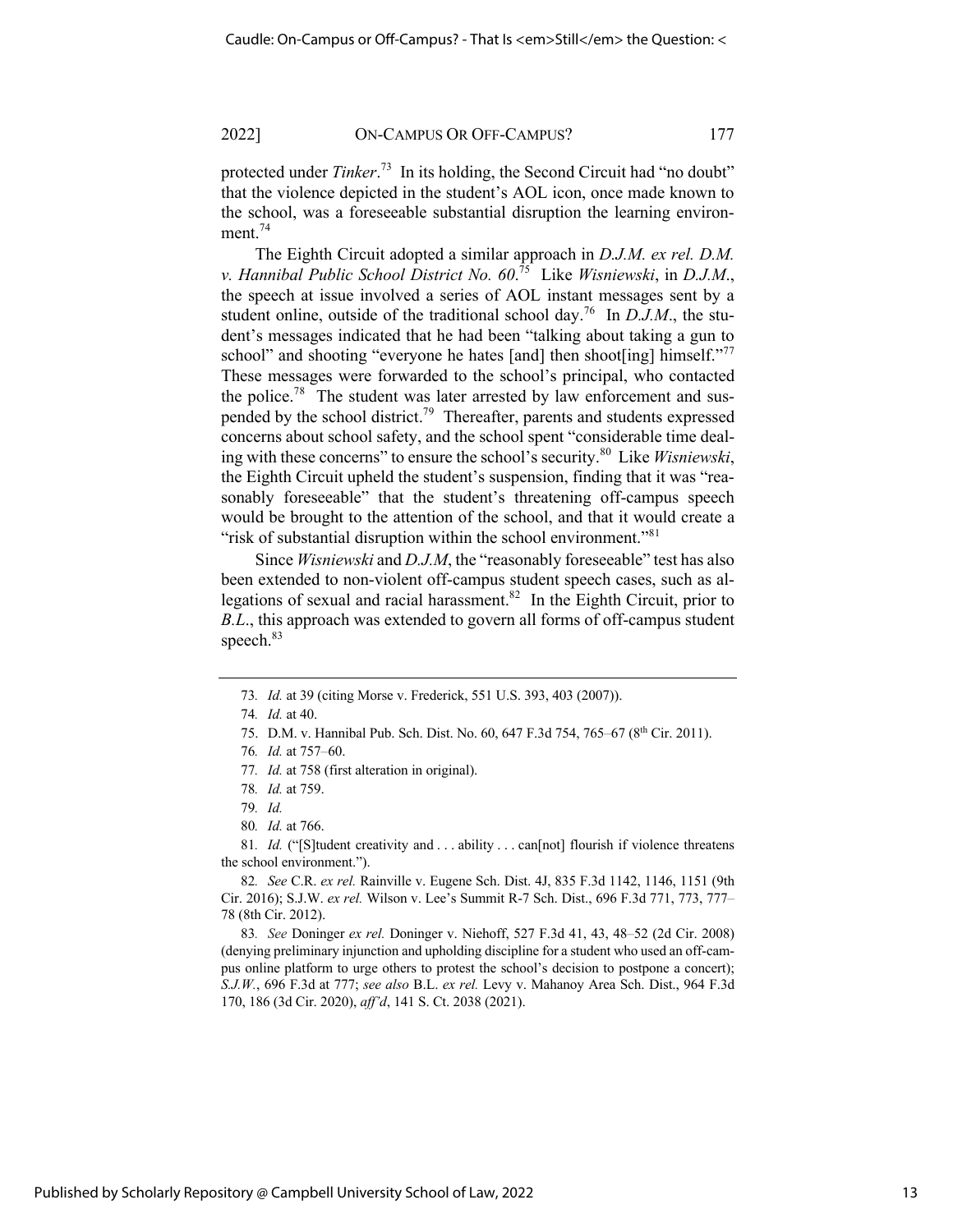## *B. The "Nexus" Test*

The Fourth Circuit's approach focuses less on the foreseeability of off-campus speech reaching the on-campus learning environment and more on the "nexus" of the off-campus speech to specific pedagogical interests of the school. The leading circuit case for this mode of analysis is *Kowalski v. Berkeley County Schools*. 84 In *Kowalski*, a high school senior created a MySpace page entitled "S.A.S.H." that was used by fellow classmates as an online forum to verbally attack another student, "Shay N."85 Kowalski invited approximately one-hundred of her MySpace friends (many of whom attended her high school) to join the webpage. $86$  At least one of the students accessed the MySpace page on a school-owned computer during the course of the school day. ${}^{87}$  Thereafter, Shay's parents filed a harassment complaint against Kowalski with the school.<sup>88</sup> Shay also missed class time because she "fe[lt] uncomfortable about sitting in class with students who had posted comments about her on the MySpace webpage."<sup>89</sup>

Subsequently, the school district suspended Kowalski for her online comments under its existing "Harassment, Bullying, and Intimidation Policy."<sup>90</sup> The Fourth Circuit found that the prevention of harassment was an important pedagogical interest for the school and that harassment could have the effect of "caus[ing] victims to become depressed and anxious, to be afraid to go to school, and to have thoughts of suicide."<sup>91</sup> Thus, schools generally "must be able to prevent and punish harassment and bullying in order to provide a safe school environment  $\dots$  ."<sup>92</sup> In that light, the Fourth Circuit found that Kowalski's speech, although rendered "metaphysical[ly]" off-campus, through an online medium, still had a sufficient "nexus" to the school's "pedagogical interests" (i.e., prevention of harassment) to justify the school's suspension. $93$ 

<sup>84.</sup> Kowalski v. Berkeley Cnty. Schs., 652 F.3d 565 (4th Cir. 2011).

<sup>85</sup>*. Id.* at 567. The Fourth Circuit found that there was disagreement as to what the acronym "S.A.S.H." represented. In her deposition, Kowalski testified that "S.A.S.H." meant "Students Against Sluts Herpes" while another student testified that "S.A.S.H." meant "Students Against Shay's Herpes," referring directly to another student at the school. *Id.* 

<sup>86</sup>*. Id.*

<sup>87</sup>*. Id.* at 568.

<sup>88</sup>*. Id.*

<sup>89</sup>*. Id.*

<sup>90</sup>*. Id.* at 568–69.

<sup>91</sup>*. Id.* at 572 (citation omitted).

<sup>92</sup>*. Id.*

<sup>93</sup>*. Id.* at 573. In that regard, the Fourth Circuit found that the school officials were "carrying out their role as the trustees of the student body's well-being." *Id.*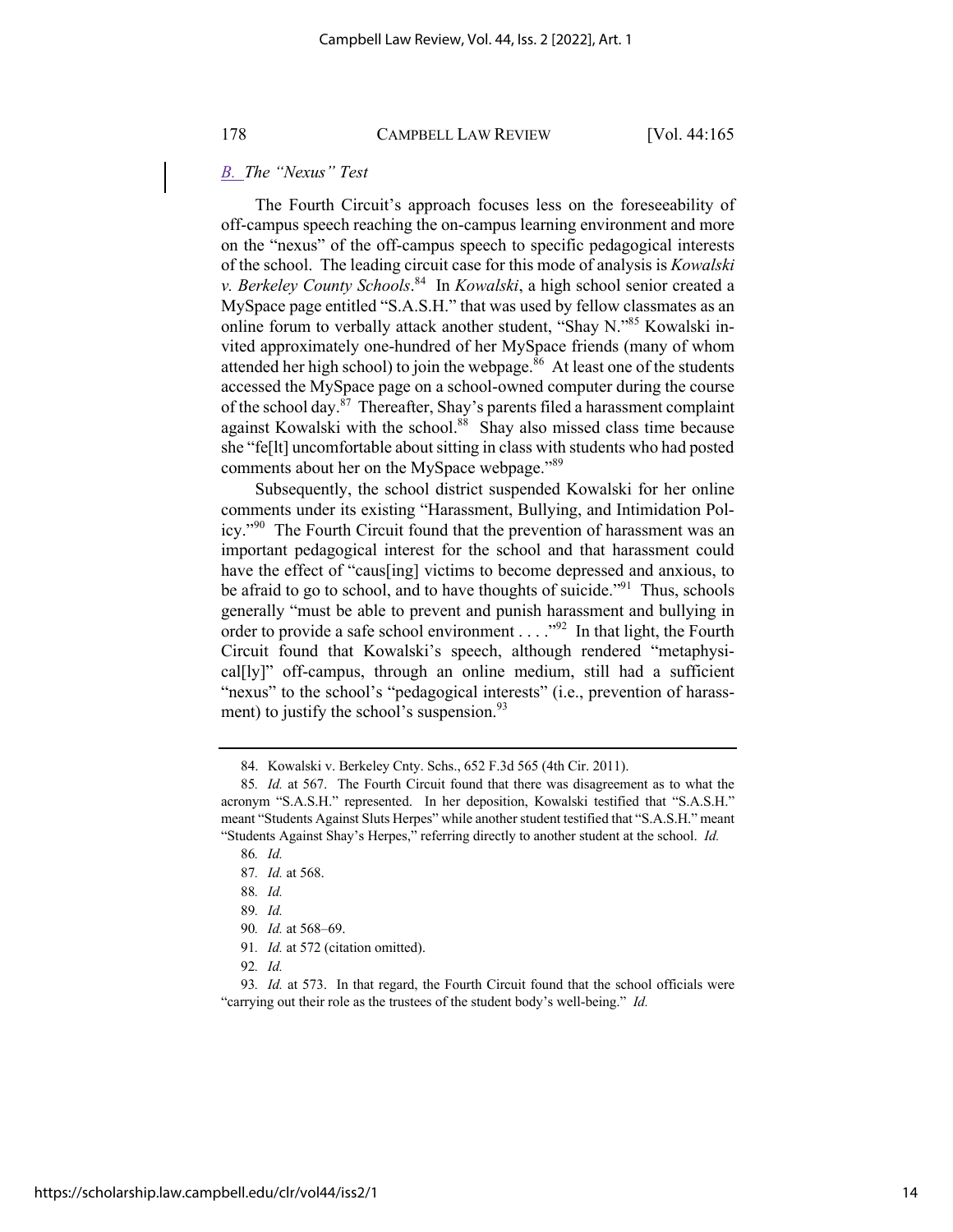## *C. Other Circuit Court Approaches*

Finally, several circuits have applied *Tinker* in off-campus speech cases without pronouncing a global legal standard. In *Bell v. Itawamba County School Board*, the Fifth Circuit applied *Tinker* to uphold the suspension of a student for disseminating "[a] rap recording containing threats to, and harassment and intimidation of, two teachers" that was "intentionally direct[ed] at the school community[.]"94 Similarly, in *Wynar v. Douglas County School District*, the Ninth Circuit upheld a student's suspension in the face of evidence of "an identifiable threat of school violence."<sup>95</sup>

In sum, several circuit court approaches to handling off-campus student speech emerged in the wake of *Morse*. 96 Although the mechanics of the opinions differed, the results were the same: *Tinker* was extended deep into realms of off-campus digital student speech to combat threatening and harassing behavior impacting the school's learning environment.<sup>97</sup> As Part IV displays, the facts in *B.L.* do not involve threatening or harassing conduct, and now serve as an exemplar for the type of non-violent, non-threatening off-campus student speech entirely beyond the reach of school officials under the First Amendment.<sup>98</sup>

#### III. *MAHANOY AREA SCHOOL DISTRICT V. B.L*.

#### *A. Relevant Factual Background*

In the spring of 2016, a public school student made several social media posts on her personal Snapchat account that were critical of her high school cheerleading team.<sup>99</sup> At the time, B.L. was a freshman at Mahanoy Area High School, which is a part of the Mahanoy Area School District,

<sup>94.</sup> Bell v. Itawamba Cnty. Sch. Dist., 799 F.3d 379, 394 (5th Cir. 2015) (en banc).

<sup>95.</sup> Wynar v. Douglas Cnty. Sch. Dist., 728 F.3d 1062, 1069 (9th Cir. 2013) (declining to "divine and impose a global standard for . . . off-campus speech[]").

<sup>96</sup>*. See supra* Part II (D).

<sup>97</sup>*. Id. Cf. supra* note 84 and accompanying text.

<sup>98</sup>*. See* Mahanoy Area Sch. Dist. v. B.L. *ex rel.* Levy, 141 S. Ct. 2038, 2047 (2021).

<sup>99.</sup> B.L. *ex rel.* Levy v. Mahanoy Area Sch. Dist., 376 F. Supp. 3d 429, 432–33 (M.D. Pa. 2019), *aff'd*, 964 F.3d 170 (3d Cir.), *aff'd*, 141 S. Ct. 2038 (2021) ("Snapchat is a social media application for smartphones that allows users to send private text, photo, and video messages to other users—but these messages are limited in duration, cannot be accessed from the web, and can only be viewed temporarily." (citing B.L. *ex rel.* Levy v. Mahanoy Area Sch. Dist.*,* 289 F. Supp. 3d. 607, 610 n.1 (M.D. Pa. 2017))).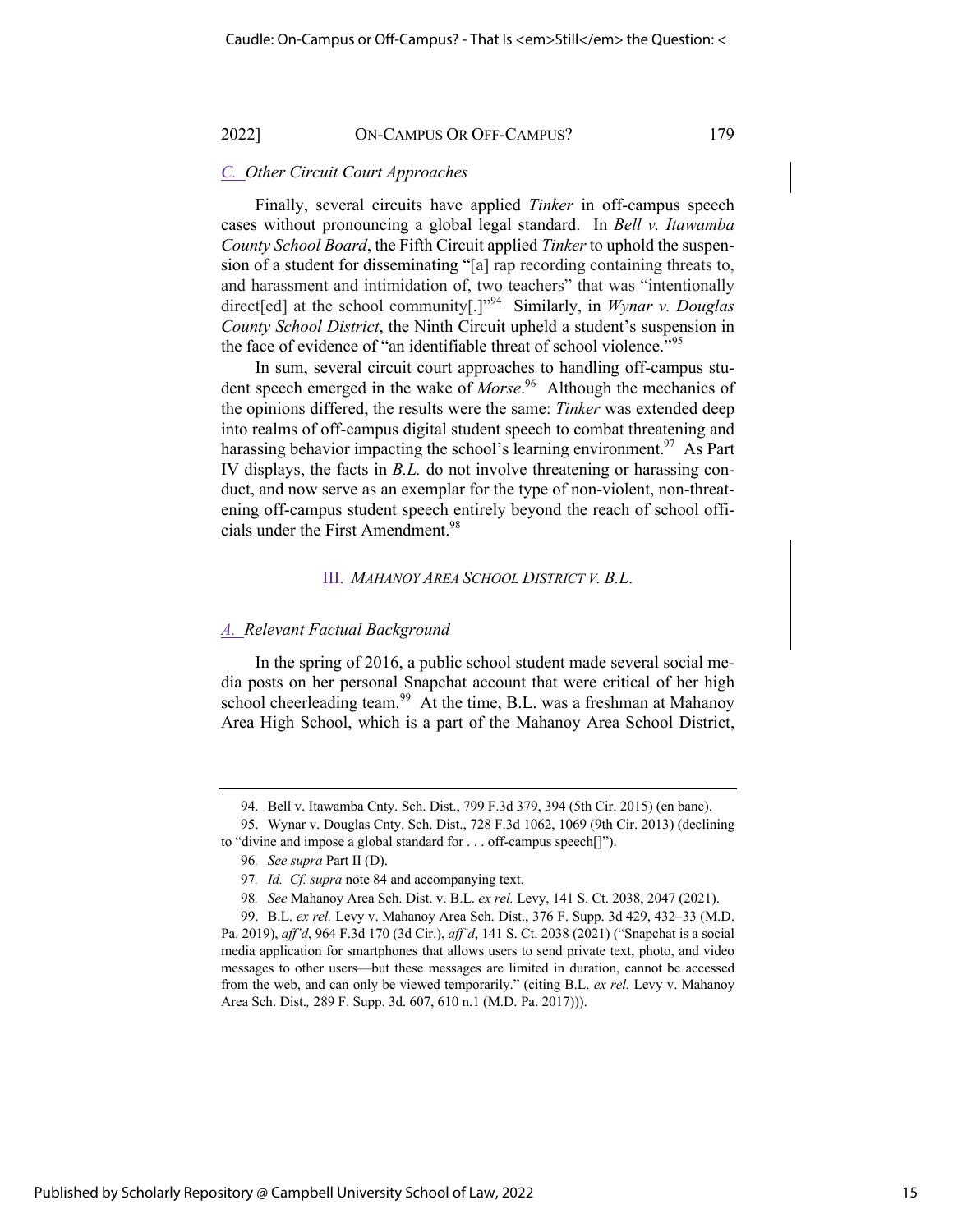located outside of Schuylkill County, Pennsylvania.<sup>100</sup> During her freshman year in high school, B.L. was a member of the junior varsity cheerleading squad.<sup>101</sup> At the end of her freshman year, B.L. tried out for the school's varsity cheerleading squad.<sup>102</sup> Student athletes trying out for the cheerleading team were required to agree to the team's Cheerleading Rules (Rules) which "would apply to her if [B.L.] made the [cheerleading] squad again."<sup>103</sup> The Rules stated, among other things, that Mahanoy High School cheerleaders would "have respect for [their] school, coaches, teachers, other cheerleaders and teams. Remember you are representing your school when at games, fundraisers, and other events. Good sportsmanship will be enforced, this includes foul language and inappropriate gestures."<sup>104</sup>

The Rules put cheerleaders on notice that there would be "no toleration of any negative information regarding cheerleading, cheerleaders, or coaches placed on the internet."<sup>105</sup> Both B.L. and her mother reviewed the Rules and "signed a document acknowledging B.L. would be bound by them."106 Following tryouts, cheerleading coaches decided to keep B.L. on the junior varsity cheerleading squad for her sophomore year, while an incoming freshman was placed on the varsity team.<sup>107</sup>

Frustrated by her coaches' decision, over the weekend B.L. made two social media posts on Snapchat.<sup>108</sup> The first post was a selfie taken outside of the Cocoa Hut, a local convenience store and student hangout, where she and a friend "pos[ed] in street clothes" with their "middle fingers raised."<sup>109</sup> The Snapchat post included the following text at the top of the photo: "fuck school fuck softball fuck cheer fuck everything."<sup>110</sup> B.L. later made another Snapchat post that read: "Love how me and [my friend] get told we need a year of jv before we make varsity but that[] doesn't matter to anyone else?"111 "The caption also contained an upside-down smiley-face emoji. $v<sup>112</sup>$  Once the social media posts were published online, they were

- 105*. Id.*
- 106*. Id.*
- 107*. Id.* at 432–33.
- 108*. Id.* at 433.
- 109*. Id.*
- 110*. Id.*
- 111*. Id.* (alteration in original).
- 112. Mahanoy Area Sch. Dist. v. B.L. *ex rel.* Levy, 141 S. Ct. 2038, 2043 (2021).

<sup>100</sup>*. B.L.*, 376 F. Supp. 3d at 432.

<sup>101</sup>*. Id.* 

<sup>102</sup>*. Id.*

<sup>103</sup>*. Id.*

<sup>104</sup>*. Id.*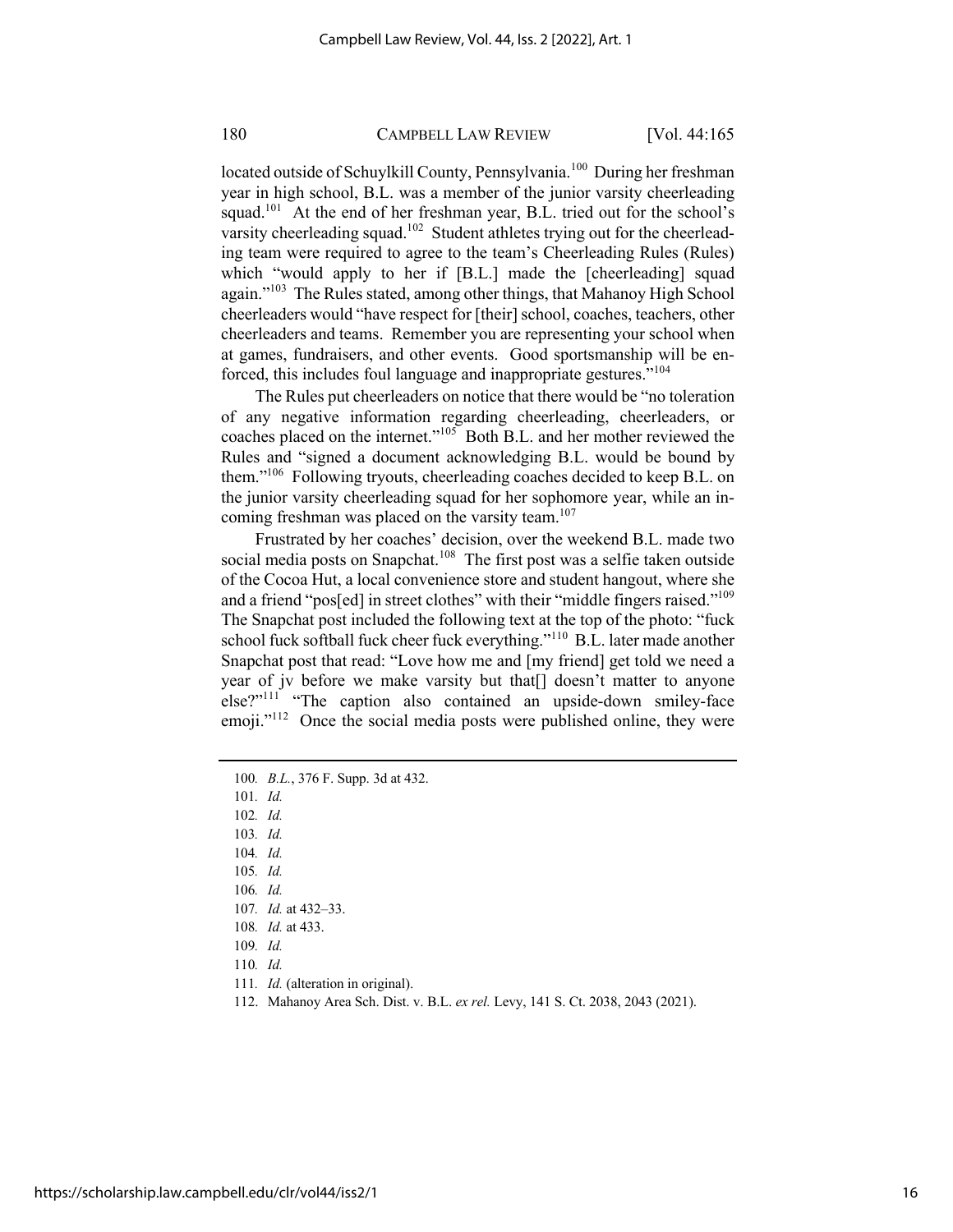viewable by B.L.'s 250 Snapchat friends, many of whom attended her high school, and some of whom were fellow members of the cheerleading team.113 One of B.L.'s Snapchat friends (also a cheerleader at the high school) took screenshots of B.L.'s Snapchat posts and forwarded them to the cheerleading team's coach.<sup>114</sup>

Following the weekend, news about B.L.'s social media posts began to circulate around the high school. Several cheerleaders and non-cheerleaders approached the school's coaches to express their concerns about the posts.115 Some of these individuals were "visibly upset."116 Although chatter about B.L.'s online posts "persisted during an Algebra class taught by one of the two coaches," discussion about the posts took up "at most, 5 to 10 minutes" of class time.<sup>117</sup> Ultimately, Mahanoy's cheerleading coaches decided to suspend B.L. from the cheerleading team for one school year for violating cheerleading team Rules.<sup>118</sup> Subsequently, B.L.'s parents sought review of the coaches' decision with the school's principal, athletic director, as well as the school district's superintendent and Board of Education, "to no avail."<sup>119</sup>

## *B. Federal District Court Lawsuit*

B.L., by and through her parents, filed a lawsuit under 42 U.S.C. § 1983 against the Mahanoy Area School District in Pennsylvania federal district court seeking a temporary restraining order and preliminary injunction

118*. B.L.,* 376 F. Supp. 3d at 433. The District Court found as fact that "[e]ven though electronic squabbling amongst cheerleaders at the High School 'is a fairly typical occurrence,' the coaches felt the need to enforce the Rules against B.L. 'to "avoid chaos" and maintain a "team-like environment."" *Id.* However, "[t]he cheerleading coaches would not have suspended B.L. from the team if her Snaps had not referenced cheerleading." *Id.*

119. B.L. *ex rel.* Levy v. Mahanoy Area Sch. Dist., 964 F.3d 170, 176 (3d Cir. 2020), *aff'd*, 141 S. Ct. 2038 (2021) ("Although school authorities agreed B.L. could try out for the team again the next year, they upheld the coaches' decision for that year."); *see also* B.L*.*, 376 F. Supp. 3d at 438 ("The School Board decided that it should not get involved in the minutiae of extracurricular activities, and that coaches must be permitted to hold students accountable for their actions.").

Published by Scholarly Repository @ Campbell University School of Law, 2022

<sup>113</sup>*. B.L.*, 376 F. Supp. 3d at 433.

<sup>114</sup>*. Id.* The cheerleader who forwarded B.L.'s screenshots to the coach was the coach's daughter. *Id.* 

<sup>115</sup>*. Id.* 

<sup>116</sup>*. Id.*

<sup>117</sup>*. Mahanoy*, 141 S. Ct. at 2043, 2047–48. The court record in *B.L*. indicated that during the cheerleading coaches' depositions, she was asked directly if she had "any reason to think that this particular incident would disrupt class or school activities other than the fact that kids kept asking . . . about it," to which "she responded simply, 'No.'" *Id.* at 2048.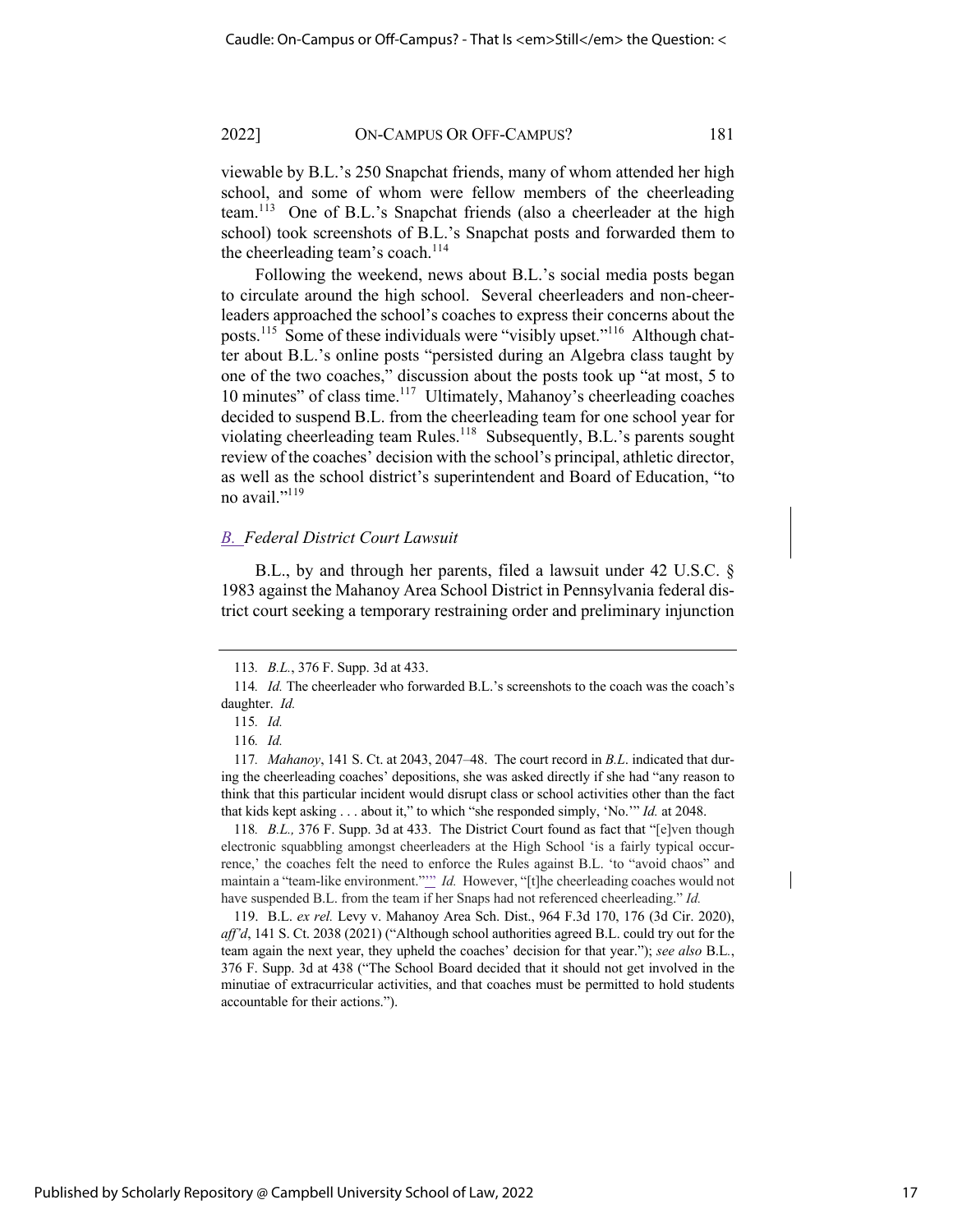enjoining the school district from suspending B.L. from the cheerleading team for off-campus speech protected by the First Amendment.<sup>120</sup> The district court granted B.L.'s prayer for injunctive relief and entered a temporary restraining order and preliminary injunction against the school district.<sup>121</sup> Following discovery, the district court granted summary judgment in favor of B.L.<sup>122</sup>

At summary judgment, the school district advanced two arguments in support of its regulation of B.L.'s social media posts.<sup>123</sup> First, B.L. waived her First Amendment rights when she agreed to the cheerleading team's Rules.124 The district court acknowledged that a party *can* waive its constitutional rights, but that such a waiver must be "voluntary, knowing, and intelligent  $\ldots$  shown by 'clear and compelling' evidence.<sup> $125$ </sup> To meet this heightened standard, at least in the Third Circuit, the parties must have equal bargaining power in the negotiation and advice of legal counsel to boot.<sup>126</sup> In this case, the district court found that there simply was not sufficient evidence in the record to establish a lawful constitutional waiver.<sup>127</sup> Indeed, "neither B.L. nor her mother had bargaining equality with the coaches or the school; the Cheerleading Rules were not subject to negotiation; and B.L. and her mother were not represented by counsel when they agreed B.L. would abide by the Rules." $128$  Moreover, the district court found that "conditioning extracurricular participation on a waiver of a constitutional right is coercive."<sup>129</sup> Thus, B.L. had not waived her First Amendment rights through a waiver in the cheerleading team's Rules.

<sup>120</sup>*. B.L.*, 964 F.3d at 176; *see also B.L.*, 376 F. Supp. 3d at 433; B.L. *ex rel.* Levy v. Mahanoy Area Sch. Dist., 289 F. Supp. 3d 607 (M.D. Pa. 2017).

<sup>121</sup>*. B.L.*, 376 F. Supp. 3d at 433 (citing *B.L.*, 289 F. Supp. 3d at 607).

<sup>122</sup>*. Id.* at 445.

<sup>123</sup>*. Id.* at 437–38.

<sup>124</sup>*. Id.* at 437.

<sup>125</sup>*. Id.* (citing Curtis Publ'g Co. v. Butts, 388 U.S. 130, 145 (1967).

<sup>126</sup>*. Id.* (first citing Erie Telecomms., Inc. v. City of Erie, 853 F.2d 1084, 1096 (3d 1988) (providing Third Circuit waiver standard); and then citing to Yoder v. Uni. Of Louisville, 526 F. App'x 537, 546–47 (6th Cir. 2013) (distinguishing from Sixth Circuit waiver standard)).

<sup>127</sup>*. Id.* at 437–38.

<sup>128</sup>*. Id.* at 437. The demanding and exacting scrutiny applied here would likely doom many, if not all, athletic codes of conduct. Even with expert draftsmanship, almost no school official would presume that a parent must retain legal counsel to review an athletic code of conduct for it to be enforceable.

<sup>129</sup>*. Id.* (first citing Moran v. Burbine, 475 U.S. 412, 421 (1986); and then citing Capua v. City of Plainfield, 643 F. Supp. 1507, 1521 (D.N.J. 1986)).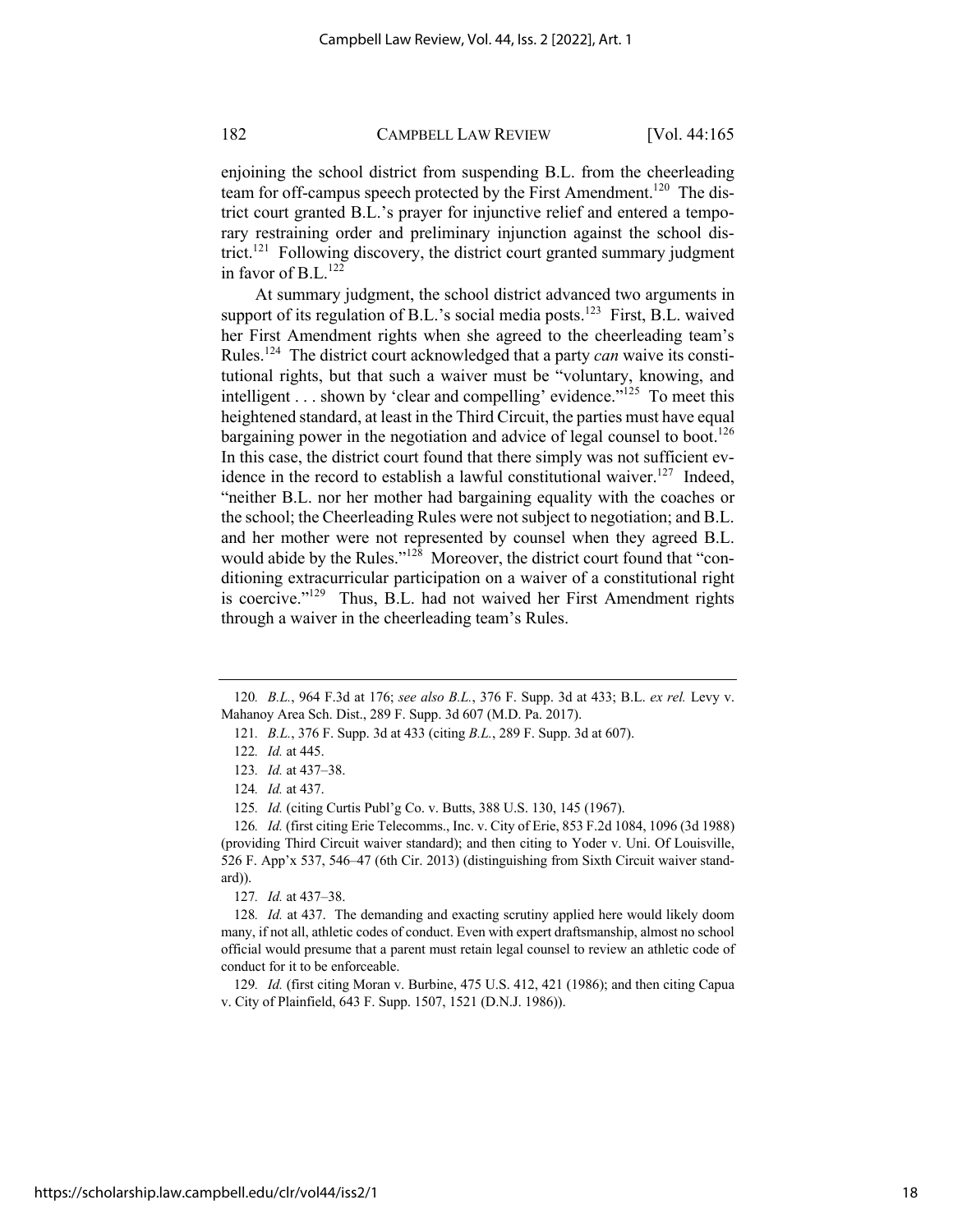Second, the school district argued that it could still regulate B.L.'s off-campus speech under *Tinker*, or in the alternative, that it could discipline B.L. for B.L.'s vulgar speech under *Fraser*. 130 The district court rejected both arguments.<sup>131</sup> The district court held, under existing Third Circuit precedent, that a school district could not punish a student under *Tinker* for off-campus speech that was "merely profane."<sup>132</sup> Regardless, the school district had not demonstrated that B.L.'s Snapchat posts caused a "substantial disruption" to the school environment required to trigger *Tinker*. 133 Moreover, the district court made clear that *Fraser's* exception for "vulgar" or "lewd" student speech did not extend to off-campus speech, outside of school hours. $134$ 

#### *C. Third Circuit Appeal*

The Mahanoy Area School District appealed the district court decision to the Third Circuit Court of Appeals.<sup>135</sup> The Third Circuit upheld the district court's decision, finding that Mahanoy's suspension of B.L. from the cheerleading team for off-campus speech violated the First Amendment.<sup>136</sup> However, the Third Circuit departed from the district court's rationale, offering a much broader, bright-line rule: *Tinker* does not apply to *any*  off-campus student speech.<sup>137</sup>

As a threshold matter, the Third Circuit began its analysis by addressing the on-campus/off-campus distinction.<sup>138</sup> The Third Circuit defined off-campus speech as "speech that is outside school-owned, -operated, or -supervised channels and that is not reasonably interpreted as bearing the school's imprimatur."<sup>139</sup> The Third Circuit held, unequivocally, that B.L.'s speech, "created . . . away from campus, over the weekend, and without school resources, . . . shared . . . on a social media platform unaffiliated

139*. Id.*

<sup>130</sup>*. Id.* at 441.

<sup>131</sup>*. Id.* at 441–42.

<sup>132</sup>*. Id.* at 441 (citing J.S. *ex rel.* Snyder v. Blue Mountain Sch. Dist., 650 F.3d 915, 932– 33 (3d Cir. 2011) (en banc) (holding that a "school cannot punish a student for off-campus speech that is merely profane").

<sup>133</sup>*. Id.* at 442–43.

<sup>134</sup>*. Id.* at 441.

<sup>135.</sup> B.L. *ex rel.* Levy v. Mahanoy Area Sch. Dist., 964 F.3d 170 (3d Cir. 2020), *aff'd*, 141 S. Ct. 2038 (2021).

<sup>136</sup>*. Id.* at 175.

<sup>137</sup>*. Id.* at 189.

<sup>138</sup>*. Id.*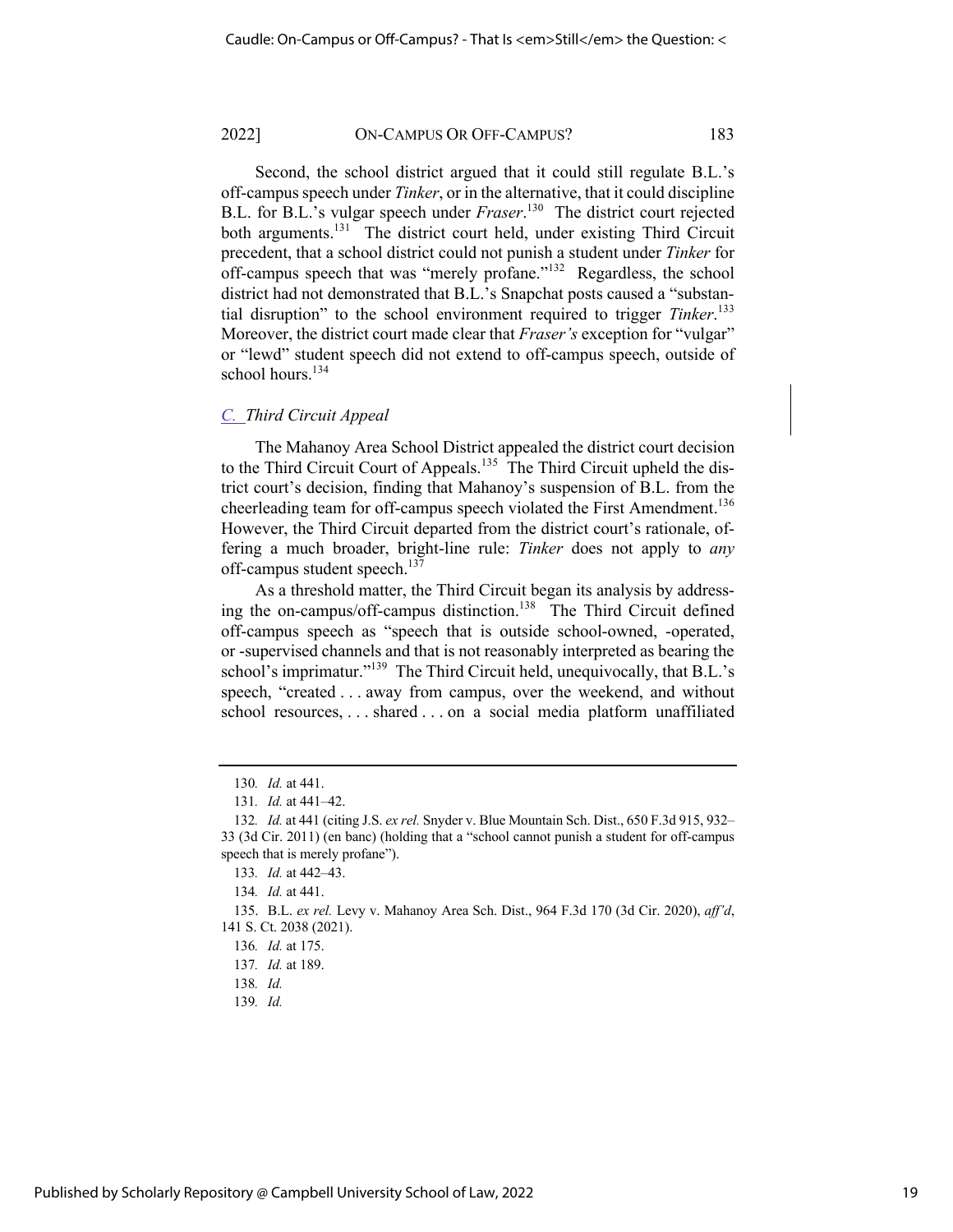with the school" constituted off-campus speech. $140$  Thus, the primary inquiry with the Third Circuit was whether B.L. could be disciplined by her school for her off-campus speech. $^{141}$ 

The Third Circuit surveyed a mixed body of Circuit Court precedent,<sup>142</sup> ultimately adopting its own free speech test. In fashioning a bright-line rule, the Third Circuit emphasized the "distinct advantages" of providing "up-front clarity to students and school officials" over a fact-based, case-by-case analysis.<sup>143</sup> In its opinion, a case-by-case approach was fraught with too much uncertainty in determining whether, and to what extent, ever-changing online speech actually impacts the school's learning environment.<sup>144</sup> However, "a test based on whether the speech occurs in a context owned, controlled, or sponsored by the school [was] much more easily applied and understood" by stakeholders.<sup>145</sup> Although the outcome for the parties remained the same, ironically, the Third Circuit's opinion furthered an existing circuit split, and ultimately prompted review by the United States Supreme Court.<sup>146</sup>

## *D. Supreme Court Opinion*

Nearly four years after B.L.'s Snapchat posts were first published on the internet, the Supreme Court granted the Mahanoy Area School District's petition for certiorari.<sup>147</sup> For the first time, the Court had chosen to address the *Tinker* doctrine in a contemporary off-campus setting.<sup>148</sup> With the backdrop of Snapchat as a speech medium, and the nature of the speech at issue (i.e., "F&\*k Cheer"), media interest in  $B.L.$  was fervent.<sup>149</sup>

143*. B.L.*, 964 F.3d at 189.

144*. Id.* at 196–97 (Ambro, J., concurring).

145*. Id.* at 190 ("[This] clarity benefits students, who can better understand their rights, but it also benefits school administrators, who can better understand the limits of their authority and channel their regulatory energies in productive but lawful ways.").

146. Mahanoy Area Sch. Dist. v. B.L. *ex rel.* Levy, 141 S. Ct. 976 (2021) (mem.) (granting certiorari).

147*. Id.*

148*. See* Parts II and III *supra*.

149*. See, e.g.*, Adam Liptak, *A Cheerleader's Vulgar Message Prompts a First Amendment Showdown*, N.Y. TIMES (June 23, 2021), https://www.nytimes.com/2020/12/28/us/supreme-court-schools-free-speech.html [https://perma.cc/S4JK-9AW7]; Ian Millhiser, *The Supreme Court's "Cursing Cheerleader" Case Could Reshape Student's First Amendment Rights*, VOX (Apr. 22, 2021, 10:30 AM), https://www.vox.com/2021/4/22/22394121/suprem

https://scholarship.law.campbell.edu/clr/vol44/iss2/1

<sup>140</sup>*. Id.* at 180.

<sup>141</sup>*. Id.* at 181.

<sup>142</sup>*. Id.* at 186–87; *see also supra* Part III, n.63 (examining the Circuit Court split in the application of *Tinker* to off-campus settings following *Morse*).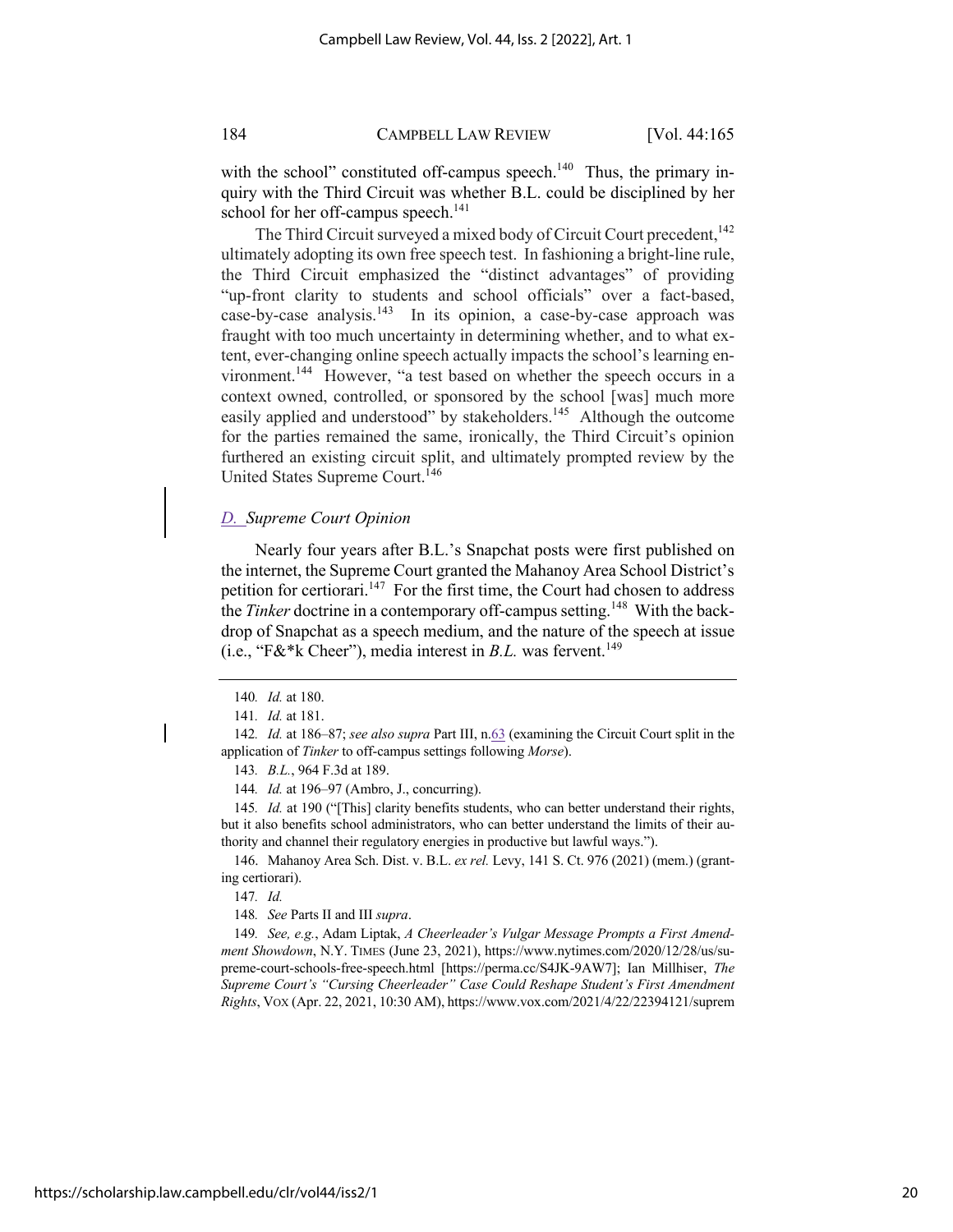#### *1. Majority Opinion*

A necessary starting point for the Court's majority was the Third Circuit Court of Appeals' opinion below. Previously, the Third Circuit had held that student speech occurring on-campus could be regulated consistent with *Tinker*, but that *all* student speech occurring off-campus was categorically barred from regulation under the First Amendment.<sup>150</sup> The Supreme Court abandoned the Third Circuit's rigid "all-or-nothing" approach, acknowledging the complex nature of the on-campus versus off-campus distinction.<sup>151</sup> In dicta, the Court noted several general areas of potential off-campus speech proffered by legal counsel that *might* justify regulation by school officials.152 These areas include, but are not limited to: "[1] serious or severe bullying or harassment targeting particular individuals; [2] threats aimed at teachers or other students; [3] the failure to follow rules concerning lessons[;] [4] the writing of papers[;] [5] the use of computers, or participation in other online school activities; and [6] breaches of school security devices . . . . "<sup>153</sup> Rather than adopting a formal definition for off-campus speech,<sup>154</sup> or developing a "broad, highly general First Amendment rule" to determine the framework of off-campus speech, the Court primarily focused on the fundamentals necessitating the regulation of student speech in the first place: orderly and effective instruction.<sup>155</sup>

To that end, the majority articulated three features of off-campus speech that, in its opinion, diminished the need for the same type of First Amendment "leeway" to regulate on-campus speech.<sup>156</sup> First, public

150*. See B.L.*, 964 F.3d at 180.

152*. Id.*

e-court-cursing-cheerleader-first-amendment-bl-mahanoy-brandi-levy-student-free-speechcampus [https://perma.cc/VC29-D9GA]; *The Late Show with Stephen Colbert* (CBS Television Broadcast June 23, 2021).

<sup>151.</sup> Mahanoy Area Sch. Dist. v. B.L. *ex rel.* Levy, 141 S. Ct. 2038, 2045 (2021) ("Unlike the Third Circuit, we do not believe the special characteristics that give schools additional license to regulate student speech always disappear when a school regulates speech that takes place off campus.").

<sup>153</sup>*. Id.* Counsel for B.L. conceded in written arguments to the Court that many areas of off-campus speech could still be regulated by a school. *See Id.* These areas included, speech occurring "over school laptops or on a school's website; speech taking place during remote learning [activities]; and communications to school e-mail accounts or phones." *Id.* Although this is mere dicta, these areas are likely to serve as fodder for parties in future cases.

<sup>154</sup>*. See B.L.*, 964 F.3d at 178–80 (examining the on-campus versus off-campus distinction within the context of Supreme Court and circuit court precedent, concluding that B.L.'s snapchat posts were made off-campus).

<sup>155</sup>*. Mahanoy*, 141 S. Ct. at 2045–47.

<sup>156</sup>*. Id.* at 2046.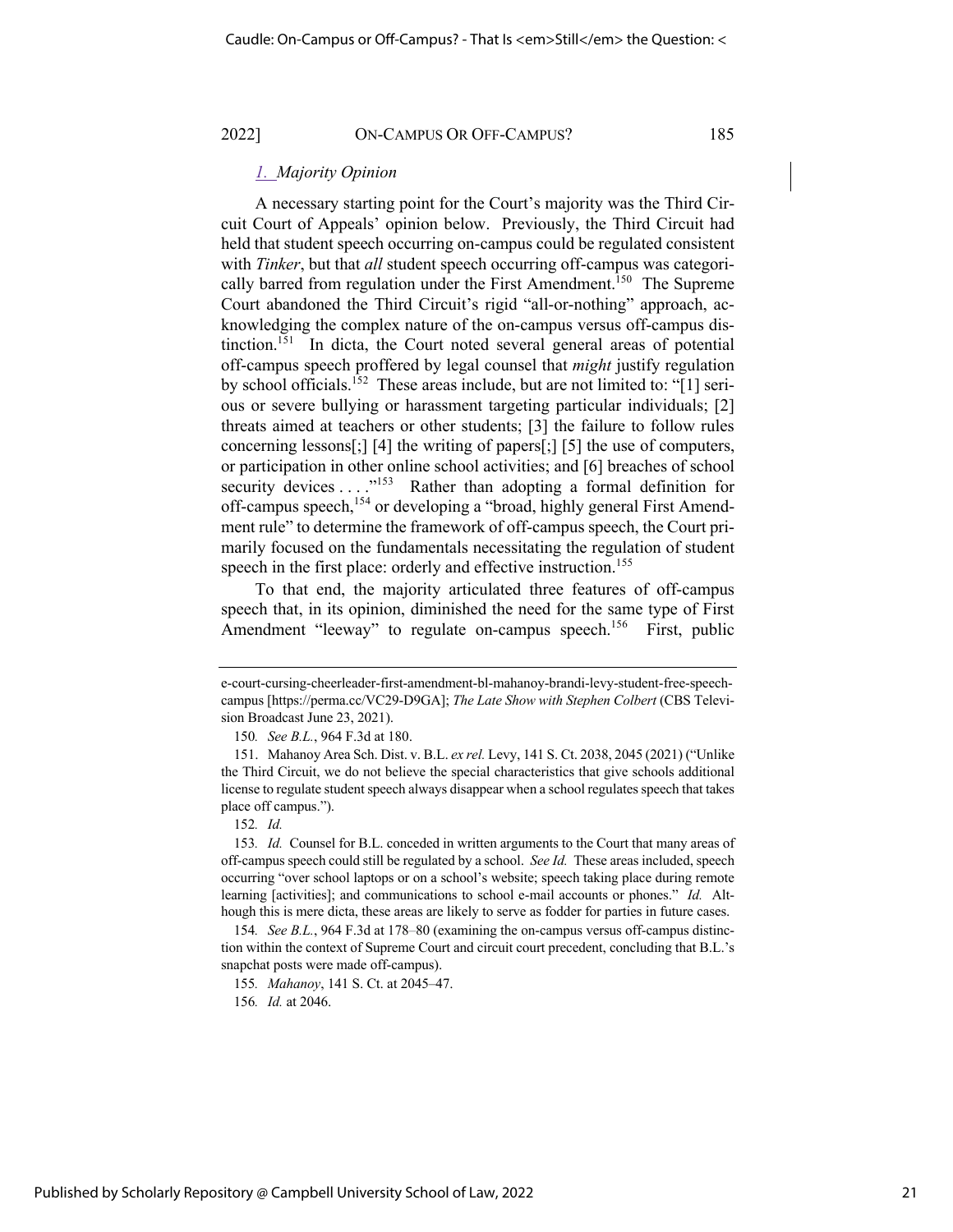schools rarely stand *in loco parentis* for students when speech occurs off-campus.<sup>157</sup> Thus, parents (and not schools) serve the primary role of disciplinarians responsible for a child's off-campus conduct.<sup>158</sup> Second, in our democratic society, adolescents are full-time students, and a large part of their daily life occurs on a school's campus.<sup>159</sup> Additional regulation of off-campus student speech, combined with regulation of on-campus speech, would be tantamount to regulating *all* the speech a student utters in a twenty-four-hour day.160 Finally, in the Court's opinion, schools are the "nurseries of democracy," tasked with ensuring a well-educated populous.<sup>161</sup> In that sense, a school's primary speech interest is to promote "the 'marketplace of ideas'" and protecting, rather than suppressing, unpopular student speech that occurs off-campus.<sup>162</sup> "Taken together . . . the leeway the First Amendment grants to schools in light of their special characteristics [on-campus] is diminished" when the speech occurs off-campus.<sup>163</sup>

With these principles in mind, the Court found that the speech in *B.L.* simply did not fall within the purview of regulation by the school for several reasons. First, the school did not stand *in loco parentis* for speech made by B.L. off-campus, over the weekend at a local student hangout.<sup>164</sup> Nor was there sufficient evidence that "B.L.'s parents had delegated . . . control of B.L.'s behavior at the Cocoa Hut" to the school.<sup>165</sup> Second, the record reflected little to no actual disruption at the school, much less the "substantial disruption" required to trigger *Tinker*. 166 Finally, the Court did not find persuasive the school's speculative "concern for [cheerleading] team morale" as a basis for B.L.'s team suspension.<sup>167</sup> Without more, the Court found these interests insufficient to "overcome the right to freedom of expression" at the heart of the First Amendment.<sup>168</sup>

161*. Id.*

163*. Id.*

<sup>157</sup>*. Id.* 

<sup>158</sup>*. Id.* 

<sup>159</sup>*. Id.*

<sup>160</sup>*. Id.* 

<sup>162</sup>*. Id.*

<sup>164</sup>*. Id.* at 2047.

<sup>165</sup>*. Id.* As to the substance of the speech, the court acknowledged its contents were vulgar but that it "encompassed a message . . . of B.L.'s irritation with, and criticism of, the school and cheerleading communities" to which she was a part. *Id.* The Court also found that the school had not sought to regulate vulgarity outside of the classroom. *Id.*

<sup>166</sup>*. Id.* at 2047–48.

<sup>167</sup>*. Id.* at 2048.

<sup>168</sup>*. Id.* (quoting Tinker v. Des Moines Sch. Dist., 393 U.S. 503, 508 (1969)).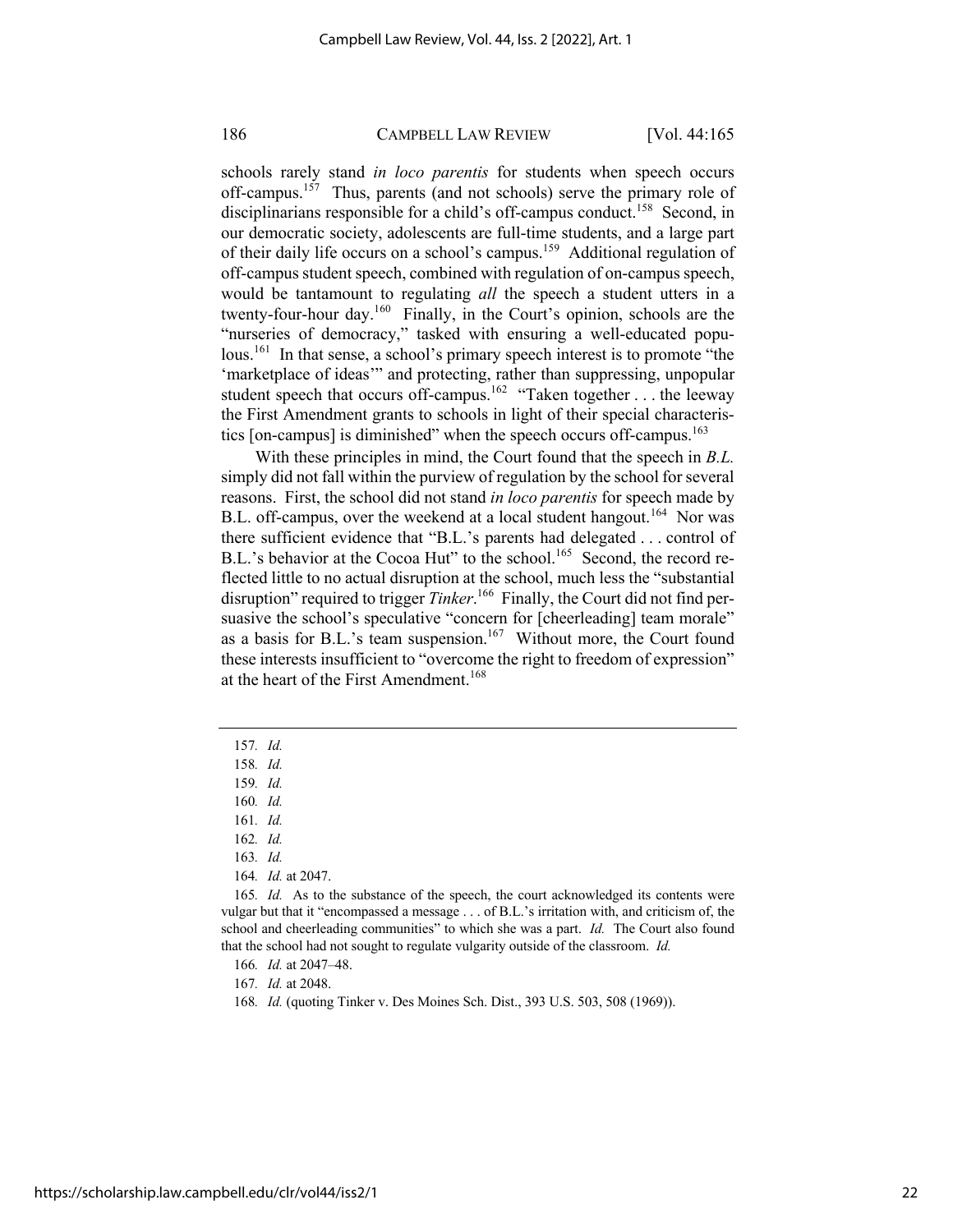## *2. Concurring Opinion*

Justice Alito, joined by Justice Gorsuch, drafted a concurring opinion that added gloss to the majority's holding and offered additional guidance to the on-campus and off-campus distinction.<sup>169</sup> The concurrence agreed with the central holding of the majority: namely, that "the First Amendment permits public schools to regulate *some* student speech that does not occur on school premises during the regular school day" and that "courts should be 'skeptical' about the constitutionality of the regulation of [off-campus] speech."<sup>170</sup> However, the concurrence took a deeper dive into the principles buttressing the majority's ultimate holding. $171$ 

In Justice Alito's opinion, the true underlying question was: "[w]hy does the First Amendment *ever* allow the free-speech rights of public school students to be restricted to a greater extent than the rights of other juveniles who do not attend a public school?"<sup>172</sup> The answer—a parent's "consent, either express or implied."<sup>173</sup> Ultimately for the concurrence, the need for a public school to regulate *any* aspect of student speech relied on the underlying theory that "by enrolling a child in a public school, parents consent on behalf of the child to the relinquishment of some of the child's free-speech rights."<sup>174</sup>

With those principles in mind, Justice Alito examined several areas where student speech could certainly be regulated. Examples included, "standard classroom instruction," and "periods when students are in school but are not in class," such as "when they are walking in a hall, eating lunch, congregating outside before the school day starts, or waiting for a bus after school" (i.e., on-campus speech). $175$ 

A school's regulation of off-campus speech is quite different and depends on a multi-factor analysis.176 However, for Justice Alito the central factor was simply "whether parents who enroll their children in a public school can reasonably be understood to have delegated to the school the

176*. See Id.* at 2054 (Alito, J., concurring) ("The degree to which enrollment in a public school can be regarded as a delegation of authority over off-campus speech depends on the nature of the speech and the circumstances under which it occurs.").

<sup>169</sup>*. Id.* at 2048–59 (Alito, J., concurring).

<sup>170</sup>*. Id.* at 2049 (Alito, J., concurring).

<sup>171</sup>*. See Id.* at 2050–52 (Alito, J., concurring).

<sup>172</sup>*. Id.* at 2049–50 (Alito, J., concurring) (emphasis added).

<sup>173</sup>*. Id.* at 2051 (Alito, J., concurring).

<sup>174</sup>*. Id.* (Alito, J., concurring).

<sup>175</sup>*. Id.* at 2052 (Alito, J., concurring).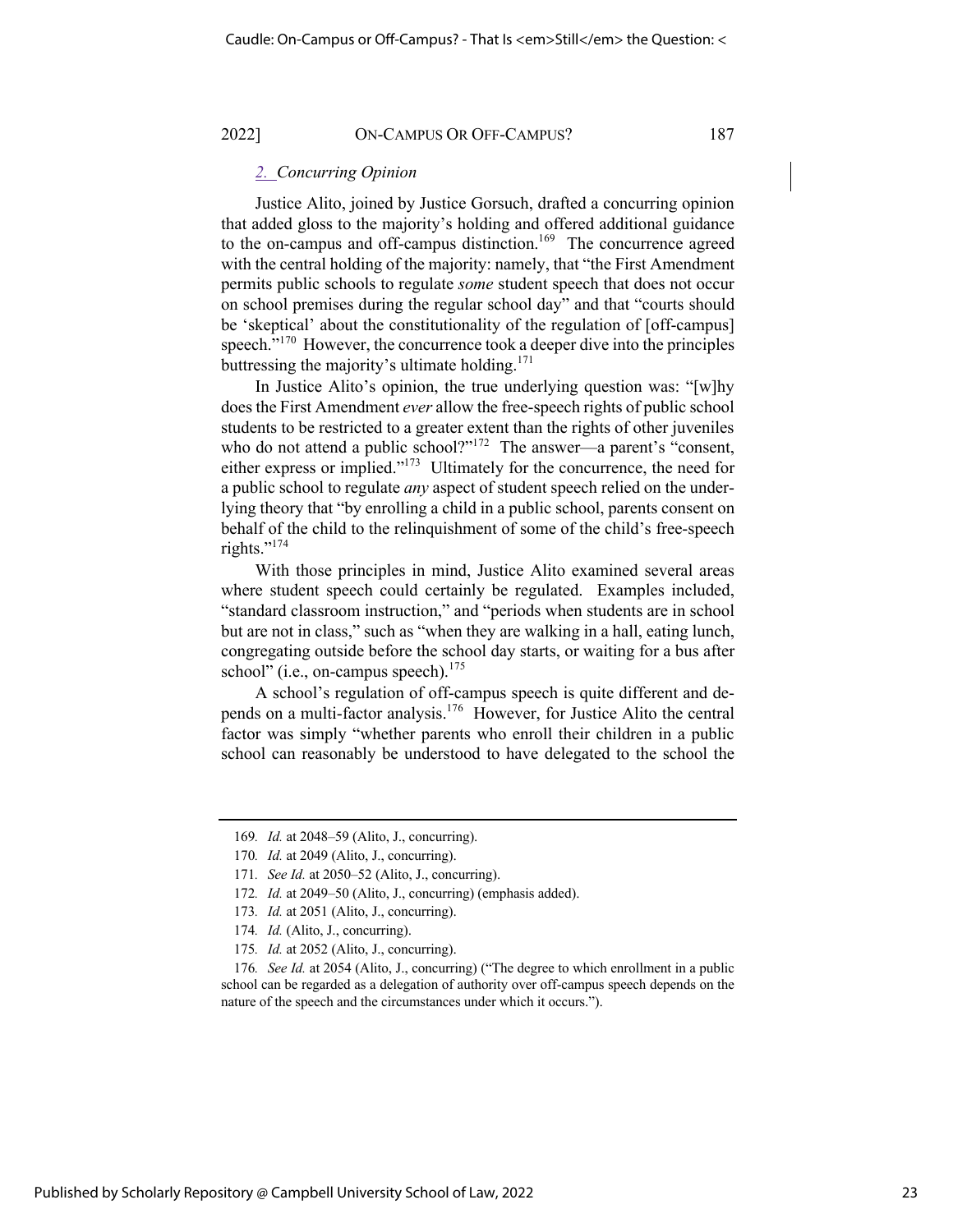authority to regulate the speech in question."<sup>177</sup> In certain off-campus categories, it can be readily understood that a parent has consented for their child's speech to be regulated.<sup>178</sup> Examples might include, "online instruction at home, assigned essays or other homework . . . transportation to and from school . . . . school trips, school sports and other extracurricular activities . . . and after-school programs for students who would otherwise be without adult supervision during that time."<sup>179</sup> This category would also include "[a]busive speech that occurs while students are walking to and from school."<sup>180</sup>

On the opposite end of the student speech spectrum lies a category of off-campus student speech "beyond the regulatory authority of a public school."<sup>181</sup> This area includes "speech that is not expressly and specifically directed at the school, school administrators, teachers, or fellow students and that addresses matters of public concern, including sensitive subjects like politics, religion, and social relations."<sup>182</sup> Between these "two extremes" of potential off-campus speech, Justice Alito identified (without deciding) several other categories highlighted by the majority, such as threatening comments and harassment of other students and teachers, which had given rise to litigation in circuit courts following *Morse*. 183 Ultimately, because the facts of *B.L*. did not require foray into any of these categories, they were not critically examined by either the concurrence or the majority. $184$ 

#### *3. Dissenting Opinion*

Justice Thomas penned the lone dissent in *B.L.* In his dissent, Justice Thomas scolded the majority for offering an opinion "untethered from any textual or historical foundation"<sup>185</sup> and for leaving unaddressed the crux of the modern issue with *Tinker*: "[H]ow does a court decide if speech *is on or off campus*?"186 In his dissent, Justice Thomas opined that the scope of a school's authority to regulate off-campus student speech should begin

- 181*. Id.* at 2055 (Alito, J., concurring).
- 182*. Id.* (Alito, J., concurring).
- 183*. Id.* at 2056 (Alito, J., concurring); *see supra* Part III.
- 184*. Mahanoy*, 141 S. Ct. at 2057–58 (Alito, J., concurring).
- 185*. Id.* at 2061 (Thomas, J., dissenting).
- 186*. Id.* at 2059 (Thomas, J., dissenting) (emphasis added).

https://scholarship.law.campbell.edu/clr/vol44/iss2/1

<sup>177</sup>*. Id.* (Alito, J., concurring).

<sup>178</sup>*. Id.* (Alito, J., concurring).

<sup>179</sup>*. Id.* (Alito, J., concurring).

<sup>180</sup>*. Id.* (Alito, J., concurring).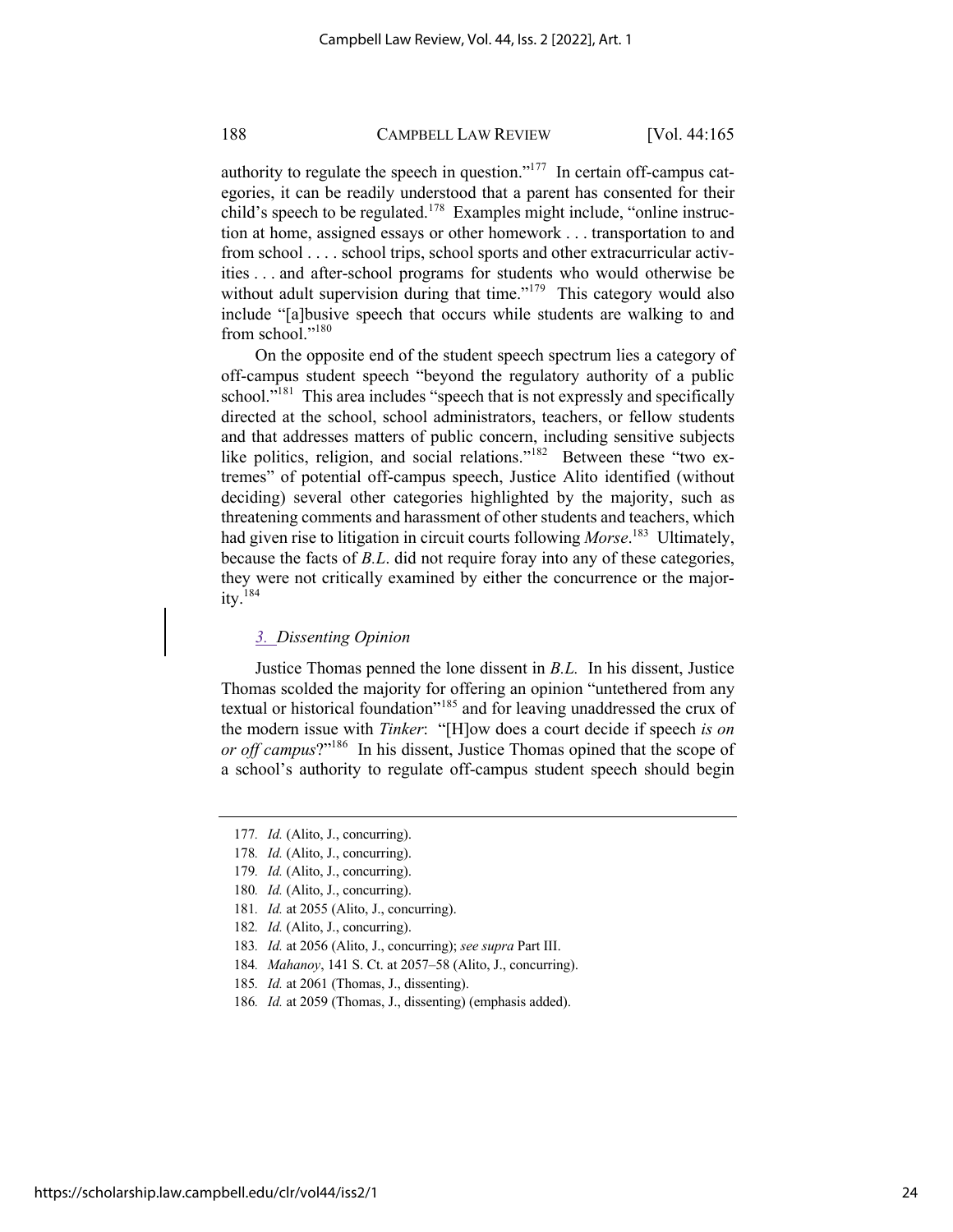with the understanding of student speech at the time the Fourteenth Amendment was ratified.<sup>187</sup> In his opinion, from a historical perspective, the history of the student speech doctrine supports a school having wide latitude to regulate off-campus speech "so long as it has a proximate tendency to harm the school, its faculty or students, or its programs."<sup>188</sup> Thus, because B.L.'s off-campus speech was offered, at least in part, to "degrade" her cheerleading coaches in front of classmates and teammates, her speech had a "direct and immediate tendency to . . . subvert the [cheerleading coach's] authority," and was subject to discipline by the coach.<sup>189</sup>

Justice Thomas also noted the importance of B.L.'s voluntary participation in an extracurricular program, a fact that was given "little apparent significance" by the majority.<sup>190</sup> In his opinion, schools have more authority "over off-campus speech . . . when students participate in extracurricular programs," because these students have a "greater potential" to harm an extracurricular program through their speech.<sup>191</sup> For example, a "profanity-laced" social media post, critical of the football team does much more harm when published by the quarterback of the football team than a regular member of the student body.<sup>192</sup> Thus, under Justice Thomas's rule, courts should first look to the "*effect* of speech, not its location" when determining whether a student's speech is subject discipline.<sup>193</sup>

All told, the Court's opinion in *B.L*. recognizes a distinction between on-campus and off-campus student speech. *B.L*. does not categorically prohibit courts from applying a *Tinker* analysis to off-campus student speech.<sup>194</sup> Nor does it compel the application of *Tinker* to off-campus speech.<sup>195</sup> While the *B.L.* Court demarcated the outer boundaries of

193*. Id.* (Thomas, J., dissenting); *cf. id.* at 2058 (Alito, J., concurring).

195*. See id.*

<sup>187</sup>*. Id.* (Thomas, J., dissenting) (citing McDonald v. Chicago, 561 U.S. 742, 813 (2010) (Thomas, J., concurring)).

<sup>188</sup>*. Id.* at 2061 (Thomas, J., dissenting).

<sup>189</sup>*. Id.* (Thomas, J., dissenting) (citing Lander v. Seaver, 32 Vt. 114, 120 (1859)).

<sup>190</sup>*. Id.* at 2062. *But see* B.L. *ex rel.* Levy v. Mahanoy Area Sch. Dist., 376 F. Supp. 3d 429, 437–38 (M.D. Pa. 2019); B.L. *ex rel.* Levy v. Mahanoy Area Sch. Dist., 964 F.3d 170, 182 (3d Cir. 2020), *aff'd*, 141 S. Ct. 2038 (2021) (providing a thorough discussion of B.L.'s voluntary participation in the extracurricular activity).

<sup>191</sup>*. Mahanoy*, 141 S. Ct. at 2062 (Thomas, J., dissenting).

<sup>192</sup>*. Id.* (Thomas, J., dissenting).

<sup>194</sup>*. See id.* at 2045 ("[W]e do not now set forth a broad, highly general First Amendment rule stating just what counts as 'off campus' speech and whether or how ordinary First Amendment standards must give way off campus to a school's special need to prevent, *e.g.*, substantial disruption of learning-related activities or the protection of those who make up a school community.").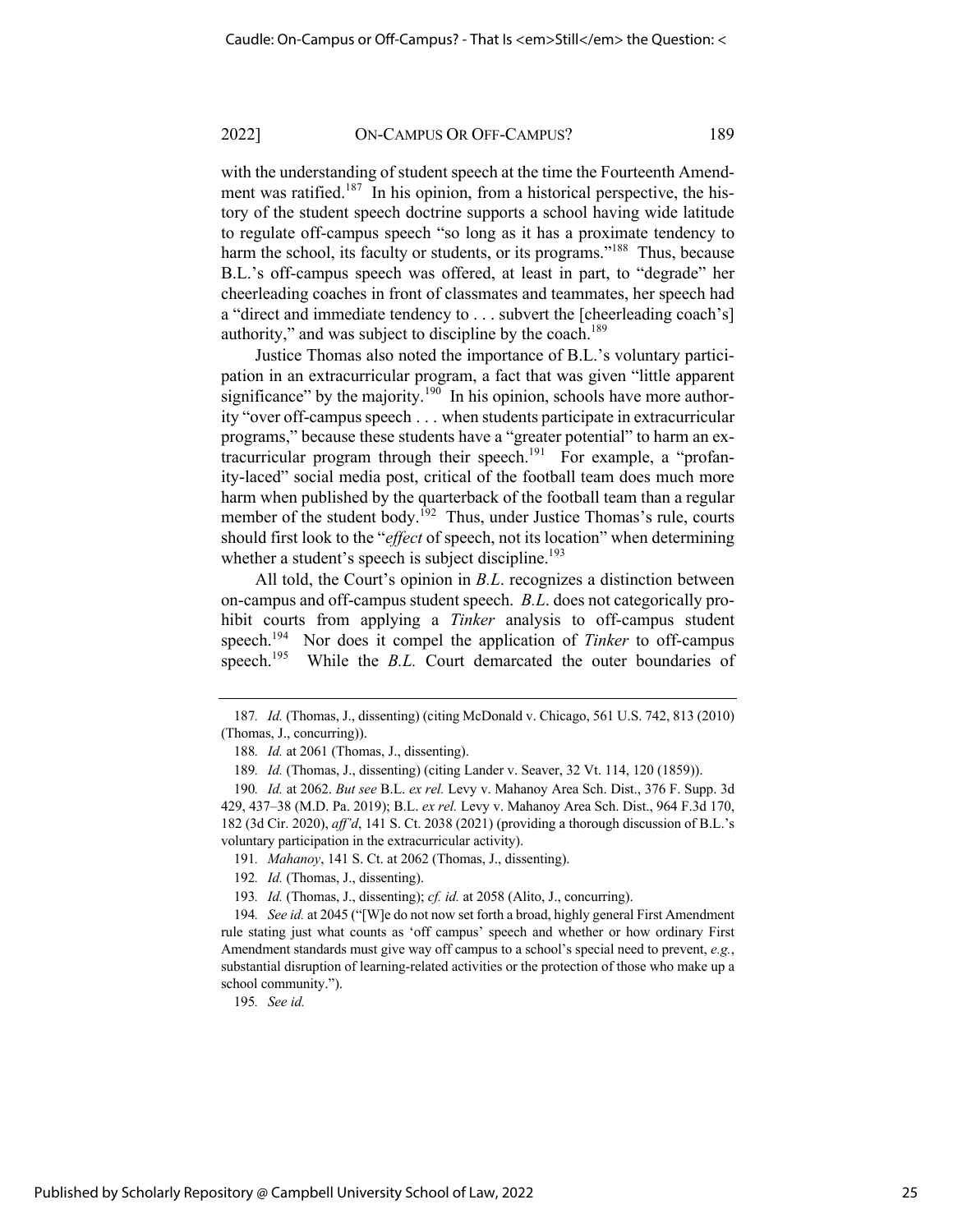off-campus speech that *could* be regulated by school officials, the Court's opinion stops short of addressing the myriad of novel speech questions public school districts continue to face.

What sets *B.L.* apart from other *Tinker* doctrine cases is the lack of a true disruption to the learning environment. Indeed, there was near universal agreement among all three *B.L.* courts, including the majority, concurrence, and dissent in the Supreme Court, that there simply was no evidence of a substantial disruption in *B.L*.<sup>196</sup> Had the nature of B.L.'s off-campus speech been more akin to the threats in *Winieski* or the harassment in *Kowalski*, perhaps the Court would have felt compelled to chart new *Tinker* territory with greater zeal. Nevertheless, as Part V argues, a deeper analysis is still necessary for future courts to fully address modern student speech issues left unresolved by *B.L.*<sup>197</sup>

## IV. LEGAL ANALYSIS

The Supreme Court did not clearly define the parameters of on-campus and off-campus speech in *B.L.*, leaving public school officials to face novel and modern speech issues with little guidance. This Part offers a two-part approach for future courts to navigate emerging student speech questions post-*B.L*. and concludes by briefly addressing the biggest question mark from the Court's opinion—the regulation of student speech in (or relating to) extra-curricular activities, particularly sports programs.

## *A. Two-Part Framework*

The first question for any court seeking to resolve a student speech issue post-*B.L*. is: *Was the speech rendered by the student in a traditional on-campus setting (i.e., at the brick-and-mortar school building, during a traditional school day)?* If the answer to Question #1 is "yes," then a traditional *Tinker* analysis should still be employed.<sup>198</sup> If the answer to Question #1 is "no," courts should consider the speech off-campus speech and ask a second question: *Did the off-campus speech occur under circumstances where the parent can be said to have consented for the student's speech to be regulated*?<sup>199</sup> If the answer to Question #2 is "yes," then the off-campus speech is seemingly interchangeable with traditional on-campus speech and

<sup>196</sup>*. See id.* at 2044; *id.* at 2056 (Alito, J., concurring); *id.* at 2063 (Thomas, J., dissenting).

<sup>197</sup>*. See id.* at 2059 (Alito, J., concurring).

<sup>198</sup>*. See id.* at 2044–45; *id.* at 2057 (Alito, J., concurring); *see also supra* Part II (D).

<sup>199</sup>*. See id.* at 2054 (Alito, J., concurring).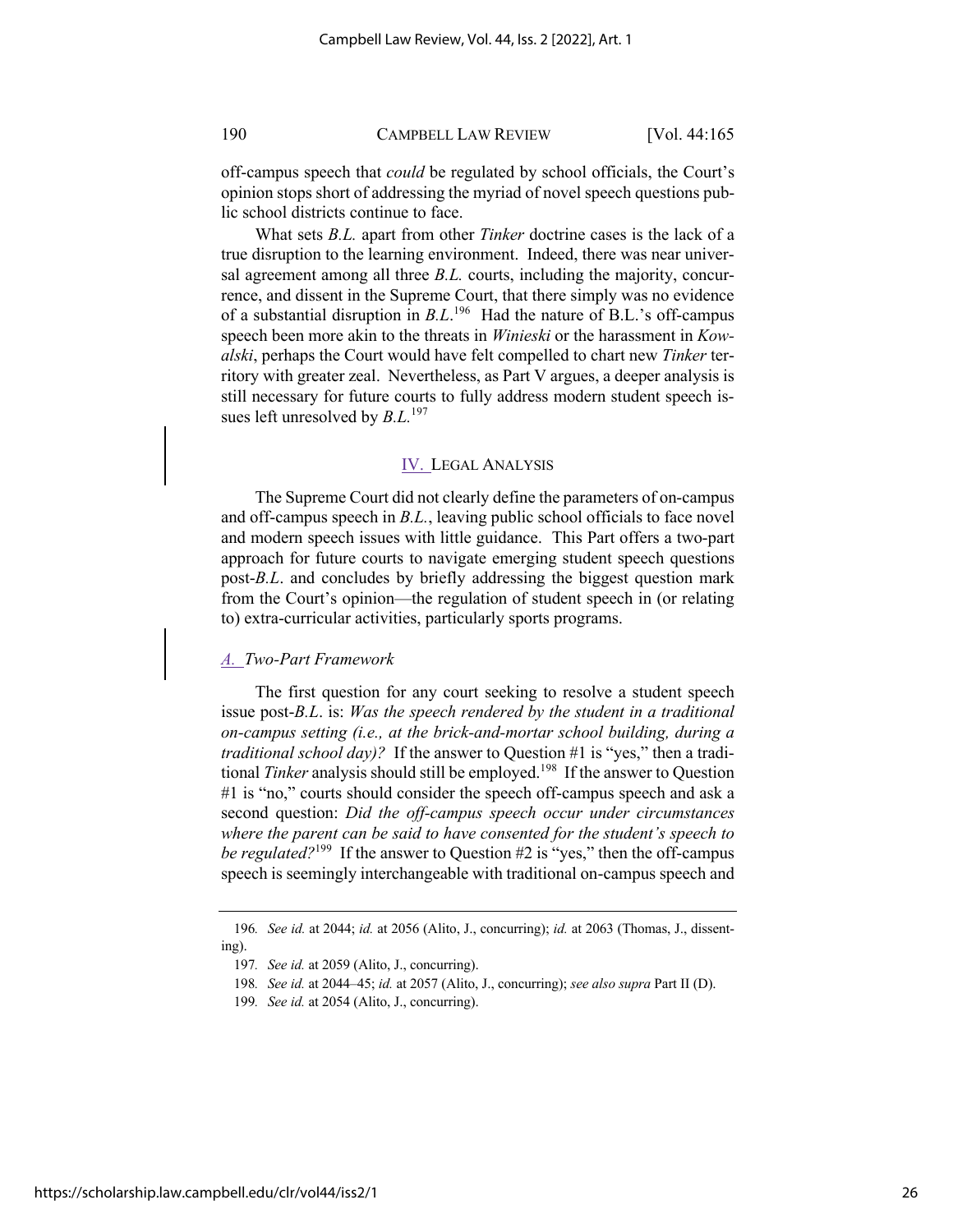can likely still be resolved under the same traditional *Tinker* analysis as Question  $\#1.^{200}$  However, if the answer to Question  $\#2$  is "no," then courts may now presume after *B.L.* that this type of speech is beyond the regulation of school officials, with two notable exceptions.<sup>201</sup> In two special circumstances, such as threatening speech and speech that amounts to "serious or severe" harassment or bullying of other students or staff members, courts must look deeper into the nature and the impact of the off-campus speech, (either realized or reasonably forecasted) to determine if a student can still be disciplined under the First Amendment.<sup>202</sup>

## *1. Was the Student Speech Rendered in a Traditional On-Campus Setting?*

Under Question #1, if the student's speech occurred within a traditional on-campus setting, then a court should examine whether the speech can be categorically regulated under *Fraser*, *Hazelwood*, or *Morse*, and if not, a *Tinker* "substantial disruption" test should still be applied.<sup>203</sup> For example, speech rendered at the school, during in-class instruction or during periods where students are in school but not in class, such as "walking in a hall, eating lunch, congregating outside before the school day starts, or waiting for a bus after school," still fits squarely into on-campus activity following *B.L*. 204 While the physical location of the speech (i.e., in-person and on a school's campus) is still a natural starting point for this free speech analysis, it is not entirely dispositive given advances in modern technology and hybrid distance learning models.<sup>205</sup> However, if the speech is not clearly

205. Distance education and remote learning have increased at a rapid pace out of necessity due to COVID-19. *See generally* Cathy Li & Farah Lalani, *The COVID-19 Pandemic* 

<sup>200</sup>*. See id.* (Alito, J., concurring) ("The imperatives that justify the regulation of student speech while in school—the need for orderly and effective instruction and student protection—apply more or less equally to these off-premises activities.").

<sup>201</sup>*. Id.* at 2046 ("Given the many different kinds of off-campus speech, the different potential school-related and circumstance-specific justifications, and the differing extent to which those justifications may call for First Amendment leeway, we can, as a general matter, say little more than this: Taken together, these three features of much off-campus speech mean that the leeway the First Amendment grants to schools in light of their special characteristics is diminished.").

<sup>202</sup>*. Id.* at 2045.

<sup>203</sup>*. See id.* 

<sup>204</sup>*. Id.* at 2052 (Alito, J., concurring); *see also* Hazelwood Sch. Dist. v. Kuhlmeier, 484 U.S. 260, 266 (1988) ("[Students] cannot be punished merely for expressing their personal views on the school premises—whether 'in the cafeteria, or on the playing field, or on the campus during the authorized hours.'" (quoting Tinker v. Des Moines Sch. Dist., 393 U.S. 503, 506 (1969))).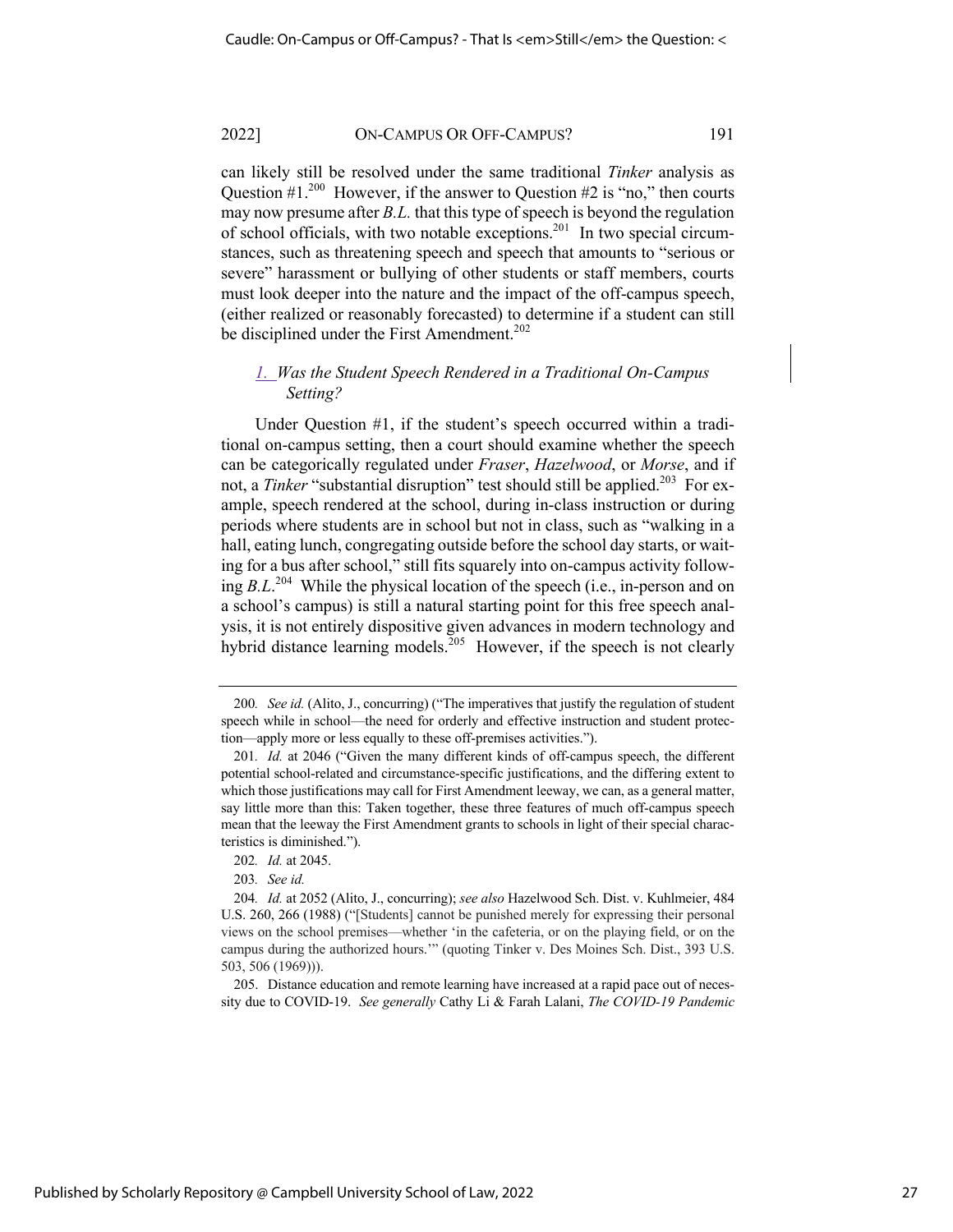within the boundaries of a traditional on-campus setting, courts should consider the speech off-campus speech and conduct a multi-factor analysis under Question #2 to determine whether the off-campus conduct can still be regulated under the First Amendment.

## *2. If the Speech Occurred Off-Campus, Did It Occur Under Circumstances Where the Parent Can Be Said to Have Consented for the Student's Speech to Be Regulated?*

The scope of student speech occurring off-campus is more complex. For speech occurring off-campus to be actionable, many factors should be considered by courts, including the physical location of the student, the age of the student, and the context of the speech.<sup>206</sup> While future litigants can expect the three "features" of student speech articulated in *B.L.* to be prominent in any future court's decision, the central question for courts will be: "*Whether parents who enroll their children in a public school can reasonably be understood to have delegated to the school the authority to regulate the speech in question*<sup>[?]"207</sup> Although the actual degree of delegation given by a parent will vary from case-to-case, the more the facts bear out that a parent has consented for their child to be disciplined for speech made off-campus, the more likely it will be to fall within a traditional *Tinker* anal $ysis.<sup>208</sup>$ 

*Has Changed Education Forever. This Is How*, WORLD ECON. F. (Apr. 29, 2020), https://w ww.weforum.org/agenda/2020/04/coronavirus-education-global-covid19-online-digital-lea rning/ [https://perma.cc/6FX8-8ZHF]. An unprecedented amount of federal dollars flowed to States and local school districts during the COVID-19 pandemic. *See* American Rescue Plan Act of 2021, Pub L. No. 117-2, 135 Stat. 4 (2021); Coronavirus Aid, Relief, and Economic Security (CARES) Act, Pub. L. 116-136, 134 Stat. 181 (2020). One of the many things that public schools can use federal CARES Act and American Rescue Plan Act dollars on is to enhance online learning and purchase educational technology. *See* U.S DEPT. OF EDUC., FREQUENTLY ASKED QUESTIONS: ELEMENTARY AND SECONDARY SCHOOL EMERGENCY RELIEF PROGRAMS GOVERNOR'S EMERGENCY EDUCATION RELIEF PROGRAMS 41–41 (2021)https://oese.ed.gov/files/2021/05/ESSER.GEER\_.FAQs\_5.26.21\_745 AM\_FINALb0cd6833f6f46e03ba2d97d30aff953260028045f9ef3b18ea602db4b32b1d99.p

df[https://perma.cc/9JEQ-BEMP]; *American Rescue Plan Act of 2021*, NAT'L CONF. OF STATE LEGISLATURES (Mar. 9, 2021), https://www.ncsl.org/ncsl-in-dc/publications-and-resources/american-rescue-plan-act-of-2021.aspx [https://perma.cc/NY7Q-NWE2]. These factors will continue to have a residual effect on the availability and demand for distance learning platforms for years to come.

<sup>206</sup>*. Mahanoy*, 141 S. Ct. at 2046.

<sup>207</sup>*. Id.* at 2054 (Alito, J., concurring) (emphasis added).

<sup>208</sup>*. Id.* (Alito, J., concurring).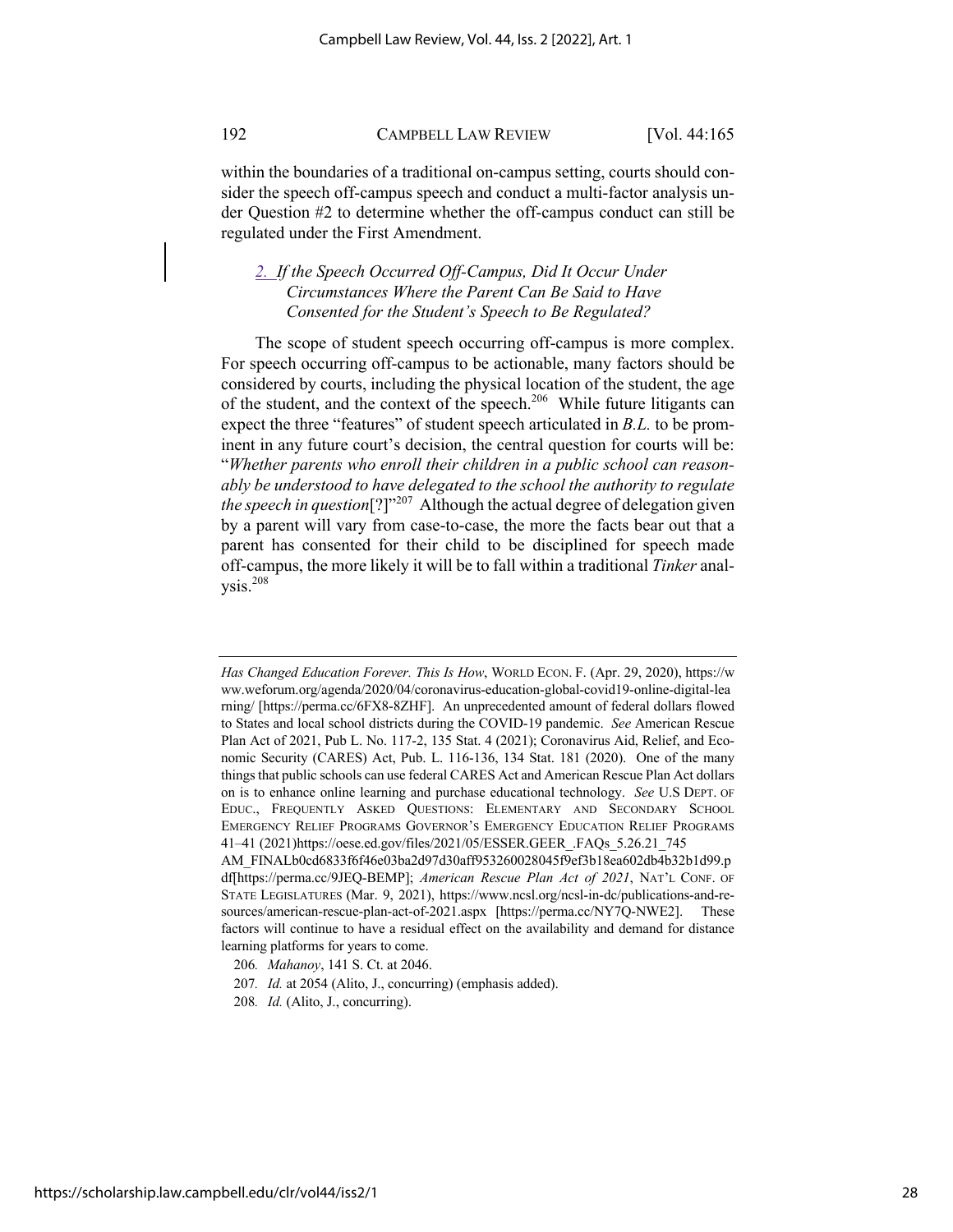A helpful analogy is to think of student speech on a spectrum.<sup>209</sup> As Justice Alito articulated in his concurrence, on one end of the spectrum, several areas of off-campus speech are seemingly interchangeable with on-campus speech and should still lend themselves to the traditional *Tinker* analysis.210 Examples might include: assigned essays, speech occurring in online or remote instruction, $^{211}$  on "school trips, school sports, and other extracurricular activities that may take place after regular school hours or off school premises, and after school programs," as well as "[a]busive speech that occurs while students are walking to and from school."  $212$  In each of these areas, if the speech was made while the student was participating in a school's programs or activities, it would seem to be a direct extension of the school's on-campus environment, where the school is standing *in loco parentis*, regardless of temporal location, and still within the scope of the *Tinker* doctrine.<sup>213</sup>

On the opposite end of the spectrum are areas of student speech "almost always beyond the regulatory authority of a public school."<sup>214</sup> These areas include, off-campus speech that is "not expressly and specifically directed at the school, school administrators, teachers, or fellow students and that addresses matters of public concern[.] $v^{215}$  This could "includ[e] sensitive subjects like politics, religion, and social relations[,]" as well as speech that is merely unpopular, or offensive, intemperate, or crude.<sup>216</sup> It could also include "vulgar" speech and even the promotion of illegal drugs, which *were* subject to regulation in *Fraser* and *Morse* when rendered on-campus,

<sup>209</sup>*. Id.* at 2055 (Alito, J., concurring).

<sup>210</sup>*. Id.* at 2054 (Alito, J., concurring).

<sup>211</sup>*. Id.* (Alito, J., concurring). The Court and the parties seemed to agree that most speech made within the context of online or remote learning platforms, although occurring off-campus, could still be treated interchangeably with traditional on-campus speech. However, school officials must take special care to recognize the subtle nuances that physical distancing through an online or remote platform might add, or takeaway, from a substantial disruption analysis.

<sup>212</sup>*. Id.* (Alito, J., concurring). The obvious inconsistency in the Court's holding here is B.L herself. B.L.'s speech, although made off-campus, outside of school hours, on her own personal cell phone, prior to the start of the cheerleading season, to some degree, was directly related to her participation in the school's cheerleading program.

<sup>213</sup>*. Id.* (Alito, J., concurring).

<sup>214</sup>*. Id.* at 2055 (Alito, J. concurring).

<sup>215</sup>*. Id.* (Alito, J., concurring).

<sup>216</sup>*. Id.* at 2055–56 (Alito, J., concurring). The speech in *Fraser* and *Morse*, if rendered under these circumstances off campus, would fall into this category.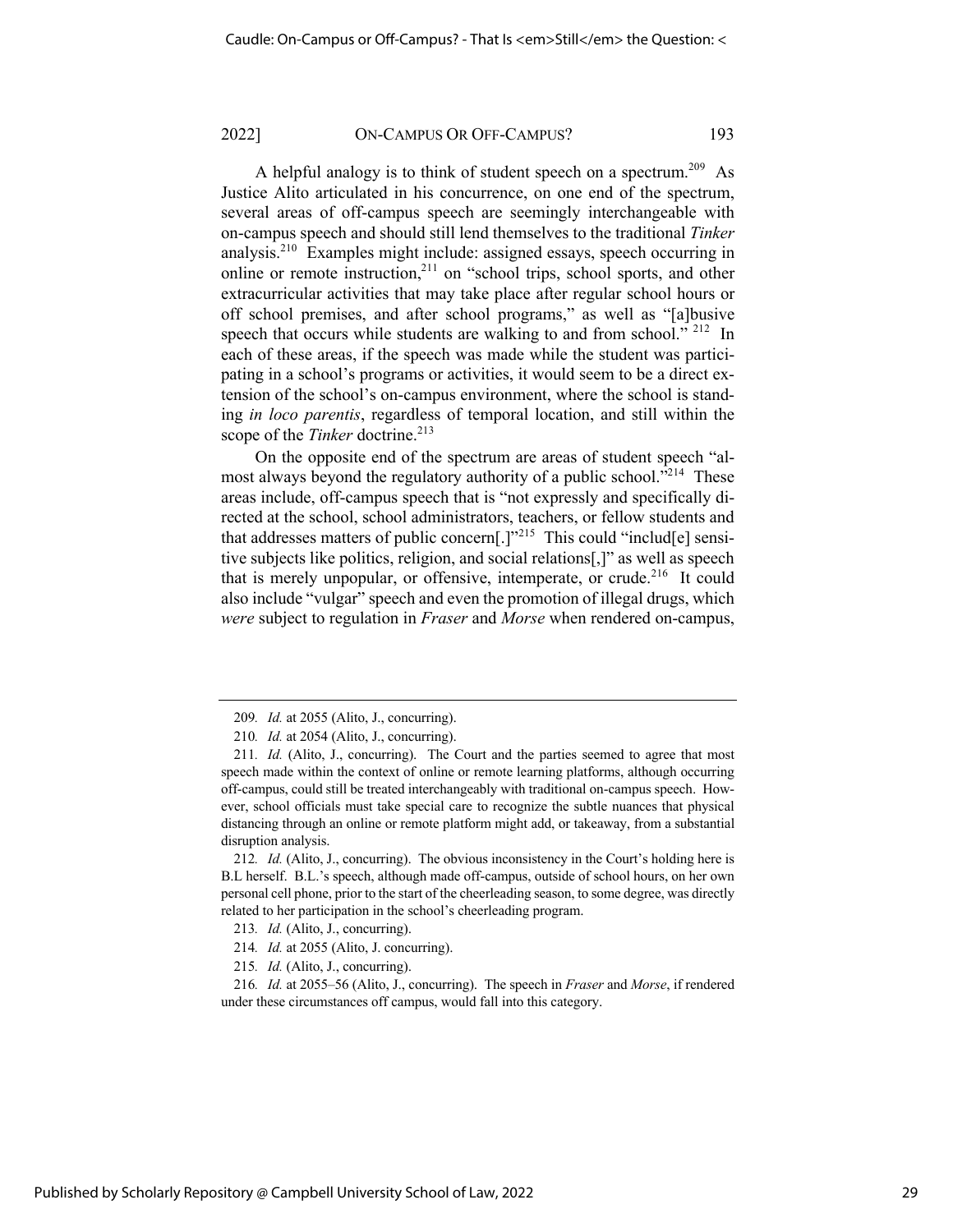but likely to be permissible off-campus.<sup>217</sup> These categories of off-campus speech, without more, will likely fall outside the regulation of school officials. As *B.L*. illustrates, speech rendered on a personal device, via private messaging or personal social media platforms, outside of school hours, and not directly as part of the school's program or activity, is particularly likely to fall outside the purview of school regulation. $218$ 

Furthermore, the Court made clear that parents, not schools, are the primary regulators of off-campus speech.<sup>219</sup> School officials should keep this principle in mind when reviewing messages forwarded by employees, coaches, students, parents, and community members regarding a student's off-campus speech.<sup>220</sup> The Court's carte blanche deference to custodial parents as regulators of speech inherently conflicts with renewed public interest in school administration and a growing sense that K-12 and higher education institutions (not just parents) must hold students accountable for their digital speech, in some cases, regardless of the First Amendment implications.<sup>221</sup>

<sup>217</sup>*. See* B.L. *ex rel.* Levy v. Mahanoy Area Sch. Dist., 376 F. Supp. 3d 429, 435–36 (M.D. Pa. 2019), aff'd, 964 F.3d 170 (3d Cir. 2020), aff'd, 141 S. Ct. 2038 (2021); *see also Mahanoy*, 141 S. Ct. at 2056 (Alito, J., concurring) ("[T]he Court has held that these rights extend to speech that is couched in vulgar and offensive terms.") (first citing Iancu v. Brunetti, 139 S. Ct. 2294 (2019); then citing Matal v. Tam, 137 S. Ct. 1744 (2017); then citing Snyder v. Phelps, 562 U.S. 443 (2011); then citing Cohen v. California, 403 U.S. 15 (1971); and then citing Brandenburg v. Ohio, 395 U.S. 444 (1969) (per curiam)).

<sup>218</sup>*. See Mahanoy*, 141 S. Ct. at 2047.

<sup>219</sup>*. Id.* at 2046; *id.* at 2053 (Alito, J., concurring) ("[P]arents, not the State, have the primary authority and duty to raise, educate and, form the character of their children." (citing Wisconsin v. Yoder, 406 U.S. 205, 232 (1972))).

<sup>220</sup>*. See id.* at 2054 (Alito, J., concurring).

<sup>221</sup>*. See generally* ERWIN CHEMERINSKY &HOWARD GILLMAN, FREE SPEECH ON CAMPUS (2017) (advocating for schools to have more autonomy for speech-control, relying on an "effect" driven analysis rather than the current "location" driven one); Manny Fernandez  $\&$ Richard Pérez-Peña, *As Two Oklahoma Students are Expelled for Racist Chant, Sigma Alpha Epsilon Vows Wider Inquiry*, N.Y. TIMES (Mar. 10, 2015), https://www.nytimes.com/ 2015/03/11/us/university-of-oklahoma-sigma-alpha-epsilon-racist-fraternity-video.html [https://perma.cc/8P78-WE4J] (stating that the University of Oklahoma expelled two members of Sigma Alpha Epsilon fraternity after they led a racist chant which was recorded on video and sparked outrage across the country); Jeremy Bauer-Wolf, *'Voluntary' Departures: the New Expulsion?*, INSIDE HIGHER ED (Jan. 28, 2019), https://www.insidehighered.com/ news/2019/01/28/u-oklahoma-students-racist-video-departure-prompt-first-amendmentquestions [https://perma.cc/R7SD-UMMB] (evaluating whether public universities violate the First Amendment when they give students an ultimatum either to voluntarily withdraw from school or face expulsion) ("If officials at Oklahoma had urged the women, even gently, to leave the institution, it could have violated their free speech rights, experts say.").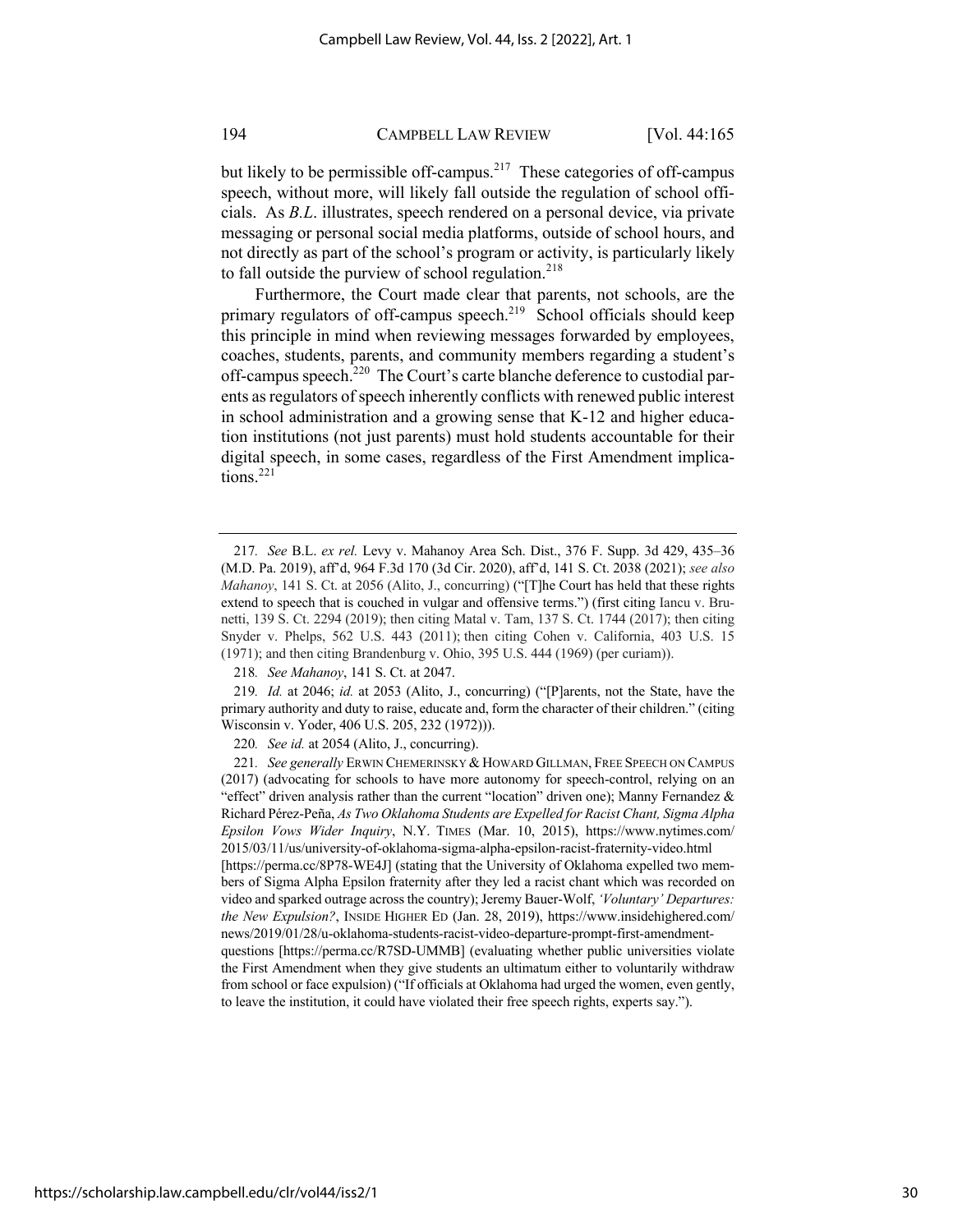The difficult cases for courts will lie somewhere in-between the opposite ends of the *B.L.* spectrum.<sup>222</sup> To be sure, the Court did not foreclose the possibility that *Tinker*'s "substantial disruption" test might still be applied in some cases to off-campus speech.223 Again, *Tinker* applies to student speech "*in class or out of it*" if it "materially" and "substantially" disrupts the learning environment.<sup>224</sup> Although the Supreme Court declined to provide an exhaustive list, two specific areas of off-campus speech that might prove to be actionable under the First Amendment include student comments amounting to "threats aimed at teachers or other students," as well as "serious or severe bullying or harassment" targeting "school administrators, teachers, or fellow students."<sup>225</sup>

For several reasons, these two categories of off-campus speech *threats* and *severe bullying and harassment*—provide the best argument for a modest carve-out to *B.L.'s* general limitation on the regulation of off-campus student speech.226 First, both the majority and concurrence in *B.L*. acknowledged that a "school's regulatory interests remain significant" in these two specific areas of student speech.<sup>227</sup> Second, as Part III explained, a significant body of circuit court precedent already exists addressing these two categories of off-campus speech.<sup>228</sup> Finally, the Court failed to critically examine either the "nexus" or "foreseeability" tests adopted by Second, Fifth, and Fourth Circuits prior to *B.L*., and only explicitly disagreed with the Third Circuit's "all or nothing" approach to off-campus student

228*. See supra* Part III.

<sup>222</sup>*. See Mahanoy*, 141 S. Ct. at 2056–57 (Alito, J., concurring).

<sup>223</sup>*. See id.* at 2045; *id.* at 2049 (Alito, J., concurring).

<sup>224.</sup> Tinker v. Des Moines Sch. Dist., 393 U.S. 503, 513 (1969) (emphasis added); *see also* Layshock v. Hermitage Sch. Dist*.,* 650 F.3d 205, 216 (3d Cir. 2011) (en banc) (noting that it is "well established" that the boundary separating a schools' heightened authority to regulate student speech "is not constructed solely of the bricks and mortar surrounding the school yard.").

<sup>225</sup>*. See Mahanoy*, 141 S. Ct. at 2045, 2055; *see also supra* Part IV (C–D).

<sup>226</sup>*. See Mahanoy*, 141 S. Ct. at 2045–47.

<sup>227</sup>*. See id.* at 2045 ("The school's regulatory interests remain significant in some off-campus circumstances. The parties' briefs, and those of *amici*, list several types of off-campus behavior that may call for school regulation. These include serious or severe bullying or harassment targeting particular individuals; threats aimed at teachers or other students[.]"); *id.* at 2057 (Alito, J., concurring) ("Perhaps the most difficult category involves criticism or hurtful remarks about other students. Bullying and severe harassment are serious (and age-old) problems, but these concepts are not easy to define with the precision required for a regulation of speech." (citing Saxe v. State College Area School Dist., 240 F.3d 200, 206–07 (3d Cir. 2001))).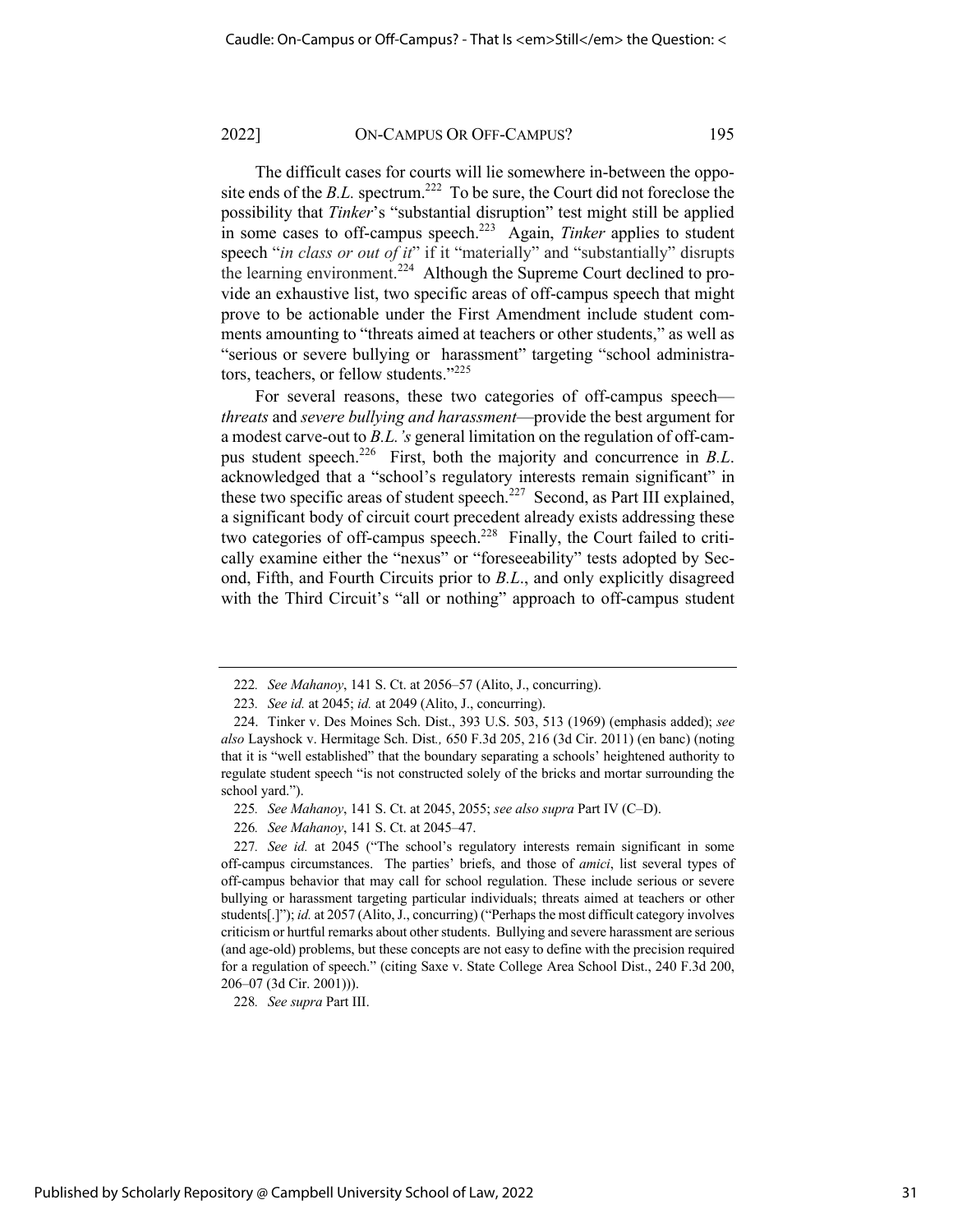speech.<sup>229</sup> For now, these approaches lay dormant and the singular guidepost for off-campus student speech in the Supreme Court is *B.L*. To create separate entry points on the student-speech spectrum and survive First Amendment scrutiny, school districts will need to distinguish their case from *B.L*. and harmonize the facts of their case with existing circuit court precedent.

## *B. Application of* B.L. *in Extracurricular Activities and Sports*

Following *B.L.*, one of the most difficult areas of student speech for courts to reconcile will be off-campus speech that intersects with extra-curricular activities, particularly school sports. In one part of *B.L*., the Court conceded that participation in extra-curricular activities, off school premises and outside of school hours, may give rise for the need to regulate student speech (although not in *B.L.*).<sup>230</sup> The Court also based much of its rationale on whether a parent consented for their child's speech to be regulated off-campus, something that would typically occur, at least implicitly, through participation in an extra-curricular activity.<sup>231</sup> Still, Justice Alito asserted it was "not reasonable to infer that [the parent] gave the school the authority to regulate [the child's] choice of language when she was off school premises and not engaged in any school activity."<sup>232</sup>

This conclusion conflicts with other material facts in *B.L.*'s court record. To start, both the student and her parent acknowledged before cheerleading tryouts that she would abide by the cheerleading team's Rules, which required, among other things, that all cheerleaders show "'respect for [their] school, coaches, . . . [and] other cheerleaders'; avoid 'foul language and inappropriate gestures'; and refrain from sharing 'negative information regarding cheerleading, cheerleaders, or coaches . . . on the internet."<sup>233</sup>

Moreover, the question whether or not a parent can voluntarily waive their child's First Amendment rights was thoroughly analyzed by both the district and circuit court<sup>234</sup> and the Rules were part of the record in the

<sup>229</sup>*. See Mahanoy*, 141 S. Ct. at 2043 (affirming the Third Circuit's holding in *B.L.* but disagreeing "with the reasoning of the Third Circuit's panel majority").

<sup>230</sup>*. Id.* at 2045.

<sup>231</sup>*. Id.* at 2051, 2054–55 (Alito, J., concurring).

<sup>232</sup>*. Id.* at 2058 (Alito, J., concurring).

<sup>233.</sup> B.L. *ex rel.* Levy v. Mahanoy Area Sch. Dist., 964 F.3d 170, 176 (3d Cir. 2020), *aff'd*, 141 S. Ct. 2038 (2021).

<sup>234</sup>*. See* B.L. *ex rel.* Levy v. Mahanoy Area Sch. Dist., 376 F. Supp. 3d 429, 437–38 (M.D. Pa. 2019); *B.L.*, 964 F.3d at 192–94.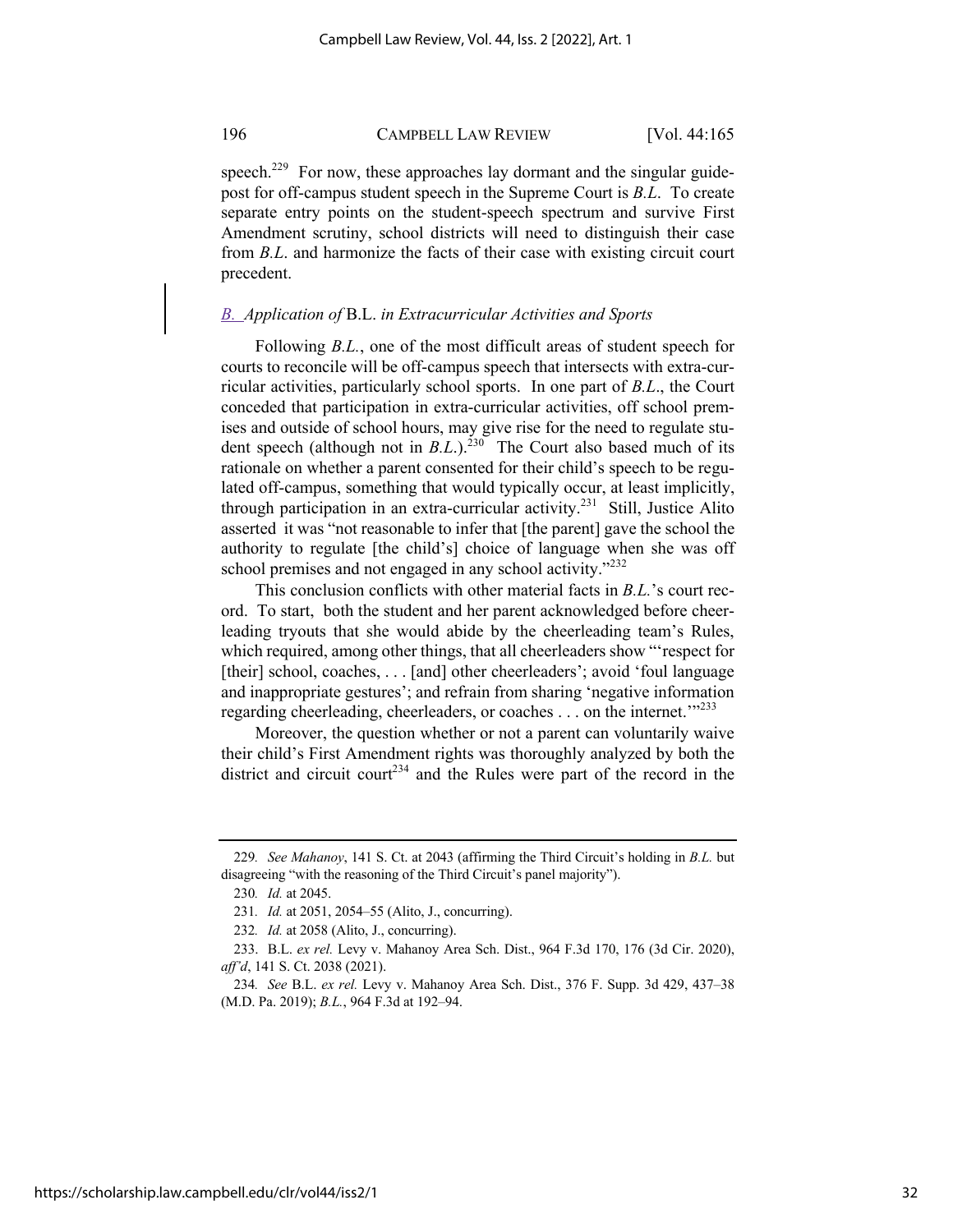Supreme Court.<sup>235</sup> However, these issues were not even mentioned by the majority or concurrence, much less analyzed.<sup>236</sup> B.L.'s speech occurred off-campus, before the first game of the cheerleading season, and ultimately did not amount to a substantial disruption of the learning environment. Still, her comments were recognized as crude,<sup>237</sup> they were undeniably critical of the cheerleading squad, as well as the coach,<sup>238</sup> and were posted after cheerleading tryouts culminated for the start of the season.<sup>239</sup> At a minimum, the type of speech at issue in *B.L*. significantly undermined the coach's authority and directly impacted delicate team dynamics. The *B.L.* Court seemed to agree with this premise, but still bemoaned the fact that B.L. had been suspended from the cheerleading team for an entire school year, rather than merely benched for her conduct.<sup>240</sup>

Ultimately, participation in athletics has traditionally been regarded as a "privilege" and not a right, $2^{41}$  with the regulation of an athlete's behavior primarily residing within the discretion of school officials, not a court.<sup>242</sup> *B.L.* flips this notion on its head and calls into question a swath of conduct that has not typically been considered a constitutional question.<sup>243</sup> This

239*. Id.* at 2043.

240*. See id.* at 2057–58 (Alito, J., concurring) ("Schools may assert that parents who send their children to a public school implicitly authorize the school to demand that the child exhibit the respect that is required for orderly and effective instruction, but parents surely do not relinquish their children's ability to complain in an appropriate manner about wrongdoing, dereliction, or even plain incompetence." (first citing Brief for College Athlete Advocates as *Amicus Curiae* at 12–21, *Mahanoy*, 141 S. Ct. 2038 (2021) (No. 20-255); and then citing Brief for Student Press Law Center et al. as *Amici Curiae* at 10–11, 17–20, 30, *Mahanoy*, 141 S. Ct. 2038 (2021) (No. 20-255))).

241*. E.g.*, B.L. *ex rel.* Levy v. Mahanoy Area Sch. Dist., 964 F.3d 170, 176 (3d Cir. 2020), *aff'd*, 141 S. Ct. 2038 (2021).

242*. Id.* at 193.

243*. Compare* Johnson *ex rel.* S.J. v. Cache Cnty. Sch. Dist., 323 F. Supp. 3d 1301, 1321 (D. Utah 2018) (reasoning that "there is no constitutional right to participate in an extracurricular activity[,]" and holding that "[b]y choosing to 'go out for the team,' [students] voluntarily subject themselves to a degree of regulation higher than that imposed on students generally, [and] have reason to expect intrusions upon normal rights and privileges") (alterations in original) (quoting Vernonia Sch. Dist. 47J v. Acton, 515 U.S. 646, 657 (1995)) *with* 

<sup>235</sup>*. See*, *e.g.*, *Mahanoy*, 141 S. Ct. at 2043 (citing to the appellate record).

<sup>236</sup>*. Mahanoy*, 141 S. Ct. at 2062 (Thomas, J., dissenting) (noting the fact that B.L. participated as a school cheerleader as an extra-curricular activity at her school was given "little apparent significance" in the majority's decision).

<sup>237</sup>*. See id.* at 2056 (Alito, J., concurring).

<sup>238</sup>*. Cf. id.* at 2061 (Thomas, J., dissenting) ("[T]he purpose and effect of B.L.'s speech was 'to degrade the [program and cheerleading staff]' in front of 'other pupils,' thus having 'a direct and immediate tendency to . . . subvert the [cheerleading coach's] authority.'" (alteration in original) (citing Lander v. Seaver, 32 Vt. 114, 120 (1859)).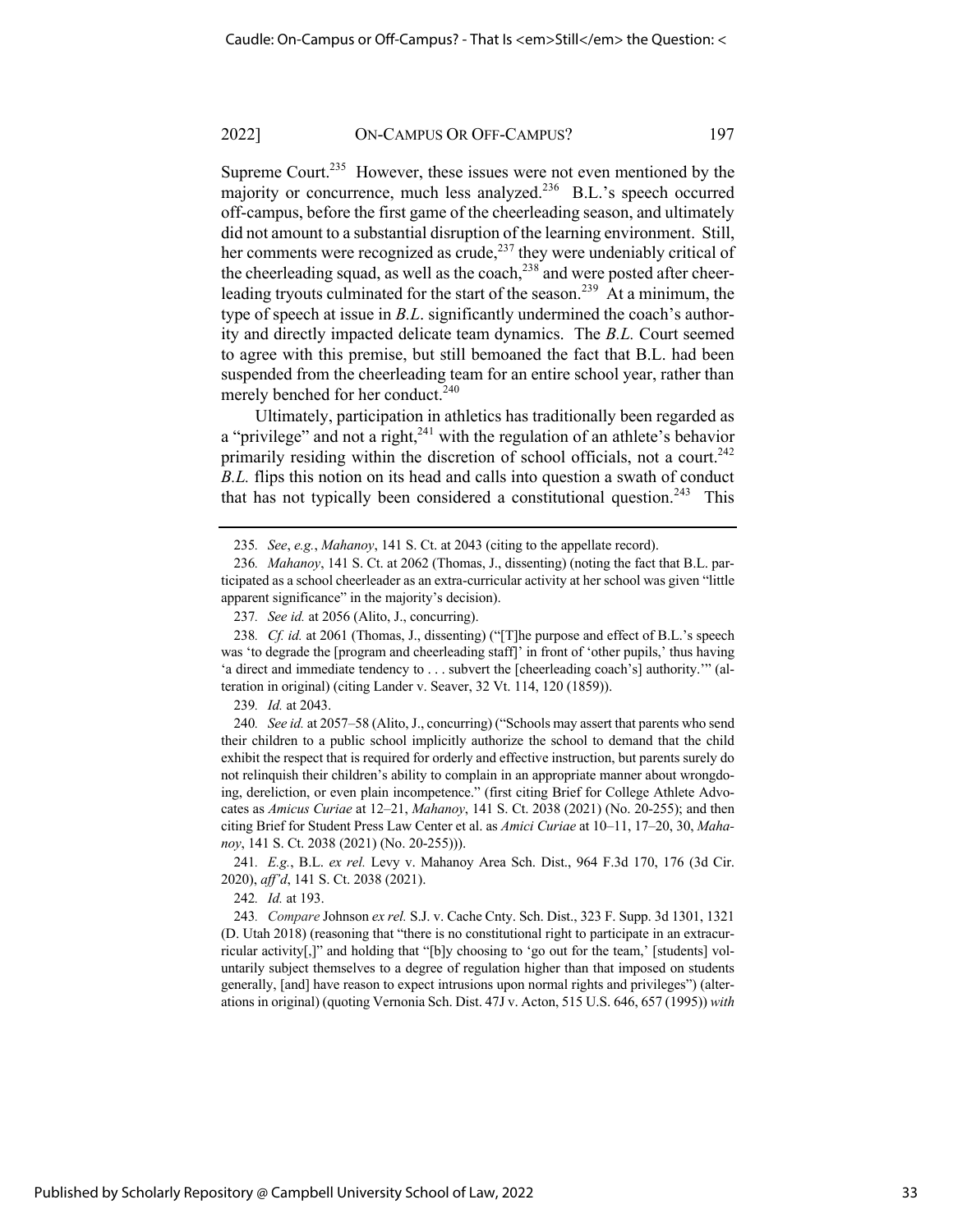quagmire has a chilling effect on student speech and leaves coaches and administrators with little guidance on how to develop enforceable athletic codes of conduct in the modern digital world.

## **CONCLUSION**

"[A]lthough schools perform 'important, delicate, and highly discretionary functions,' there are 'none that they may not perform within the limits of the Bill of Rights.'"244 As Parts I and II demonstrate, the *Tinker* doctrine simply does not offer insight into the complex student speech issues facing public school officials today.<sup>245</sup> However, as Part III detailed, a body of circuit court caselaw emerged during the 2010's to fill the void left by the Supreme Court.<sup>246</sup> Ultimately, as Parts IV and V explained, granting certiorari in *B.L.* allowed the Court to paint with a broad brush and still punt on the deeper off-campus student speech questions that persist in American public schools.<sup>247</sup> Future student speech cases are likely to play out differently and will require more discrete legal analysis.<sup>248</sup>

For now, the parameters of off-campus student speech are still not well-defined and remain constrained only by the pace of social media development and the imagination of school-age children.<sup>249</sup> On this new

- 246*. See supra* Part III.
- 247*. See supra* Part IV, V.
- 248*. See supra* Part V.

B.L., 376 F. Supp. 3d at 438 (disagreeing with *Johnson*'s holding, finding the approach in *Johnson* akin to "put[ting] the constitutional cart before the horse" by "assum[ing] all student athlete speech is *ipso facto* less protected" which "muddies the First Amendment analysis, and conflates it with Due Process analysis" (citing Lowery v. Euverard, 497 F.3d 584, 605 (6th Cir. 2007))). Notably, these cases highlight the delicate intersection between a student's First Amendment right to freedom of speech and the student's Fourteenth Amendment right to due process.

<sup>244</sup>*. B.L.*, 964 F.3d at 177 (quoting W. Va. State Bd. of Educ. v. Barnette, 319 U.S. 624, 637 (1943)).

<sup>245</sup>*. See supra* Part I, II.

<sup>249.</sup> One of the biggest emerging issues for off-campus student speech is viral "Tik Tok" challenges, some of which increasingly threaten staff and students. *See, e.g.*, Asha C. Gilbert, *Some Students Face Charges for the 'Slap a Teacher' Challenge. Now Schools are Issuing Warnings.*, USA TODAY (Oct. 11, 2021, 10:28 AM), https://www.usatoday.com/sto ry/news/nation/2021/10/08/slap-teacher-tiktok-challenge-condemned-tiktok-and-schools/ 6048654001/ [https://perma.cc/6X8V-6SGB] ("New TiKTok viral 'smack-a-teacher

challenge' encourages students to hit their teachers[.]"); Hannah Natanson & Laura Meckler, *School Threats and Social Media Hoaxes are Forcing Closures, Time-Consuming Investigations*, WASH. POST (Dec. 20, 2021, 3:50 PM), https://www.washingtonpost.com/education/2021/12/20/school-threats-oxford-shooting-tiktok/ [https://perma.cc/HE8S-2UJT]